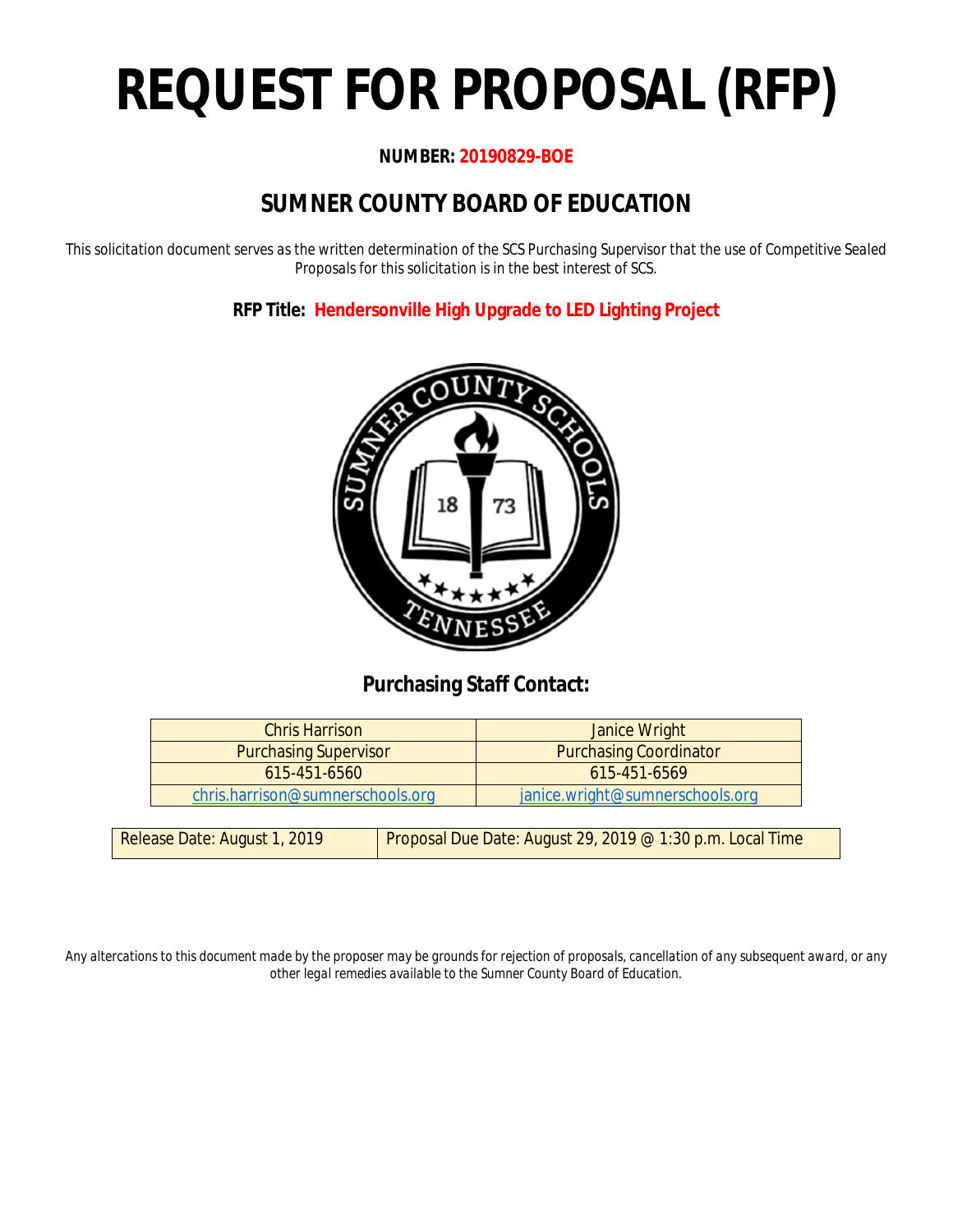# **NOTICE TO PROPOSERS**

There may be one or more amendments to this RFP. In order to receive communication for any such amendments issued specifically to this RFP, the proposer must provide a Notice of Intent to Propose to the Sumner County Board of Education (SCS) Purchasing Department. The proposer must utilize this form when submitting notice. The notice may be sent by email to: Purchasing Office, purchasing@sumnerschools.org. SCS will send amendments only to those proposers which complete and return this information by the deadline list in the RFP Schedule of Events (Section 4).

| <b>RFP Number:</b>      | 20190829-BOE Hendersonville High Upgrade to LED Lighting Project |
|-------------------------|------------------------------------------------------------------|
| Company Name:           |                                                                  |
| <b>Mailing Address:</b> |                                                                  |
|                         |                                                                  |
|                         |                                                                  |
| Phone Number:           |                                                                  |
| Contact Person:         |                                                                  |
| Email Address:          |                                                                  |
|                         |                                                                  |
| Authorized Signature    |                                                                  |
| <b>Printed Name</b>     |                                                                  |
| Date                    |                                                                  |

Emailed amendments will be sent in a Microsoft Word (Office for Windows) or Portable Document Format (pdf) format. Any alterations to the document made by the proposer may be grounds for rejection of proposal, cancellation of any subsequent award or any other legal remedies available to the Sumner County Board of Education.

Amendments will also be posted on the SCS website **https://sumnerschools.org/index.php/current-bids-and-rfps** and attached to the solicitation listing as a PDF or WORD file. Check the particular solicitation on the Current Bids and RFPs webpage for any posted amendments.

By completing and returning this form, the Proposer has expressed its intent to provide a proposal for **20190829-BOE Hendersonville High Upgrade to LED Lighting Project.**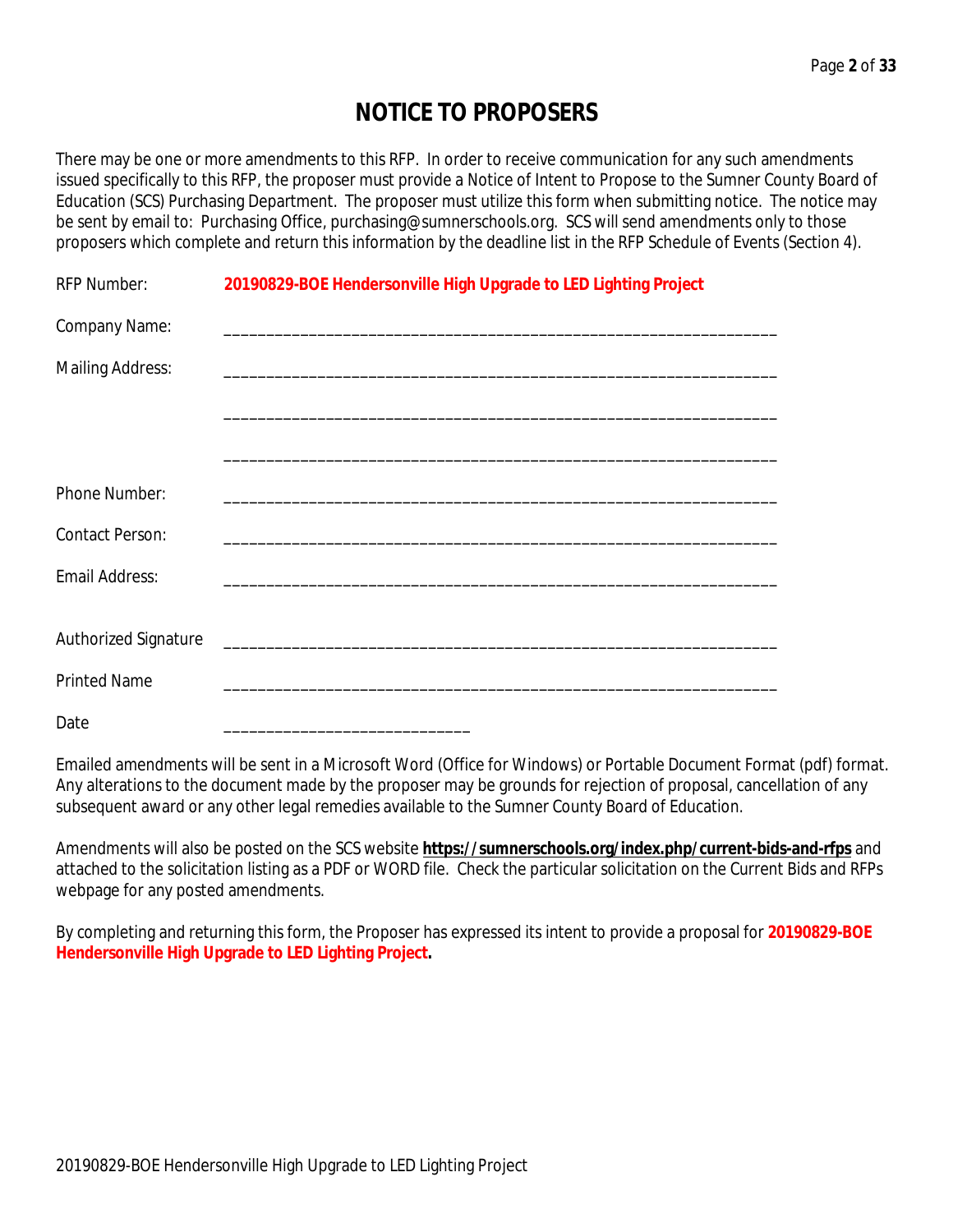## **TABLE OF CONTENTS**

- 1. Introduction/Overview
	- 1.1. Purpose
	- 1.2. Contact Information
- 2. Requirements
	- 2.1. Scope of Work/Specifications
	- 2.2. Contactor Obligations
- 3. Source Selection and Contract Award
- 4. Schedule of Events
- 5. Instructions for Proposal
	- 5.1. Required Forms
	- 5.2. New Vendors
	- 5.3. Acknowledgement of Insurance Requirements
	- 5.4. Clarification and Interpretation of RFP
	- 5.5. Proposal Package
	- 5.6. Delivery of Proposals
	- 5.7. Evaluation of Proposals
	- 5.8. Request for Clarification of Proposals
	- 5.9. Protests
- 6. Attachments
	- 6.1. Contact Information
	- 6.2. Bid Form/Certification
	- 6.3. References
	- 6.4. Certification Regarding Debarment or Suspension
	- 6.5. Condition of Submitting Proposal
	- 6.6. Statement of Non-Collusion
	- 6.7. Attestation Re Personnel
	- 6.8. Drug Free Workplace Affidavit
	- 6.9. IRS Form W-9
	- \**An online, fillable version can be found at https://www.irs.gov/pub/irs-pdf/fw9.pdf*
	- 6.10. Standard Terms & Conditions
	- 6.11. Vendor Checklist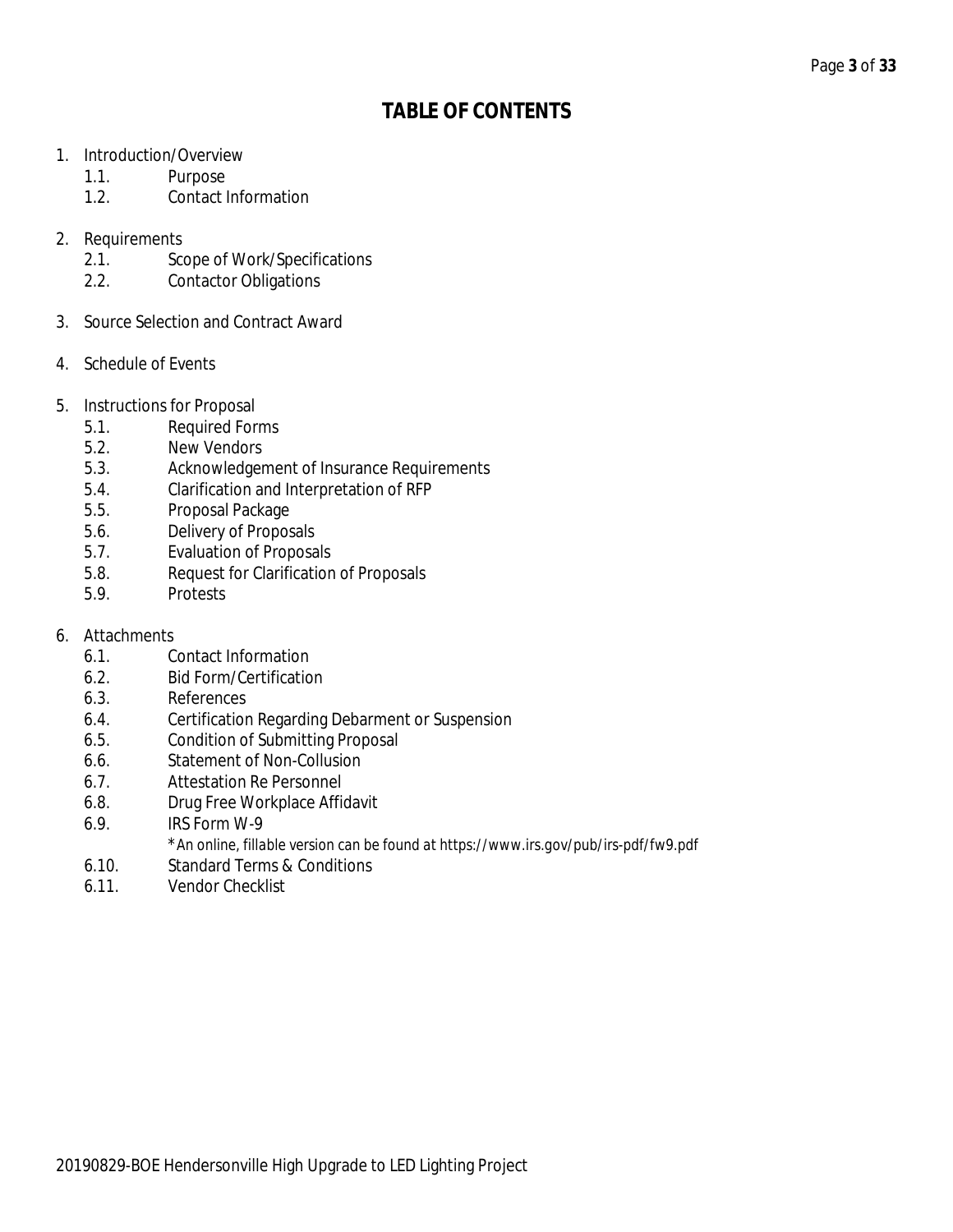### 1. Introduction/Overview

### 1.1. Purpose

The Sumner County Board of Education (SCS) is soliciting proposals to provide LED lighting upgrade services at Hendersonville High.

1.2. Contact Information

Unauthorized contact regarding this RFP with employees or officials of SCS other than the Purchasing Supervisor named below may result in disqualification from this procurement process.

Interested parties must direct all communication regarding this RFP to the Purchasing Supervisor, who is SCSs only official point of contact for this RFP.

| <b>RFP Procedures</b>            | <b>RFP Specifications</b> |
|----------------------------------|---------------------------|
| Chris Harrison                   |                           |
| <b>Purchasing Supervisor</b>     |                           |
| 1500 Airport Road                |                           |
| Gallatin, TN 37066               |                           |
| chris.harrison@sumnerschools.org |                           |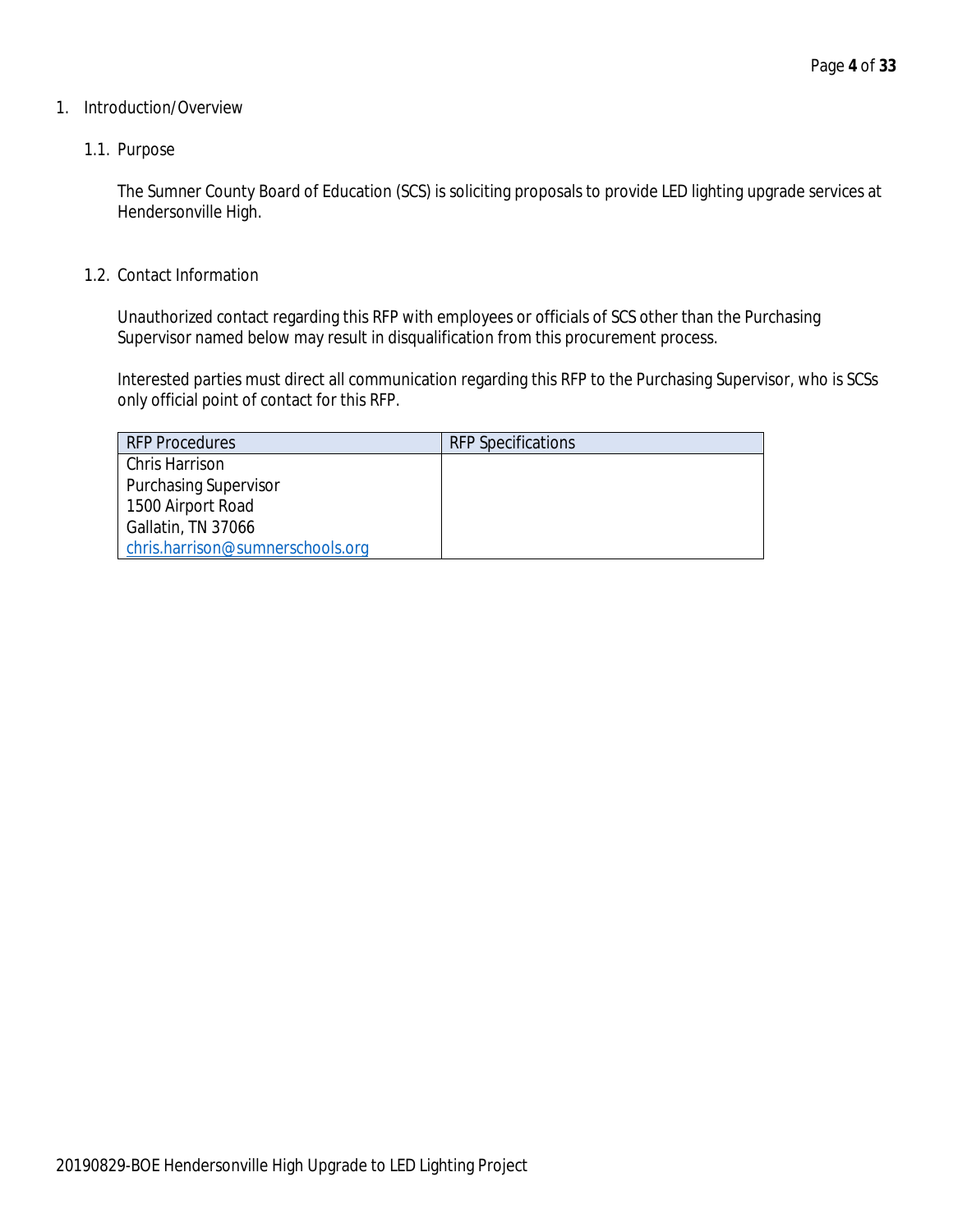- 2. Requirements
	- 2.1. Scope of Work / Specifications

The Contractor shall provide all the necessary engineering, material procurement, management, labor, materials, tools, equipment, supplies, services, components and disposal/recycling necessary to complete an upgrade to LED lighting to the satisfaction of SCS. The project is located at 123 Cherokee Road, Hendersonville, TN 37075.

- 2.1.1. Description of Work
	- A. Upgrade of building lighting fixtures required for the project are shown in the lighting audit data (Attachment "A") and shall include but is not limited to the following areas:
		- **Interior Lighting**
			- o General Areas
			- o Classroom
			- o Cafeteria
			- o Kitchen
			- o Gymnasium
			- o Stairwells
			- o Emergency Lighting
		- **Exterior Lighting**
			- o Mechanical Rooms
			- o Canopy Lights
			- o Wall Packs
			- o Sign Lights
			- o Parking Lot Lights
		- The Contractor must verify that all counts are accurate. SCS shall not accept change order  $\mathcal{L}^{\text{max}}$ requests, submitted by the Contractor, for additional lights.
		- Classroom lights are to be dimmable.  $\mathbf{r} = \mathbf{r}$
	- B. Types of LED light fixtures required for the project may include:
		- LED Retrofit Kit
		- LED New Fixture
		- Tube replacement LED solutions are not acceptable
	- C. Removal and disposal/recycling of existing fixtures, bulbs, etc. Use of SCS dumpsters, waste receptacles, etc. is prohibited. The Contractor must provide any receptacles necessary to complete the demolition portion of the project.
	- D. For the purpose of this RFP, the Contractor shall assume that all existing electrical infrastructure: poles, conductors, electrical panels, breakers, etc. is in good working order and only fixture upgrade is required.
	- E. Contractor shall warrant all labor and replace defective LED fixtures and parts thereof for a period of one year from the date of project acceptance.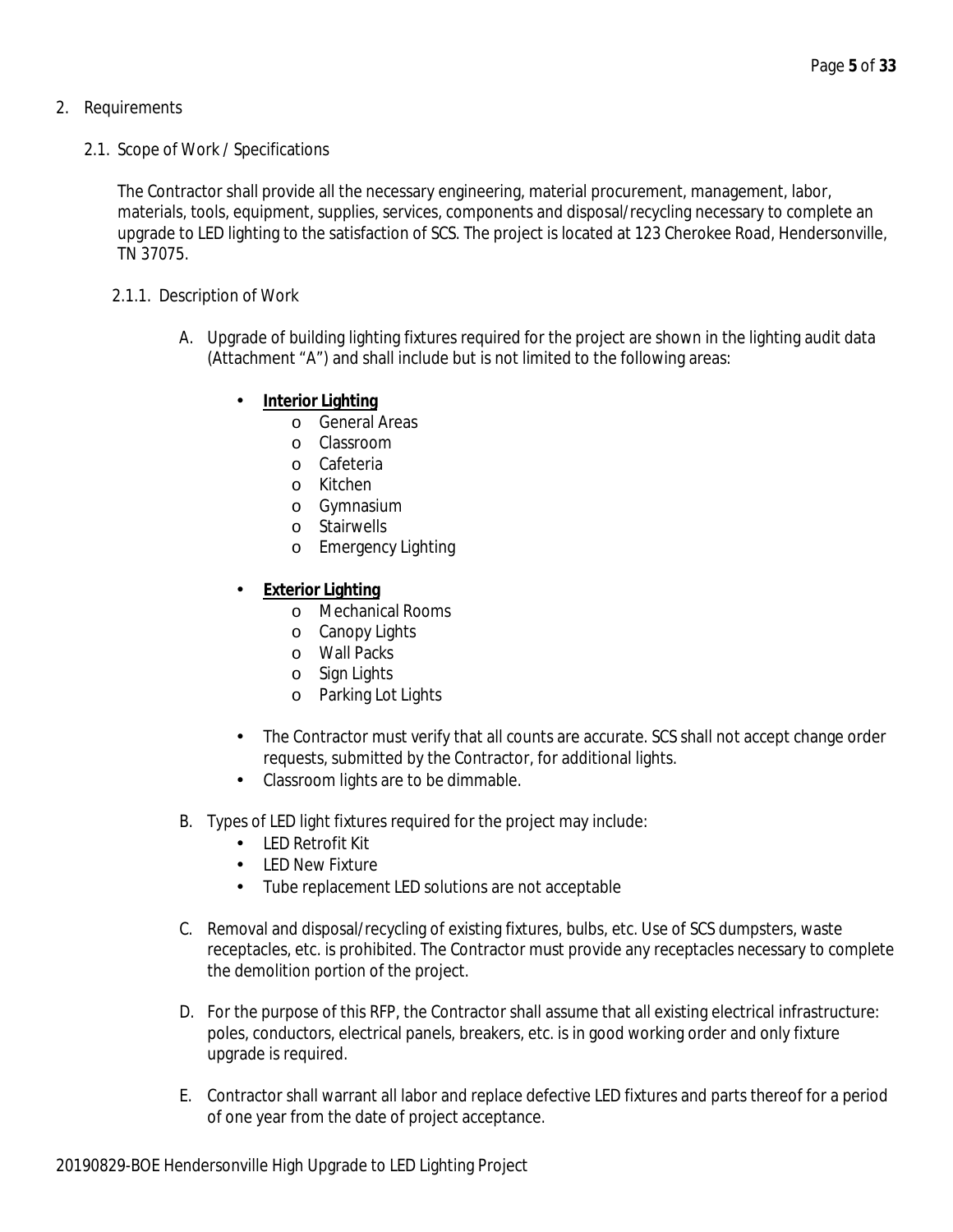### 2.1.2. Lighting Fixtures

- A. The proposed LED product must be UL listed.
- B. The proposed LED must carry a 5-year warranty from the date of installation.
- C. The LED manufacturer shall have produced LED fixtures/retrofit kits for a minimum of 5 years at the time of this RFP.

### 2.1.3. Submittal

The Contractor shall include the following in addition to all the required forms:

- A. LED lighting schedule for each area of the building
- B. LED lighting product data
- C. Tentative project schedule
- 2.1.4. Building Walk-thru

It is recommended that the Contractor conduct a walk-thru of the jobsite to verify the accuracy of the counts. SCS has set aside August 15 and August 20 as dedicated dates for a walk thru. The building tour will begin promptly at 9:00 a.m. leaving from the front office.

SCS personnel must accompany any Contractor's representative throughout the building and grounds. As such, SCS cannot guarantee any additional dates will be available for a walk-thru due to our personnel's regular job assignments.

The Contractor is required to check in and out at the front office and will be required to present any required identification.

### 2.2. Standard Contractor Obligations

- Shall provide and obtain all necessary permits with Local, County, etc. agencies as required by law and L. as required in the Scope of Work.
- Shall schedule all necessary inspections with Local, County, etc. agencies as required by law.
- $\mathcal{L}^{\mathcal{L}}$ Shall dispose of all generated waste materials in compliance with all Local, State and Federal guidelines, regulations and requirements.
- Shall have property trained and experienced staff to facilitate the services specified in the Scope of  $\mathbf{r}$ Work. If applicable, the Contractor shall provide documentation that staff has received the manufacturers' certification to complete the services specified in the Statement of Work.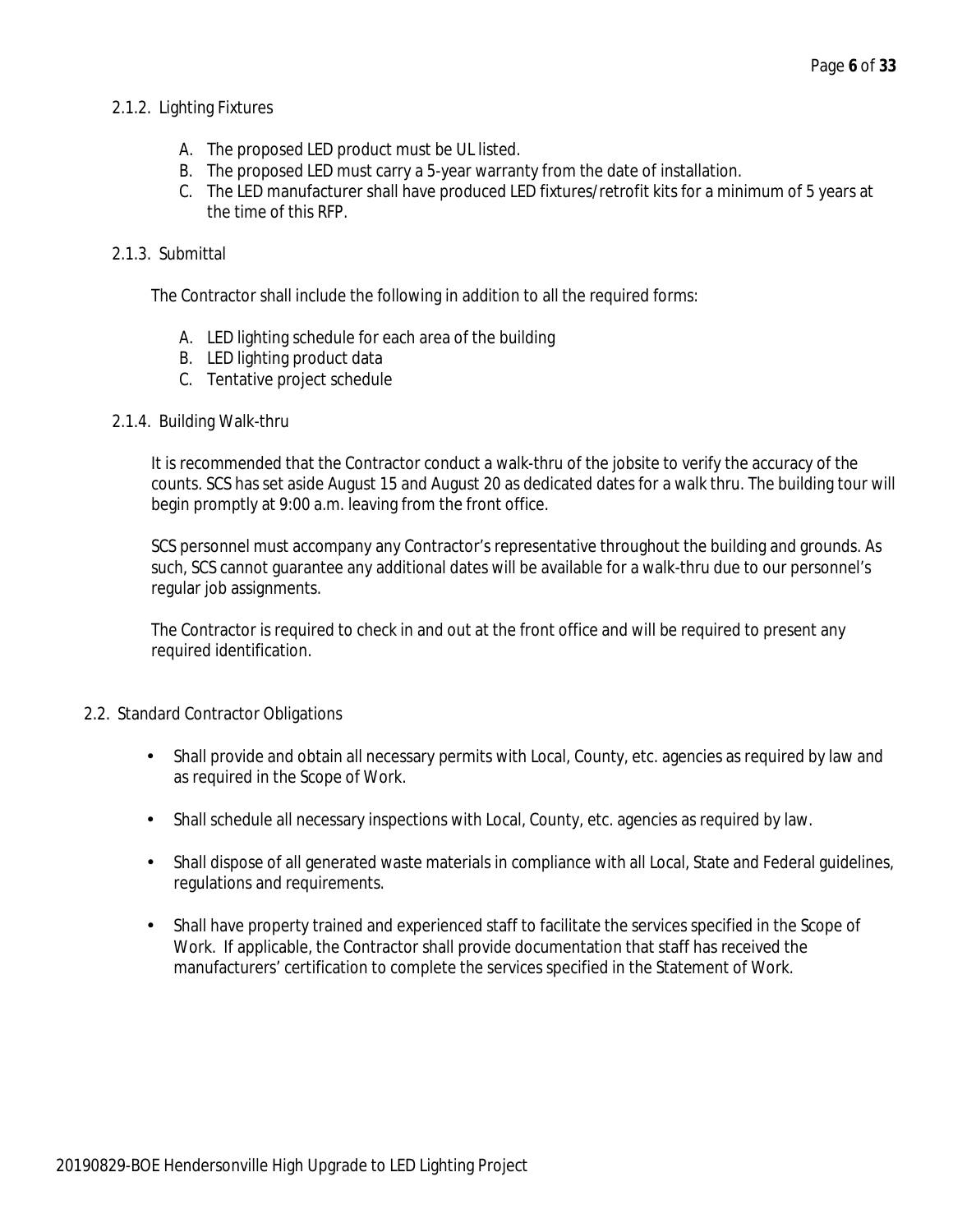- 3. Source Selection and Contract Award
	- Award(s), if made, will be made to the Responsive and Responsible proposer(s) whose proposal is most advantageous to SCS, taking into consideration price and the other evaluation criteria set forth in the RFP.
		- o General Criteria to be determined "Responsive"
			- § Does the proposal include all required information, included completed attachment forms and affidavits?
			- § Was the proposal delivered on or before the stated deadline? Did it include the required number of copies (hard & electronic)?
		- o General Criteria to be determined "Responsible"
			- § Does the Proposer demonstrate an understanding of SCSs needs and proposed approach to the project?
			- § Does the Proposer possess the ability, capacity, skill and financial resources to provide the service?
			- **§** Can the Proposer take upon itself the responsibilities set forth in the RFP and produce the required outcomes in a timely fashion?
			- **§** Does the Proposer have the character, integrity, reputation, judgement, experience and efficiency required for the project?
	- SCS reserves the right to enter into discussions with Proposers which have submitted proposals determined to be reasonably like of being considered for selection to assure a full understanding of and responsiveness to the RFP requirements. Every effort shall be afforded to assure fair and equal treatment with respect to the opportunity for discussion and/or revision of their respective proposals. Revisions may be permitted after the submission and prior to the award for the purpose of obtaining the best offers.
	- SCS reserves the right to negotiate price and contract terms and conditions with the most qualified proposer(s) to provide the requested service. If a mutually beneficial agreement with the lowest responsive and responsible Proposer is not reached, SCS reserves the right to enter into contract negotiations with the next lowest Proposer and continue this process until an agreement is reached.
	- Upon mutual agreement by both parties, SCS shall grant the right to extend the terms, conditions and prices of contract(s) awarded from this RFP to other Institutions (such as State, Local and/or Public Agencies) who express an interest in participating in any contract that results from this RFP. Each of the "piggyback" Institutions will issue their own purchasing documents for purchase of the goods/services. Proposer agrees that SCS shall bear no responsibility or liability for any agreements between Proposer and the other Institution(s) who desire to exercise this option.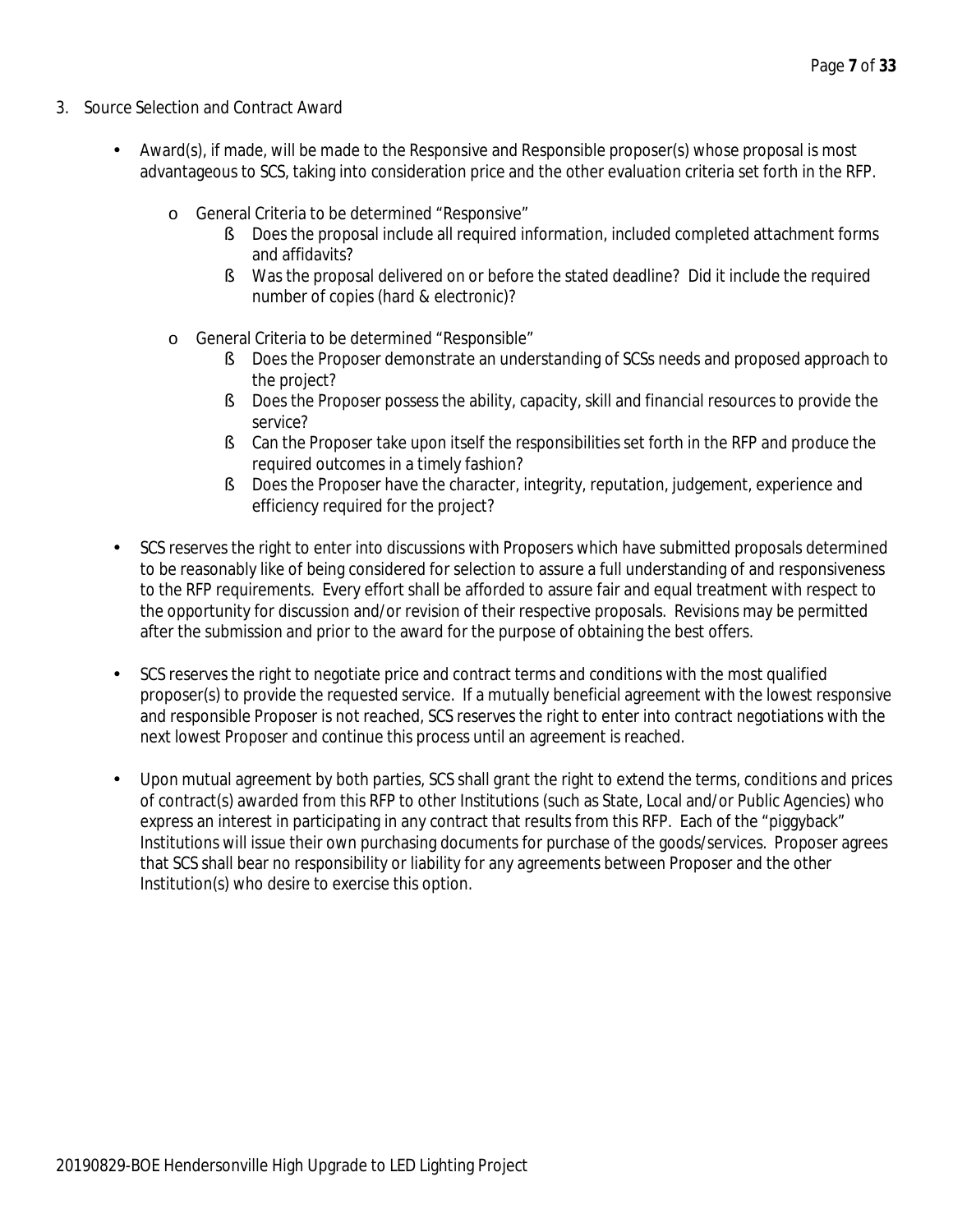### 4. Schedule of Events

| <b>RFP Issued</b>              | <b>August 1, 2019</b>                        |
|--------------------------------|----------------------------------------------|
| Walk-thru available dates      | August 15 & August 20 starting $@$ 9:00 a.m. |
| <b>Questions DEADLINE</b>      | <b>August 22, 2019</b>                       |
| <b>RFP Submission DEADLINE</b> | August 29, 2019 $@1:30$ p.m. Local Time      |

### 5. Instructions for Proposal

### 5.1. Required Forms

- Proposer must complete and submit the Attachments in Section 6. Attachments may be omitted L. depending on the RFP requirements. Refer to the Table of Contents for omitted Attachments.
- Evidence of a valid State of Tennessee Business License and/or Sumner County Business License.
- For all vendors with annual purchases in excess of \$50,000; a Sumner County Business License must be a c on file with the SCS Finance Department. Evidence of the license must be provided within ten (10) working days following notification of award; otherwise, SCS may rescind its acceptance of the Proposer's proposal.
- Copy of State of Tennessee License (if applicable) in respective field.
- l. If applicable, the Proposer must include a copy of the contract(s) the Proposer will submit to be signed.

### 5.2. New Vendors

- To comply with Internal Revenue Service requirements, all vendors who perform any type of service are t. required to have a current IRS Form W-9 on file with the SCS Finance Department. It is a mandatory requirement to complete the IRS Form W-9 (Attachment 6.9) included in this RFP.
- To comply with the Tennessee Lawful Employment Act (50-1-702 and 50-1-703), non-employees (individuals paid directly by the employer in exchange for the individual's labor or services) must have on file one (1) of the following documents:
	- o A valid Tennessee driver's license or photo identification;
	- o A valid driver's license or photo identification from another state where the license requirements are at least as strict as those in Tennessee;
	- o A birth certificate issued by a U.S. state, jurisdiction or territory;
	- o A U.S. government issued certified birth certificate;
	- o A valid, unexpired U.S. passport;
	- o A U.S. certificate of birth abroad (DS-1350 or FS-545)
	- o A report of birth abroad of a U.S. citizen (FS-240);
	- o A certificate of citizenship (N560 or N561);
	- o A certificate of naturalization (N550, N570 or N578);
	- o A U.S citizen identification card (I-197 or I-179); or
	- o Valid alien registration documentation or other proof of current immigration registration recognized by the United States Department of Homeland Security that contains the individual's complete legal name and current alien admission number or alien file number (or numbers if the individual has more than one number).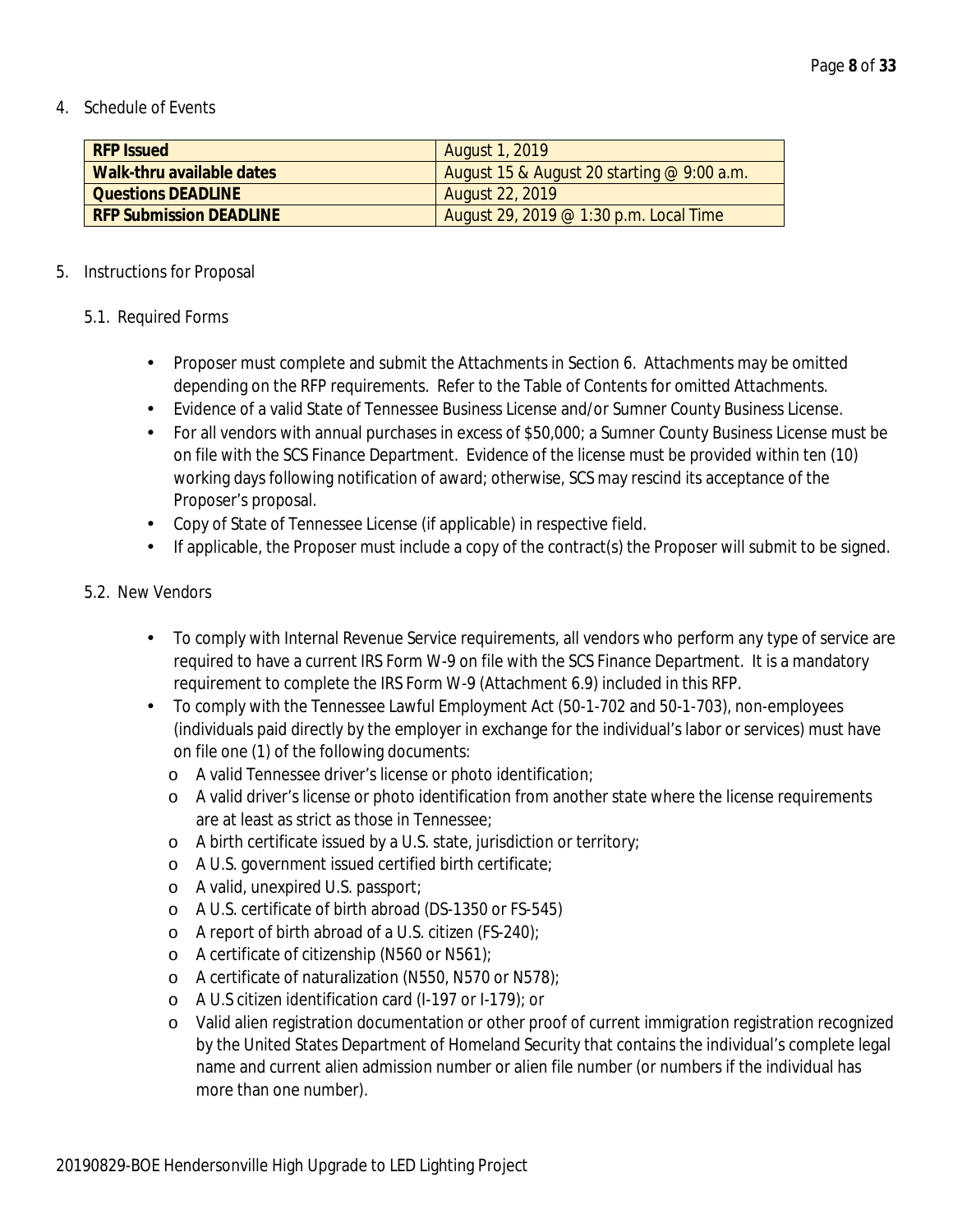5.3. Acknowledgement of Insurance Requirements

By submitting a proposal, Proposer acknowledges that it has read and understands the insurance requirements for the proposal. The Proposer who may have employees, contractors, subcontractors or agents working on SCS properties shall carry current certificates for general and professional liability insurance and for workers' compensation as indicated below. The owner or Principal of each Proposer must also be insured by workers' compensation if they perform any of the services on SCS properties. There will be no exceptions to the insurance requirement. Proposer also understands that the evidence of required insurance must be submitted within fifteen (15) working days following notification of its offer being accepted; otherwise, SCS may rescind its acceptance of the Proposers proposal.

**General Liability**

| <b>General Aggregate</b> | \$2,000,000 |
|--------------------------|-------------|
| Each Occurrence          | \$1,000,000 |

#### **Workers Compensation** ä,

| <b>Workers Compensation</b> | <b>Tennessee Statutory Limits</b> |
|-----------------------------|-----------------------------------|
| <b>Employer's Liability</b> | \$500,000                         |

5.4. Clarification and Interpretation of RFP

The words "must" and "shall" in the RFP indicate mandatory requirements. Taking exception to any mandatory requirement shall be considered grounds for rejection. There are other requirements that SCS considers important but not mandatory. It is important to respond in a concise manner to each section and submit an itemized list of all exceptions.

5.5. Proposal Package

The package containing the proposal must be sealed and clearly marked on the outside of the package: **"20190829-BOE Hendersonville High Upgrade to LED Lighting Project" DO NOT OPEN**

All sealed proposals packages must include all of the following. Any sealed proposals are subject to rejection as non-conforming if any applicable item is not included.

- One (1) Complete Original
- One (1) electronic format (CD/USB Drive)
- Original Signature on Original Proposal. NO copied or digital signatures.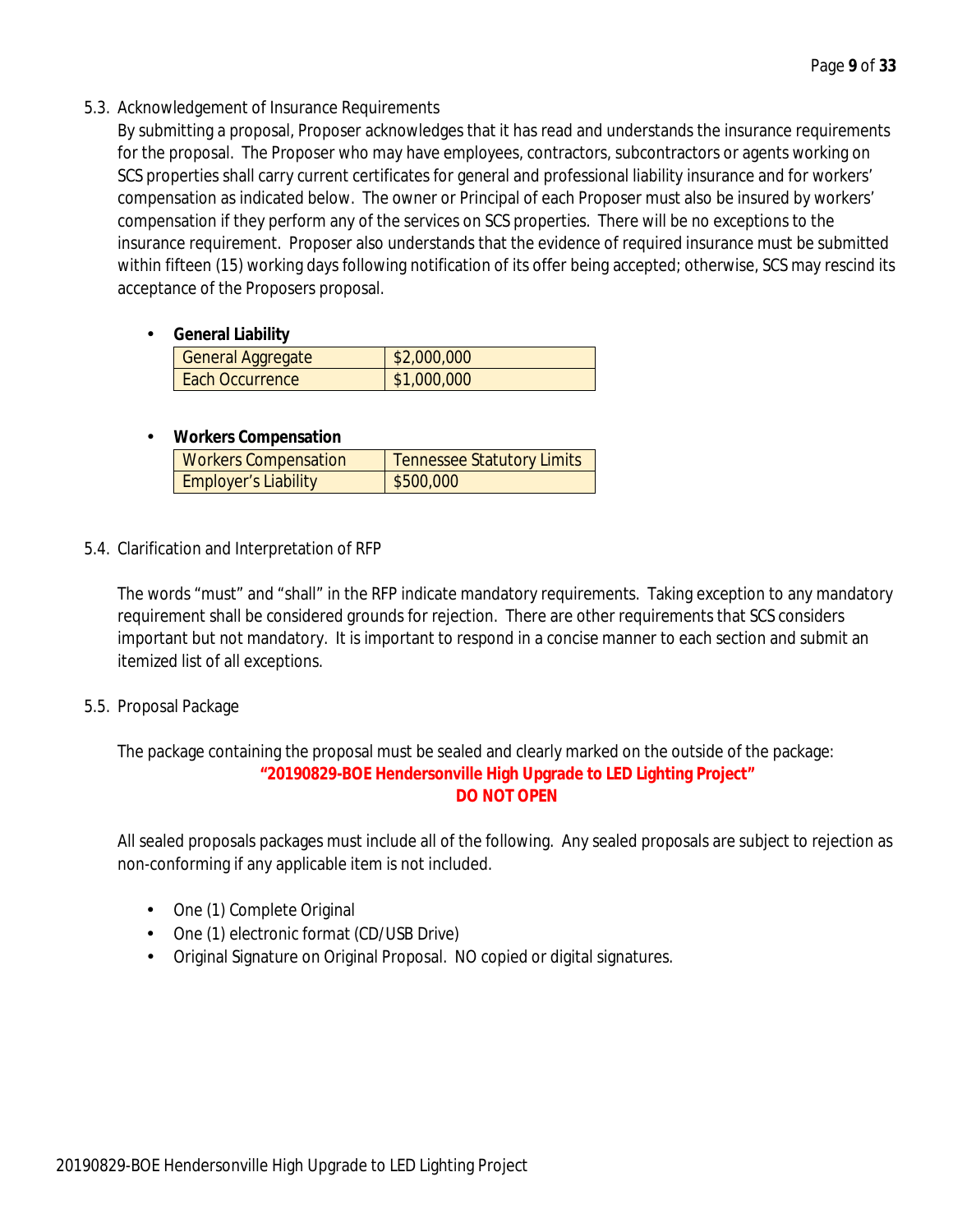The outside of the proposal package must be labeled as follows (if applicable):

- 1. Name of Company and Principal Owner, Business License Number, Expiration Date and License Classification.
- 2. In addition to Item 1, the same is applicable to masonry contractors if the work performed is > \$100,000.
- 3. In addition to Item 1, the same is applicable to HVAC, electrical, plumbing or A/C contractors if the work performed is > \$25,000.
- 4. In addition to Item 1, the same is applicable plus the Department of Environment & Conservation License Number and Classification, applicable to geothermal contractors if the work performed is > \$25,000.
- 5. If the prime contractor performs the masonry portion of the project or any of the above listed contractor skill sets and the work performed is > \$100,000; it must be so designated.
- 6. Only one (1) contractor in each classification listed shall be written on the bid envelope.

### 5.6. Delivery of Proposals

Sealed proposals will be accepted until **August 29, 2019 @ 1:30 p.m. Local Time**. Proposals received after that time will be deemed invalid. Vendors mailing proposal packages must allow sufficient time to ensure receipt of their package by the time specified. SCS shall not accept proposals via electronic transmission such as email, fax, etc. There will be no exceptions. Proposals will be opened and read aloud. The reading of the bids will begin at **1:30 p.m. Local Time**.

Due to the nature of deliveries to the SCS Support Services Facility by carriers such as UPS, FedEx and such like; the proposal package will be accepted if the date and time on the delivery confirmation are indicated to be on or before the Proposal Deadline.

| Delivery Address: | Sumner County Board of Education |
|-------------------|----------------------------------|
|                   | Attn: Purchasing Supervisor      |
|                   | 1500 Airport Road                |
|                   | Gallatin, TN 37066               |

### 5.7. Evaluation of Proposals

The SCS Purchasing Supervisor will first examine the proposals to reject those that are clearly non-responsive to the stated requirements. Proposers who are determined to be non-responsive and/or non-responsible will be notified of this determination.

The evaluation process will include the following factors:

- Company Experience and Qualifications
	- o The nature and scope of the Proposers business.
	- o The number of years the Proposer has been licensed to do business.
	- o The number of years the Proposer has been providing the requested services.
	- o How many similarly sized or larger K-12 clients have you contract with?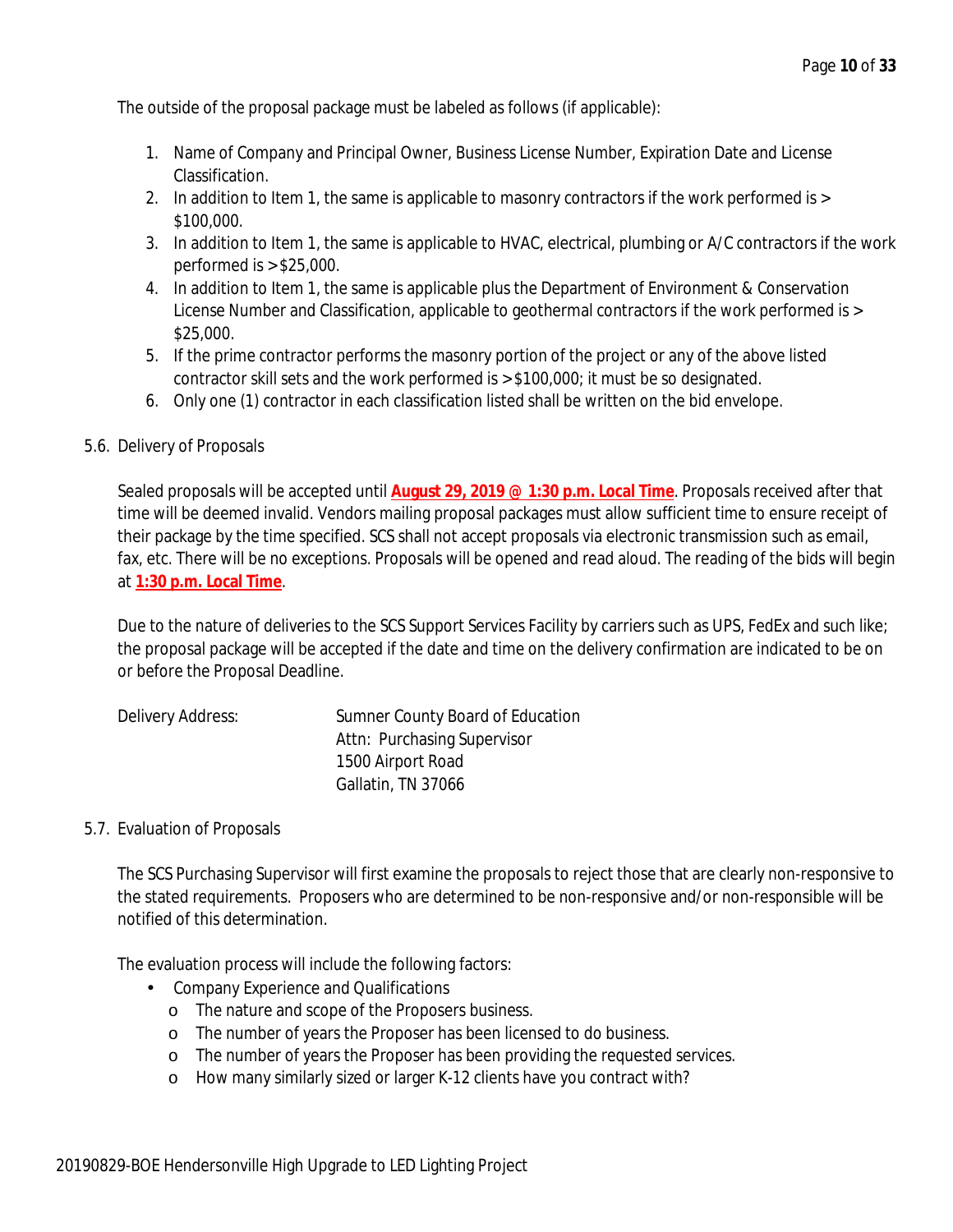- Compensation/Price Data
	- o Address all costs associated with performance of the contracted services.
- Past Performance and References
	- o Provided a minimum of three (3) client references for similar projects in size and scope successfully completed by Proposer within the last three (3) years. Attachment 6.3.
	- o SCS may also consider other sources of pertinent past performance information, including the districts own experience with the Proposer.
- 5.8. Request for Clarification of Proposals

Requests for clarification of proposals shall be distributed by the Purchasing Supervisor in writing (or email).

### 5.9. Protests

In the event that any interested party finds any part of the listed specifications, terms or conditions to be discrepant, incomplete or otherwise questionable in any respect; it shall be the responsibility of the concerned party to notify the SCS Purchasing Office of such matters immediately upon receipt of the RFP. All notifications must be sent to the Purchasing Supervisor via email at purchasing@sumnerschools.org.

Any actual or prospective Proposer who is aggrieved in connection with the RFP or award of a contract may protest to the Purchasing Supervisor and/or the Sumner County Board of Education at its regularly scheduled meeting.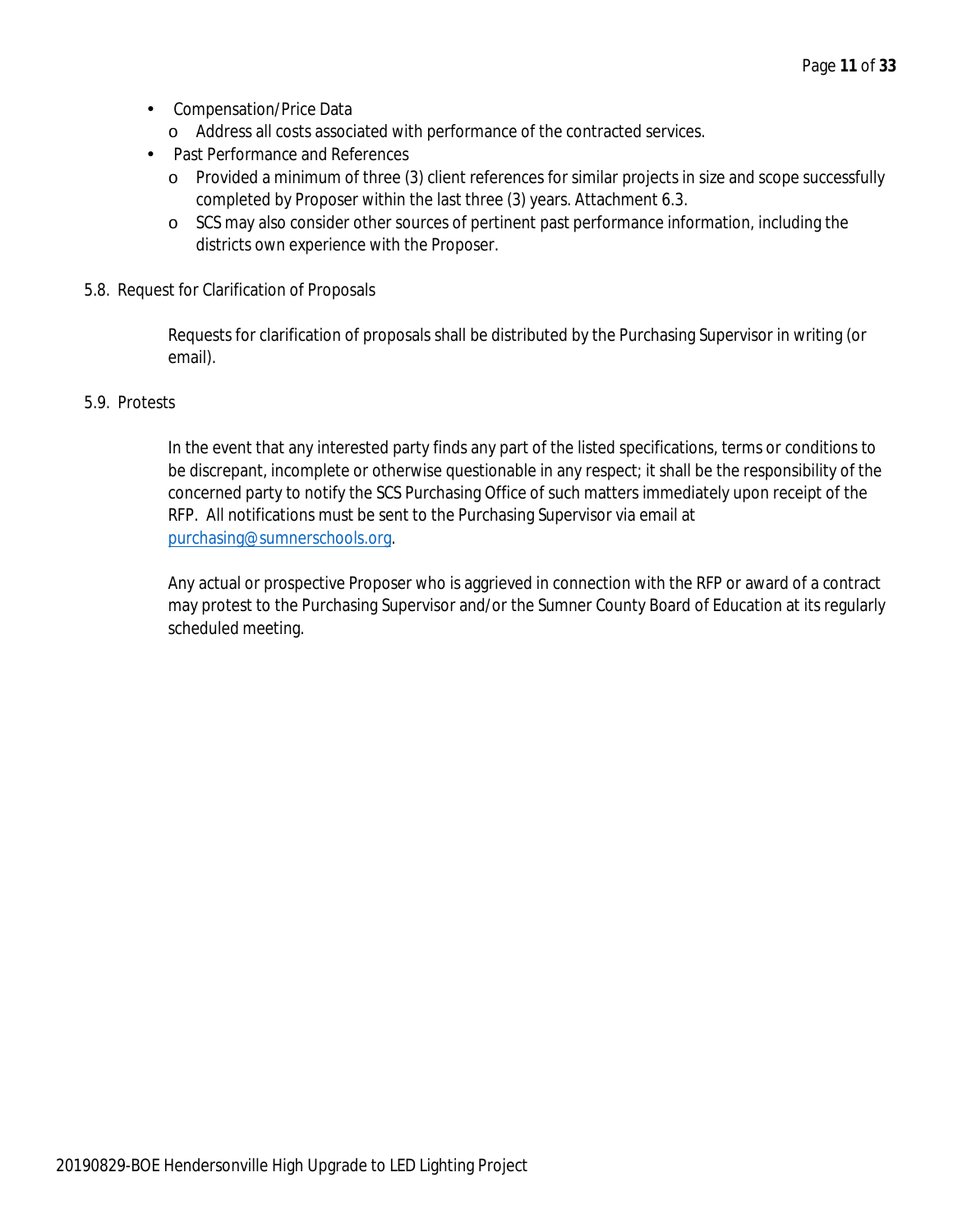# **ATTACHMENT "A"**

# **Hendersonville High School - Lighting Audit Data**

| <b>Area Information</b> |           |               | <b>Existing Lighting</b> |                |                                |                                     |
|-------------------------|-----------|---------------|--------------------------|----------------|--------------------------------|-------------------------------------|
|                         | Area      | Room          | Quantity                 | <b>Fixture</b> | <b>Fixture Attributes</b>      | <b>Hours of</b><br><b>Operation</b> |
| 1                       | 1st Floor | 101           | 9                        | F-F34T12-4     | Troffer-2X4-Prismatic-Recessed | 1,200                               |
| $\mathbf{2}$            | 1st Floor | 102           | 9                        | F-F34T12-4     | Troffer-2X4-Prismatic-Recessed | 1,200                               |
| 3                       | 1st Floor | 103           | 9                        | F-F34T12-4     | Troffer-2X4-Prismatic-Recessed | 1,200                               |
| 4                       | 1st Floor | 104           | 9                        | F-F34T12-4     | Troffer-2X4-Prismatic-Recessed | 1,200                               |
| 5                       | 1st Floor | 105           | 9                        | F-F34T12-4     | Troffer-2X4-Prismatic-Recessed | 1,200                               |
| 6                       | 1st Floor | 106           | $9\,$                    | F-F34T12-4     | Troffer-2X4-Prismatic-Recessed | 1,200                               |
| 7                       | 1st Floor | 107           | 9                        | F-F34T12-4     | Troffer-2X4-Prismatic-Recessed | 1,200                               |
| 8                       | 1st Floor | 108           | 9                        | F-F34T12-4     | Troffer-2X4-Prismatic-Recessed | 1,200                               |
| 9                       | 1st Floor | 109           | 9                        | F-F34T12-4     | Troffer-2X4-Prismatic-Recessed | 1,200                               |
| 10                      | 1st Floor | 110           | 9                        | F-F34T12-4     | Troffer-2X4-Prismatic-Recessed | 1,200                               |
| 11                      | 1st Floor | 111           | 9                        | F-F34T12-4     | Troffer-2X4-Prismatic-Recessed | 1,200                               |
| 12                      | 1st Floor | 113           | 9                        | F-F34T12-4     | Troffer-2X4-Prismatic-Recessed | 1,200                               |
| 13                      | 1st Floor | 114           | 9                        | F-F34T12-4     | Troffer-2X4-Prismatic-Recessed | 1,200                               |
| 14                      | 1st Floor | 115           | $9\,$                    | F-F34T12-4     | Troffer-2X4-Prismatic-Recessed | 1,200                               |
| 15                      | 1st Floor | 116           | 9                        | F-F34T12-4     | Troffer-2X4-Prismatic-Recessed | 1,200                               |
| 16                      | 1st Floor | 117           | 9                        | F-F34T12-4     | Troffer-2X4-Prismatic-Recessed | 1,200                               |
| 17                      | 1st Floor | 118           | 9                        | F-F34T12-4     | Troffer-2X4-Prismatic-Recessed | 1,200                               |
| 18                      | 1st Floor | 119           | 9                        | F-F34T12-4     | Troffer-2X4-Prismatic-Recessed | 1,200                               |
| 19                      | 1st Floor | 120           | $9\,$                    | F-F34T12-4     | Troffer-2X4-Prismatic-Recessed | 1,200                               |
| 20                      | 1st Floor | 121           | $9\,$                    | F-F34T12-4     | Troffer-2X4-Prismatic-Recessed | 1,200                               |
| 21                      | 1st Floor | 122           | $9\,$                    | F-F34T12-4     | Troffer-2X4-Prismatic-Recessed | 1,200                               |
| 22                      | 1st Floor | 123           | 9                        | F-F34T12-4     | Troffer-2X4-Prismatic-Recessed | 1,200                               |
| 23                      | 1st Floor | 124           | 9                        | F-F34T12-4     | Troffer-2X4-Prismatic-Recessed | 1,200                               |
| 24                      | 1st Floor | 125           | 9                        | F-F34T12-4     | Troffer-2X4-Prismatic-Recessed | 1,200                               |
| 25                      | 1st Floor | 126           | 9                        | F-F34T12-4     | Troffer-2X4-Prismatic-Recessed | 1,200                               |
| 26                      | 1st Floor | 127           | 10                       | F-F34T12-4     | Troffer-2X4-Prismatic-Recessed | 1,200                               |
| 27                      | 1st Floor | 128           | 10                       | F-F34T12-4     | Troffer-2X4-Prismatic-Recessed | 1,200                               |
| 28                      | 1st Floor | 129           | $\overline{4}$           | F-F34T12-4     | Troffer-2X4-Prismatic-Recessed | 1,200                               |
| 29                      | 1st Floor | 130           | $\overline{4}$           | F-F34T12-4     | Troffer-2X4-Prismatic-Recessed | 1,200                               |
| 30                      | 1st Floor | 132 Band Room | 12                       | F-F34T12-2     | Troffer-2X4-Prismatic-Recessed | 1,200                               |
| 31                      | 1st Floor | 132 Band Room | 4                        | F-F34T12-3     | Troffer-2X4-Prismatic-Recessed | 364                                 |
| 32                      | 1st Floor | 132 Band Room | 1                        | F-F32T8-4      | Troffer-2X4-Prismatic-Recessed | 8,760                               |
| 33                      | 1st Floor | 132 Band Room | 5                        | F-F34T12-4     | Troffer-2X4-Prismatic-Recessed | 8,760                               |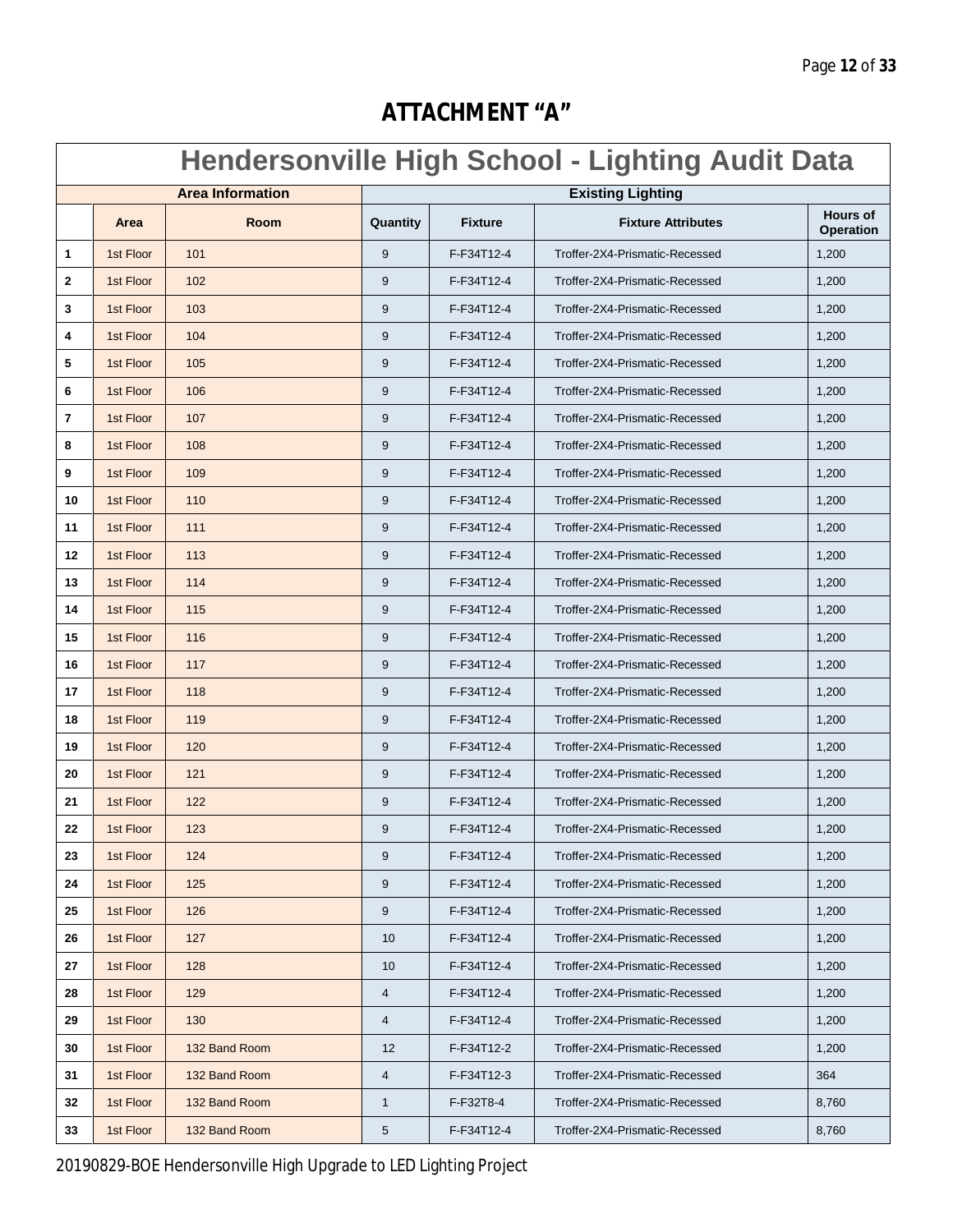| 34 | 1st Floor | 132 Band Room             | 49             | F-F34T12-4       | Troffer-2X4-Prismatic-Recessed                       | 1,200 |
|----|-----------|---------------------------|----------------|------------------|------------------------------------------------------|-------|
| 35 | 1st Floor | 132 Band Room             | 2              | F-F34T12-2       | Strip-4 foot-Open - no lens-Surface                  | 364   |
| 36 | 1st Floor | <b>132 Practice Rooms</b> | 5              | F-F34T12-4       | Troffer-2X4-Prismatic-Recessed                       | 1,200 |
| 37 | 1st Floor | 132 Recording             | 4              | F-F34T12-3       | Troffer-2X4-Prismatic-Recessed                       | 1,200 |
| 38 | 1st Floor | 133                       | $\mathbf{1}$   | F-F32T8-4        | Troffer-2X4-Prismatic-Recessed                       | 1,200 |
| 39 | 1st Floor | 133                       | $\overline{2}$ | F-F32T8-4        | Troffer-2X4-Prismatic-Recessed                       | 8,760 |
| 40 | 1st Floor | 133                       | 15             | F-F34T12-4       | Troffer-2X4-Prismatic-Recessed                       | 1,200 |
| 41 | 1st Floor | 133                       | $\overline{2}$ | F-F34T12-2       | Strip-4 foot-Open - no lens-Surface                  | 364   |
| 42 | 1st Floor | 134                       | $\mathbf{1}$   | F-F32T8-3        | Troffer-2X4-Prismatic-Recessed                       | 8,760 |
| 43 | 1st Floor | 134                       | 8              | F-F34T12-3       | Troffer-2X4-Prismatic-Recessed                       | 1,200 |
| 44 | 1st Floor | 135                       | 3              | F-F34T12-2       | Troffer-2X4-Prismatic-Recessed                       | 1,200 |
| 45 | 1st Floor | 135                       | 13             | F-F96T12-2       | Industrial Strip-8 foot-Open - no lens-Surface       | 1,200 |
| 46 | 1st Floor | 136                       | 3              | F-F32T8-2        | Troffer-2X4-Parabolic-Recessed                       | 1,200 |
| 47 | 1st Floor | 136                       | $\mathbf{1}$   | F-F32T8-3        | Troffer-2X4-Prismatic-Recessed                       | 1,200 |
| 48 | 1st Floor | 136                       | 13             | F-F32T8-4        | Troffer-2X4-Prismatic-Recessed                       | 1,200 |
| 49 | 1st Floor | 136                       | 8              | <b>HAL-H90-1</b> | Track-Medium-PAR38-Dimmable                          | 364   |
| 50 | 1st Floor | 137                       | 2              | F-F32T8-2        | Troffer-2X4-Prismatic-Recessed                       | 1,200 |
| 51 | 1st Floor | 137                       | 13             | F-F32T8-4        | Troffer-2X4-Prismatic-Recessed                       | 1,200 |
| 52 | 1st Floor | 137                       | 1              | F-F32T8-4        | Troffer-2X4-Prismatic-Recessed                       | 8,760 |
| 53 | 1st Floor | 138                       | $\overline{2}$ | F-F32T8-2        | Troffer-2X4-Prismatic-Recessed                       | 1,200 |
| 54 | 1st Floor | 138                       | 25             | F-F32T8-4        | Troffer-2X4-Prismatic-Recessed                       | 1,200 |
| 55 | 1st Floor | 138                       | 5              | F-F34T12-4       | Troffer-2X4-Prismatic-Recessed                       | 1,200 |
| 56 | 1st Floor | 138                       | 5              | F-F32T8-2        | Industrial Strip-4 foot-Open - no lens-Surface       | 1,200 |
| 57 | 1st Floor | 138                       | 12             | F-F32T8-2        | Strip-4 foot-Open - no lens-Surface                  | 1,200 |
| 58 | 1st Floor | 139                       | $\mathbf{1}$   | F-F32T8-4        | Troffer-2X4-Prismatic-Recessed                       | 8,760 |
| 59 | 1st Floor | 139                       | 8              | F-F32T8-4        | Troffer-2X4-Prismatic-Recessed                       | 1,200 |
| 60 | 1st Floor | 140                       | 11             | F-F34T12-4       | Troffer-2X4-Prismatic-Recessed                       | 1,200 |
| 61 | 1st Floor | 140                       | $\mathbf{1}$   | F-F34T12-4       | Troffer-2X4-Prismatic-Recessed                       | 8,760 |
| 62 | 1st Floor | 141                       | 11             | F-F34T12-4       | Troffer-2X4-Prismatic-Recessed                       | 1,200 |
| 63 | 1st Floor | 141                       | 1              | F-F34T12-4       | Troffer-2X4-Prismatic-Recessed                       | 8,760 |
| 64 | 1st Floor | 142                       | $\mathbf{1}$   | CFL-CF13W-1      | Medium                                               | 364   |
| 65 | 1st Floor | 142                       | $\overline{2}$ | F-F34T12-4       | Troffer-2X4-Prismatic-Recessed                       | 1,200 |
| 66 | 1st Floor | 142                       | $\overline{2}$ | F-F34T12-2       | Industrial Strip-4 foot-Open - no lens-Surface       | 364   |
| 67 | 1st Floor | 142                       | 22             | F-F96T12-2       | Industrial Strip-8 foot-Open - no lens-<br>Suspended | 1,200 |
| 68 | 1st Floor | 143                       | 8              | F-F34T12-4       | Troffer-2X4-Prismatic-Recessed                       | 1,200 |
| 69 | 1st Floor | 143                       | $\mathbf{1}$   | F-F34T12-4       | Troffer-2X4-Prismatic-Recessed                       | 8,760 |
| 70 | 1st Floor | 144                       | 9              | F-F34T12-4       | Troffer-2X4-Prismatic-Recessed                       | 1,200 |
| 71 | 1st Floor | 144 Hall                  | $\overline{2}$ | F-F32T8-4        | Troffer-2X4-Prismatic-Recessed                       | 1,200 |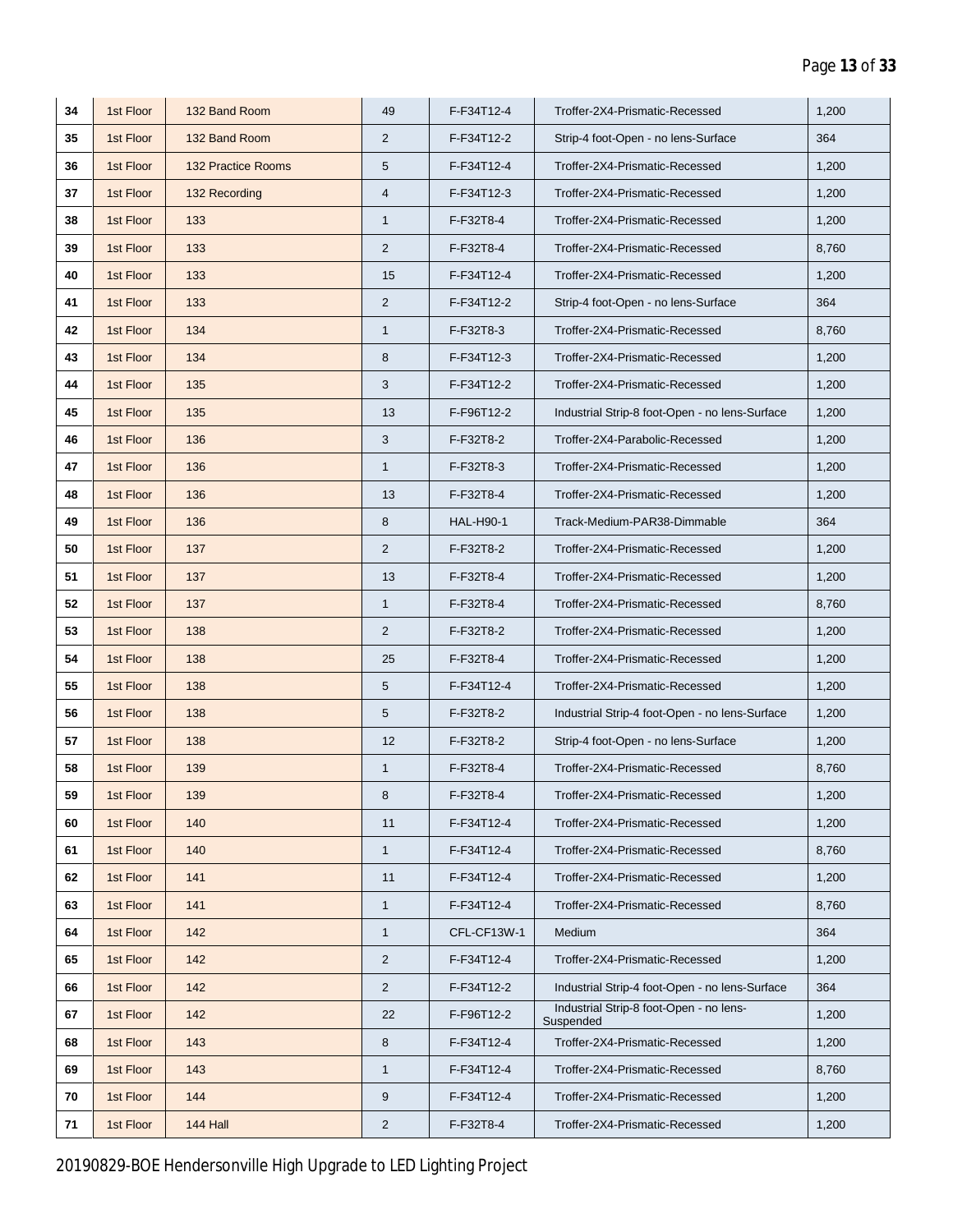| 72  | 1st Floor | 145                                 | 2              | F-F34T12-2         | Troffer-2X4-Prismatic-Recessed                 | 1,200 |
|-----|-----------|-------------------------------------|----------------|--------------------|------------------------------------------------|-------|
| 73  | 1st Floor | 145                                 | 8              | F-F96T12-2         | Industrial Strip-8 foot-Open - no lens-Surface | 1,200 |
| 74  | 1st Floor | 146                                 | $\overline{2}$ | F-F34T12-2         | Strip-4 foot-Open - no lens-Surface            | 1,200 |
| 75  | 1st Floor | 146                                 | 6              | F-F96T12-2         | Industrial Strip-8 foot-Open - no lens-Surface | 1,200 |
| 76  | 1st Floor | 147                                 | 9              | F-F32T8-3          | Troffer-2X4-Prismatic-Recessed                 | 1,200 |
| 77  | 1st Floor | 148                                 | 9              | F-F32T8-3          | Troffer-2X4-Prismatic-Recessed                 | 1,200 |
| 78  | 1st Floor | 149                                 | 9              | F-F32T8-3          | Troffer-2X4-Prismatic-Recessed                 | 1,200 |
| 79  | 1st Floor | 150                                 | 9              | F-F32T8-3          | Troffer-2X4-Prismatic-Recessed                 | 1,200 |
| 80  | 1st Floor | 151                                 | 9              | F-F32T8-3          | Troffer-2X4-Prismatic-Recessed                 | 1,200 |
| 81  | 1st Floor | 152                                 | $9\,$          | F-F32T8-3          | Troffer-2X4-Prismatic-Recessed                 | 1,200 |
| 82  | 1st Floor | 153                                 | 9              | F-F32T8-3          | Troffer-2X4-Prismatic-Recessed                 | 1,200 |
| 83  | 1st Floor | AV                                  | $\overline{4}$ | F-F34T12-2         | Troffer-2X4-Prismatic-Recessed                 | 1,200 |
| 84  | 1st Floor | <b>A/V Production</b>               | 4              | F-F34T12-2         | Troffer-2X4-Prismatic-Recessed                 | 1,200 |
| 85  | 1st Floor | Archives                            | 8              | F-F34T12-3         | Troffer-2X4-Prismatic-Recessed                 | 1,200 |
| 86  | 1st Floor | <b>Basketball Locker Room Boys</b>  | 10             | F-F34T12-2         | Troffer-2X4-Prismatic-Recessed                 | 1,200 |
| 87  | 1st Floor | <b>Basketball Locker Room Girls</b> | 10             | F-F34T12-3         | Troffer-2X4-Prismatic-Recessed                 | 1,200 |
| 88  | 1st Floor | <b>Basketball Locker Room Girls</b> | 10             | F-F34T12-3         | Troffer-2X4-Prismatic-Recessed                 | 728   |
| 89  | 1st Floor | <b>Basketball Office</b>            | $\overline{4}$ | F-F34T12-3         | Troffer-2X4-Prismatic-Recessed                 | 1,200 |
| 90  | 1st Floor | Cafe                                | 2              | F-F34T12-4         | Troffer-2X4-Prismatic-Recessed                 | 1,200 |
| 91  | 1st Floor | Cafeteria                           | 8              | F-F34T12-3         | Troffer-2X4-Prismatic-Recessed                 | 8,760 |
| 92  | 1st Floor | Cafeteria                           | 67             | F-F34T12-3         | Troffer-2X4-Prismatic-Recessed                 | 3,120 |
| 93  | 1st Floor | Cafeteria Side Hall                 | 13             | F-F34T12-2         | Strip-4 foot-Open - no lens-Surface            | 3,120 |
| 94  | 1st Floor | <b>Cheer Storage</b>                | $\overline{4}$ | F-F34T12-3         | Troffer-2X4-Prismatic-Recessed                 | 1,200 |
| 95  | 1st Floor | Counseling/Old Main Office          | 8              | CFL-CF13W-1        | Medium                                         | 1,040 |
| 96  | 1st Floor | Counseling/Old Main Office          | $\mathbf{1}$   | CFL-CF13W-1        | Medium                                         | 364   |
| 97  | 1st Floor | Counseling/Old Main Office          | 3              | F-F34T12-2         | Troffer-2X4-Parabolic-Recessed                 | 1,040 |
| 98  | 1st Floor | Counseling/Old Main Office          | $\mathbf{1}$   | F-F32T8-2          | Troffer-2X4-Parabolic-Recessed                 | 1,040 |
| 99  | 1st Floor | Counseling/Old Main Office          | 8              | F-F34T12-2         | Troffer-2X4-Prismatic-Recessed                 | 1,200 |
| 100 | 1st Floor | Counseling/Old Main Office          | 1              | F-F34T12-2         | Troffer-2X4-Prismatic-Recessed                 | 8,760 |
| 101 | 1st Floor | Counseling/Old Main Office          | 1              | F-F34T12-2         | Troffer-2X4-Prismatic-Emergency Ballast        | 8,760 |
| 102 | 1st Floor | Counseling/Old Main Office          | $\overline{4}$ | F-F34T12-3         | Troffer-2X4-Parabolic-Recessed                 | 1,040 |
| 103 | 1st Floor | Counseling/Old Main Office          | 6              | F-F34T12-3         | Troffer-2X4-Prismatic-Recessed                 | 1,040 |
| 104 | 1st Floor | <b>Counseling/Old Main Office</b>   | $\mathbf{2}$   | F-F34T12-3         | Troffer-2X4-Prismatic-Recessed                 | 8,760 |
| 105 | 1st Floor | Counseling/Old Main Office          | $\mathbf{1}$   | F-F34T12-3         | Troffer-2X4-Prismatic-Emergency Ballast        | 8,760 |
| 106 | 1st Floor | Counseling/Old Main Office          | 8              | F-F34T12-4         | Troffer-2X4-Parabolic-Recessed                 | 1,040 |
| 107 | 1st Floor | Counseling/Old Main Office          | $\mathbf{1}$   | F-F32T8-4          | Troffer-2X4-Parabolic-Recessed                 | 1,040 |
| 108 | 1st Floor | Counseling/Old Main Office          | $\mathbf{1}$   | F-F34T12-4         | Troffer-2X4-Prismatic-Recessed                 | 1,040 |
| 109 | 1st Floor | Counseling/Old Main Office          | $\mathbf{1}$   | <b>INCAN-I40-1</b> | Medium                                         | 1,200 |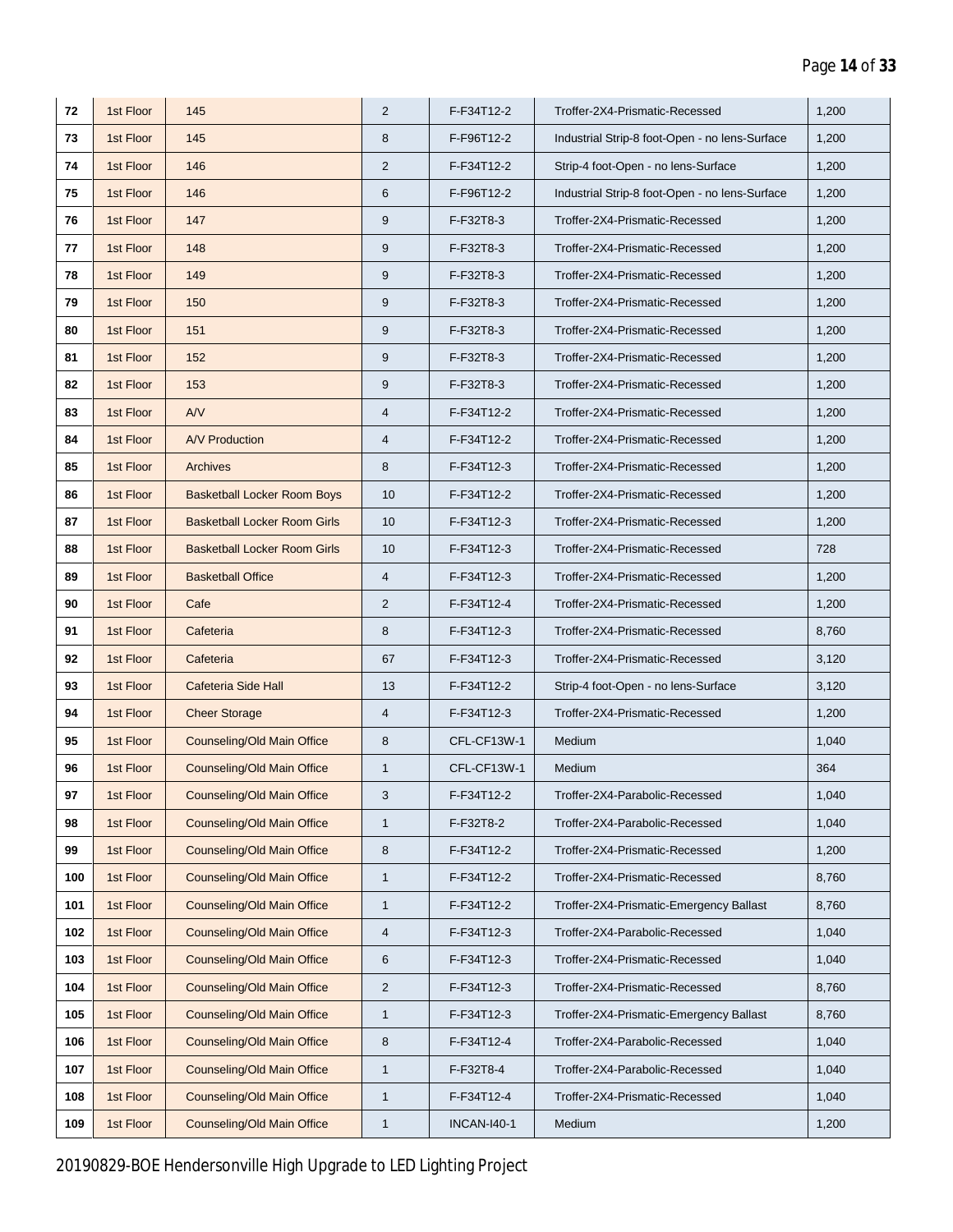| 110 | 1st Floor | Counseling/Old Main Office               | 2                       | F-F34T12-2         | Strip-4 foot-Open - no lens-Surface     | 1,200 |
|-----|-----------|------------------------------------------|-------------------------|--------------------|-----------------------------------------|-------|
| 111 | 1st Floor | Counseling/Old Main Office               | 5                       | <b>INCAN-160-1</b> | Medium                                  | 1,200 |
| 112 | 1st Floor | <b>Faculty Cafeteria</b>                 | 8                       | F-F34T12-4         | Troffer-2X4-Prismatic-Recessed          | 3,120 |
| 113 | 1st Floor | <b>Front Main Office</b>                 | 2                       | CFL-CF13W-1        | Medium                                  | 1,040 |
| 114 | 1st Floor | <b>Front Main Office</b>                 | $\mathbf{1}$            | F-F17T8-1          | Strip-2 foot-Open - no lens-Surface     | 1,040 |
| 115 | 1st Floor | <b>Front Main Office</b>                 | 36                      | F-F32T8-3          | Troffer-2X4-Prismatic-Recessed          | 1,040 |
| 116 | 1st Floor | <b>Front Main Office</b>                 | 3                       | F-F32T8-3          | Troffer-2X4-Prismatic-Recessed          | 364   |
| 117 | 1st Floor | <b>Gym Bathrooms</b>                     | $\mathbf{1}$            | F-F34T12-2         | Troffer-2X4-Prismatic-Recessed          | 1,200 |
| 118 | 1st Floor | <b>Gym Bathrooms</b>                     | 12                      | F-F34T12-3         | Troffer-2X4-Prismatic-Recessed          | 3,120 |
| 119 | 1st Floor | Hall 111-130                             | $\mathbf{1}$            | F-F34T12-2         | Troffer-2X4-Prismatic-Recessed          | 3,120 |
| 120 | 1st Floor | Hall 111-130                             | $\overline{4}$          | F-F34T12-3         | Troffer-2X4-Prismatic-Recessed          | 1,200 |
| 121 | 1st Floor | <b>Hall 132</b>                          | $\overline{4}$          | F-F34T12-2         | Troffer-2X4-Prismatic-Recessed          | 8,760 |
| 122 | 1st Floor | <b>Hall 132</b>                          | $\mathbf{1}$            | <b>INCAN-160-1</b> | Medium                                  | 364   |
| 123 | 1st Floor | Hall 132-139                             | 10                      | F-F34T12-2         | Troffer-2X4-Prismatic-Recessed          | 8,760 |
| 124 | 1st Floor | Hall 132-139                             | $\mathbf{1}$            | F-F34T12-2         | Strip-4 foot-Open - no lens-Surface     | 364   |
| 125 | 1st Floor | Hall 140-146                             | $\mathbf{1}$            | F-F34T12-2         | Troffer-2X4-Prismatic-Emergency Ballast | 3,120 |
| 126 | 1st Floor | Hall 140-146                             | 12                      | F-F34T12-2         | Troffer-2X4-Prismatic-Recessed          | 3,120 |
| 127 | 1st Floor | Hall 140-146                             | 2                       | F-F34T12-4         | Troffer-2X4-Prismatic-Recessed          | 364   |
| 128 | 1st Floor | Hall 140-146                             | $\mathbf{1}$            | F-F32T8-2          | Strip-4 foot-Open - no lens-Surface     | 364   |
| 129 | 1st Floor | Hall 140-146                             | $\mathbf{1}$            | F-F34T12-2         | Strip-4 foot-Open - no lens-Surface     | 364   |
| 130 | 1st Floor | Hall 140-146 RRs                         | 2                       | F-F34T12-2         | Troffer-1X4-Prismatic-Recessed          | 3,120 |
| 131 | 1st Floor | Hall 140-146 RRs                         | 6                       | F-F34T12-3         | Troffer-2X4-Prismatic-Recessed          | 1,200 |
| 132 | 1st Floor | Hall 147-149                             | $\mathbf{1}$            | CFL-CF13W-1        | Medium                                  | 1,200 |
| 133 | 1st Floor | Hall 147-149                             | 3                       | CFL-CF13W-1        | Medium                                  | 364   |
| 134 | 1st Floor | Hall 147-149                             | 2                       | F-F17T8-1          | Strip-2 foot-Open - no lens-Surface     | 364   |
| 135 | 1st Floor | Hall 147-149                             | 3                       | F-F32T8-3          | Troffer-2X4-Prismatic-Emergency Ballast | 8,760 |
| 136 | 1st Floor | Hall 147-149                             | $\overline{7}$          | F-F32T8-3          | Troffer-2X4-Prismatic-Recessed          | 3,120 |
| 137 | 1st Floor | <b>Hall/Storage Near Mens</b><br>Lockers | $\,6$                   | F-F34T12-2         | Troffer-2X4-Prismatic-Recessed          | 8,760 |
| 138 | 1st Floor | <b>Hall/Storage Near Mens</b><br>Lockers | $\overline{\mathbf{4}}$ | F-F34T12-2         | Strip-4 foot-Open - no lens-Surface     | 1,040 |
| 139 | 1st Floor | Hall 150-153                             | $\overline{2}$          | F-F17T8-1          | Strip-2 foot-Open - no lens-Surface     | 364   |
| 140 | 1st Floor | Hall 150-153                             | 5                       | F-F32T8-3          | Troffer-2X4-Prismatic-Recessed          | 3,120 |
| 141 | 1st Floor | Hall 150-153                             | 6                       | F-F32T8-3          | Troffer-2X4-Prismatic-Recessed          | 8,760 |
| 142 | 1st Floor | Janitor Closet Near 113                  | $\mathbf{1}$            | F-F34T12-2         | Strip-4 foot-Open - no lens-Surface     | 728   |
| 143 | 1st Floor | Kitchen                                  | 49                      | F-F34T12-3         | Troffer-2X4-Prismatic-Recessed          | 1,040 |
| 144 | 1st Floor | Kitchen                                  | 11                      | F-F34T12-3         | Troffer-2X4-Prismatic-Emergency Ballast | 1,200 |
| 145 | 1st Floor | Library                                  | 8                       | F-F32T8-3          | Troffer-2X4-Prismatic-Recessed          | 8,760 |
| 146 | 1st Floor | Library                                  | $\overline{2}$          | F-F34T12-3         | Troffer-2X4-Prismatic-Recessed          | 1,200 |
| 147 | 1st Floor | Library                                  | 42                      | F-F34T12-4         | Troffer-2X4-Prismatic-Recessed          | 1,200 |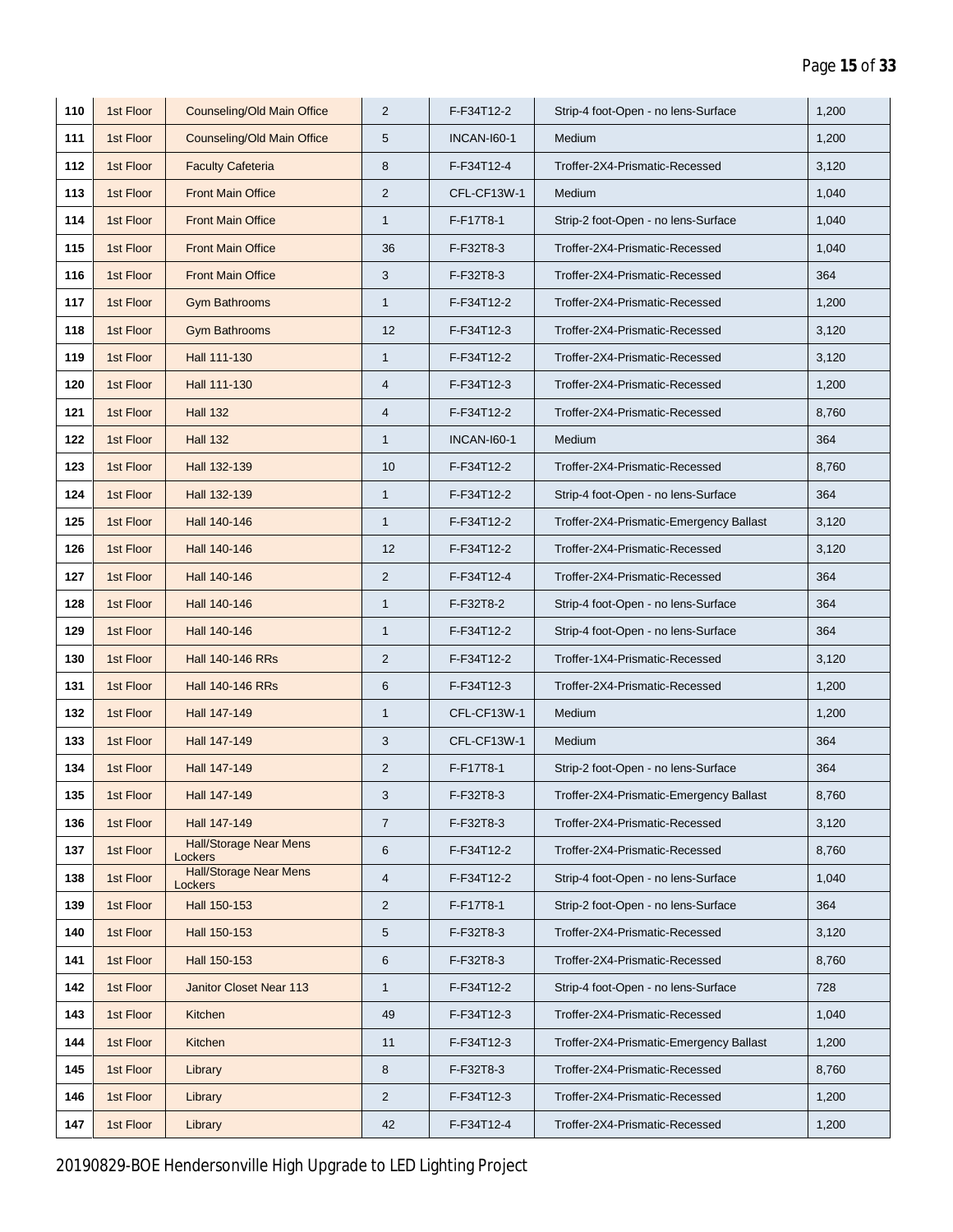| 148 | 1st Floor | Library                             | 3                | F-F34T12-4        | Troffer-2X4-Prismatic-Recessed           | 8,760 |
|-----|-----------|-------------------------------------|------------------|-------------------|------------------------------------------|-------|
| 149 | 1st Floor | Library                             | 8                | F-F34T12-4        | Troffer-2X4-Prismatic-Emergency Ballast  | 8,760 |
| 150 | 1st Floor | Library                             | $\overline{2}$   | F-F34T12-2        | Strip-4 foot-Open - no lens-Surface      | 364   |
| 151 | 1st Floor | Locker Room                         | 35               | F-F34T12-2        | Troffer-2X4-Prismatic-Recessed           | 3,120 |
| 152 | 1st Floor | <b>Main Corridor</b>                | $\mathbf{1}$     | CFL-CF13W-1       | Medium                                   | 364   |
| 153 | 1st Floor | <b>Main Corridor</b>                | 24               | F-F34T12-2        | Troffer-2X4-Prismatic-Recessed           | 8,760 |
| 154 | 1st Floor | <b>Main Corridor</b>                | $\mathbf{1}$     | F-F34T12-2        | Troffer-2X4-Prismatic-Recessed           | 364   |
| 155 | 1st Floor | <b>Main Corridor</b>                | $\overline{2}$   | F-F32T8-2         | Strip-4 foot-Open - no lens-Surface      | 728   |
| 156 | 1st Floor | <b>Main Corridor</b>                | 29               | <b>CFL-CF50-1</b> | 10-in Can-Medium-Open - no lens-Recessed | 1,200 |
| 157 | 1st Floor | <b>Main Corridor Administration</b> | 2                | F-F32T8-4         | Troffer-2X4-Prismatic-Recessed           | 1,200 |
| 158 | 1st Floor | <b>Main Corridor Administration</b> | $\mathbf{1}$     | F-F34T12-4        | Troffer-2X4-Prismatic-Emergency Ballast  | 1,200 |
| 159 | 1st Floor | <b>Main Corridor Administration</b> | $\mathbf{1}$     | F-F34T12-4        | Troffer-2X4-Prismatic-Recessed           | 1,200 |
| 160 | 1st Floor | <b>Main Corridor Concessions</b>    | 3                | F-F34T12-4        | Troffer-2X4-Prismatic-Recessed           | 728   |
| 161 | 1st Floor | <b>Main Corridor Concessions</b>    | $\mathbf{1}$     | F-F34T12-4        | Troffer-2X4-Prismatic-Emergency Ballast  | 8,760 |
| 162 | 1st Floor | <b>Main Corridor Lecture Room</b>   | $\mathbf{1}$     | F-F32T8-3         | Troffer-2X4-Parabolic-Recessed           | 1,200 |
| 163 | 1st Floor | <b>Main Corridor Lecture Room</b>   | 3                | F-F34T12-3        | Troffer-2X4-Parabolic-Emergency Ballast  | 1,200 |
| 164 | 1st Floor | <b>Main Corridor Lecture Room</b>   | 22               | F-F34T12-3        | Troffer-2X4-Parabolic-Recessed           | 1,200 |
| 165 | 1st Floor | <b>Main Corridor RRs</b>            | 14               | F-F34T12-2        | Troffer-2X4-Prismatic-Recessed           | 8,760 |
| 166 | 1st Floor | <b>Main Entrance</b>                | $\overline{4}$   | F-F34T12-2        | Troffer-2X4-Prismatic-Recessed           | 3,120 |
| 167 | 1st Floor | <b>Main Entrance</b>                | $\overline{7}$   | F-F32T8-3         | Troffer-2X4-Prismatic-Recessed           | 8,760 |
| 168 | 1st Floor | <b>Main Entrance</b>                | 24               | F-F32T8-3         | Troffer-2X4-Prismatic-Recessed           | 3,120 |
| 169 | 1st Floor | <b>Main Entrance Faculty Gym</b>    | $\overline{4}$   | CFL-CF13W-1       | Medium                                   | 3,120 |
| 170 | 1st Floor | <b>Main Entrance Faculty Gym</b>    | $\mathbf{1}$     | F-F34T12-2        | Troffer-2X4-Prismatic-Recessed           | 1,200 |
| 171 | 1st Floor | <b>Main Entrance Faculty Gym</b>    | $\overline{2}$   | F-F34T12-3        | Troffer-2X4-Prismatic-Recessed           | 8,760 |
| 172 | 1st Floor | <b>Main Entrance Faculty Gym</b>    | $\overline{7}$   | F-F34T12-3        | Troffer-2X4-Prismatic-Recessed           | 3,120 |
| 173 | 1st Floor | Main Entrance Faculty Gym           | 3                | F-F34T12-2        | Strip-4 foot-Open - no lens-Surface      | 1,200 |
| 174 | 1st Floor | <b>Main Hallway</b>                 | 22               | F-F34T12-2        | Troffer-2X4-Prismatic-Recessed           | 3,120 |
| 175 | 1st Floor | <b>Mens Locker</b>                  | $\boldsymbol{9}$ | F-F34T12-2        | Troffer-2X4-Prismatic-Recessed           | 3,120 |
| 176 | 1st Floor | <b>Mens Locker Hall</b>             | 8                | F-F34T12-2        | Troffer-2X4-Prismatic-Recessed           | 8,760 |
| 177 | 1st Floor | <b>Mens Locker Hall</b>             | $\mathbf{1}$     | CFL-CF42W-1       | 10-in Can-Medium                         | 8,760 |
| 178 | 1st Floor | <b>Old Main Entrance</b>            | $\overline{4}$   | MH-MH100-1        | 10-in Can-Mogul-Open - no lens-Recessed  | 3,120 |
| 179 | 1st Floor | <b>Old Main Entrance</b>            | 17               | CFL-CF42W-1       | 10-in Can-Medium-Open - no lens-Recessed | 3,120 |
| 180 | 1st Floor | <b>Old Main Entrance</b>            | 27               | CFL-CF42W-1       | 10-in Can-Medium-Open - no lens-Recessed | 8,760 |
| 181 | 1st Floor | <b>Old Main Entrance</b>            | 25               | CFL-CF42W-1       | 8-in Can-Medium-Open - no lens-Recessed  | 3,120 |
| 182 | 1st Floor | PE Locker Room Boys                 | 20               | F-F34T12-2        | Troffer-2X4-Prismatic-Recessed           | 3,120 |
| 183 | 1st Floor | PE Locker Room Girls                | 22               | F-F34T12-2        | Troffer-2X4-Prismatic-Recessed           | 3,120 |
| 184 | 1st Floor | <b>Soccer Locker Rooms</b>          | 23               | F-F34T12-2        | Troffer-2X4-Prismatic-Recessed           | 1,200 |
| 185 | 1st Floor | <b>Ticket Booth</b>                 | $\overline{2}$   | F-F34T12-2        | Troffer-2X4-Prismatic-Recessed           | 1,200 |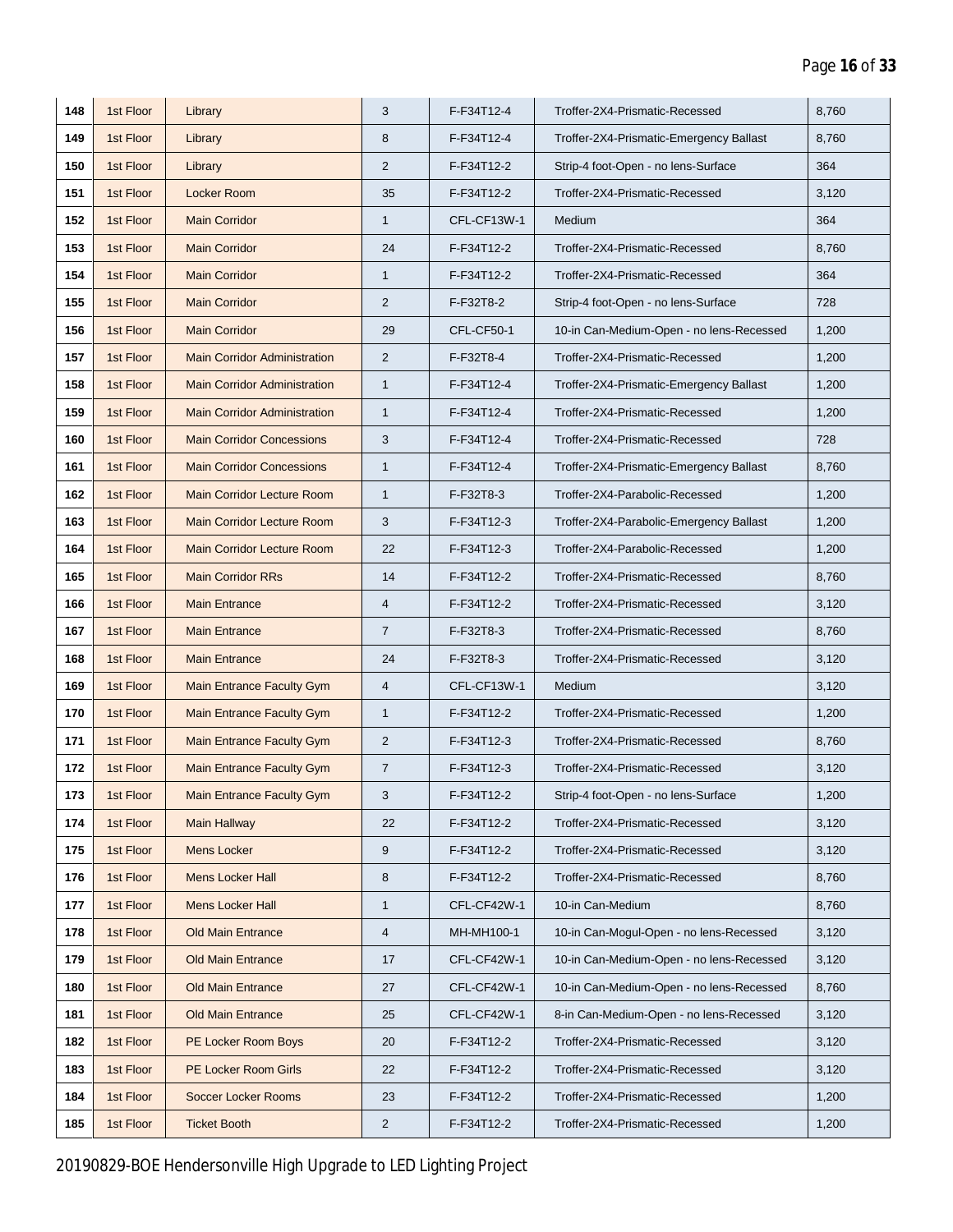| 186 | 1st Floor | Training       | $\overline{7}$ | F-F34T12-2 | Troffer-2X4-Prismatic-Recessed          | 1,200 |
|-----|-----------|----------------|----------------|------------|-----------------------------------------|-------|
| 187 | 2nd Floor | 201            | 9              | F-F34T12-4 | Troffer-2X4-Prismatic-Recessed          | 1,200 |
| 188 | 2nd Floor | 202            | 9              | F-F34T12-4 | Troffer-2X4-Prismatic-Recessed          | 1,200 |
| 189 | 2nd Floor | 203            | 9              | F-F34T12-4 | Troffer-2X4-Prismatic-Recessed          | 1,200 |
| 190 | 2nd Floor | 204            | 9              | F-F34T12-4 | Troffer-2X4-Prismatic-Recessed          | 1,200 |
| 191 | 2nd Floor | 205            | 9              | F-F34T12-4 | Troffer-2X4-Prismatic-Recessed          | 1,200 |
| 192 | 2nd Floor | 206            | 9              | F-F34T12-4 | Troffer-2X4-Prismatic-Recessed          | 1,200 |
| 193 | 2nd Floor | 207            | 9              | F-F34T12-4 | Troffer-2X4-Prismatic-Recessed          | 1,200 |
| 194 | 2nd Floor | 208            | 9              | F-F34T12-4 | Troffer-2X4-Prismatic-Recessed          | 1,200 |
| 195 | 2nd Floor | 209            | 9              | F-F34T12-4 | Troffer-2X4-Prismatic-Recessed          | 1,200 |
| 196 | 2nd Floor | 210            | 9              | F-F34T12-4 | Troffer-2X4-Prismatic-Recessed          | 1,200 |
| 197 | 2nd Floor | 211            | 19             | F-F34T12-4 | Troffer-2X4-Prismatic-Recessed          | 1,200 |
| 198 | 2nd Floor | 212            | 9              | F-F34T12-4 | Troffer-2X4-Prismatic-Recessed          | 1,200 |
| 199 | 2nd Floor | 213            | 12             | F-F34T12-4 | Troffer-2X4-Prismatic-Recessed          | 1,200 |
| 200 | 2nd Floor | 214            | 9              | F-F34T12-4 | Troffer-2X4-Prismatic-Recessed          | 1,200 |
| 201 | 2nd Floor | 215            | 9              | F-F34T12-4 | Troffer-2X4-Prismatic-Recessed          | 1,200 |
| 202 | 2nd Floor | 216            | 12             | F-F34T12-4 | Troffer-2X4-Prismatic-Recessed          | 1,200 |
| 203 | 2nd Floor | 217            | 9              | F-F34T12-4 | Troffer-2X4-Prismatic-Recessed          | 1,200 |
| 204 | 2nd Floor | 218            | 9              | F-F34T12-4 | Troffer-2X4-Prismatic-Recessed          | 1,200 |
| 205 | 2nd Floor | 219            | 10             | F-F34T12-4 | Troffer-2X4-Prismatic-Recessed          | 1,200 |
| 206 | 2nd Floor | 220            | 13             | F-F34T12-4 | Troffer-2X4-Prismatic-Recessed          | 1,200 |
| 207 | 2nd Floor | 221            | 13             | F-F34T12-4 | Troffer-2X4-Prismatic-Recessed          | 1,200 |
| 208 | 2nd Floor | 222            | 10             | F-F34T12-4 | Troffer-2X4-Prismatic-Recessed          | 1,200 |
| 209 | 2nd Floor | 223            | 9              | F-F34T12-4 | Troffer-2X4-Prismatic-Recessed          | 1,200 |
| 210 | 2nd Floor | 224            | 10             | F-F34T12-4 | Troffer-2X4-Prismatic-Recessed          | 1,200 |
| 211 | 2nd Floor | 225            | 9              | F-F34T12-4 | Troffer-2X4-Prismatic-Recessed          | 1,200 |
| 212 | 2nd Floor | 227            | $\overline{2}$ | F-F34T12-4 | Troffer-2X4-Prismatic-Emergency Ballast | 8,760 |
| 213 | 2nd Floor | 227            | 13             | F-F34T12-4 | Troffer-2X4-Prismatic-Recessed          | 1,200 |
| 214 | 2nd Floor | 228            | $\overline{2}$ | F-F34T12-4 | Troffer-2X4-Prismatic-Emergency Ballast | 8,760 |
| 215 | 2nd Floor | 228            | 12             | F-F34T12-4 | Troffer-2X4-Prismatic-Recessed          | 1,200 |
| 216 | 2nd Floor | 228 Storage    | $\overline{2}$ | F-F34T12-4 | Troffer-2X4-Prismatic-Recessed          | 728   |
| 217 | 2nd Floor | 229            | 8              | F-F34T12-4 | Troffer-2X4-Prismatic-Recessed          | 1,200 |
| 218 | 2nd Floor | <b>229 TWA</b> | 3              | F-F34T12-2 | Strip-4 foot-Open - no lens-Surface     | 728   |
| 219 | 2nd Floor | 230            | 15             | F-F34T12-4 | Troffer-2X4-Prismatic-Recessed          | 1,200 |
| 220 | 2nd Floor | 231            | 13             | F-F34T12-4 | Troffer-2X4-Prismatic-Recessed          | 1,200 |
| 221 | 2nd Floor | 231            | $\overline{2}$ | F-F34T12-4 | Troffer-2X4-Prismatic-Emergency Ballast | 8,760 |
| 222 | 2nd Floor | 231 Storage    | $\mathbf{3}$   | F-F34T12-4 | Troffer-2X4-Prismatic-Recessed          | 728   |
| 223 | 2nd Floor | 232            | 14             | F-F34T12-4 | Troffer-2X4-Prismatic-Recessed          | 1,200 |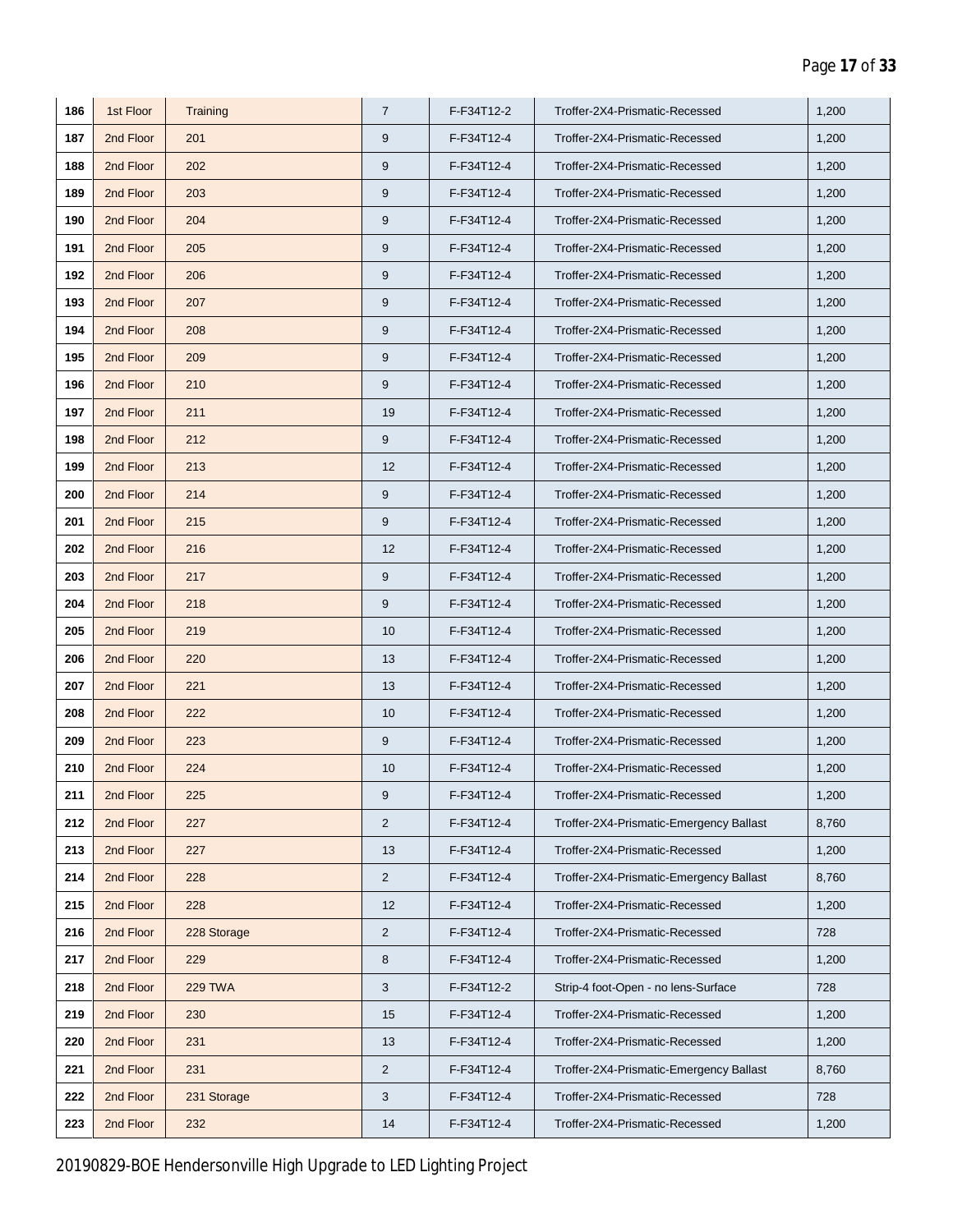| 224 | 2nd Floor | 232                        | 2              | F-F34T12-4 | Troffer-2X4-Prismatic-Emergency Ballast | 8,760 |
|-----|-----------|----------------------------|----------------|------------|-----------------------------------------|-------|
| 225 | 2nd Floor | 233                        | 17             | F-F34T12-4 | Troffer-2X4-Prismatic-Recessed          | 1,200 |
| 226 | 2nd Floor | 233                        | $\overline{2}$ | F-F34T12-4 | Troffer-2X4-Prismatic-Emergency Ballast | 8,760 |
| 227 | 2nd Floor | 234                        | 13             | F-F34T12-4 | Troffer-2X4-Prismatic-Recessed          | 1,200 |
| 228 | 2nd Floor | 234                        | 2              | F-F34T12-4 | Troffer-2X4-Prismatic-Emergency Ballast | 8,760 |
| 229 | 2nd Floor | 235                        | 8              | F-F34T12-4 | Troffer-2X4-Prismatic-Recessed          | 1,200 |
| 230 | 2nd Floor | 236                        | 9              | F-F34T12-4 | Troffer-2X4-Prismatic-Recessed          | 1,200 |
| 231 | 2nd Floor | 237                        | 9              | F-F32T8-4  | Troffer-2X4-Prismatic-Recessed          | 1,200 |
| 232 | 2nd Floor | 238                        | 9              | F-F32T8-4  | Troffer-2X4-Prismatic-Recessed          | 1,200 |
| 233 | 2nd Floor | 239                        | 11             | F-F32T8-4  | Troffer-2X4-Prismatic-Recessed          | 1,200 |
| 234 | 2nd Floor | 240                        | $9\,$          | F-F32T8-4  | Troffer-2X4-Prismatic-Recessed          | 1,200 |
| 235 | 2nd Floor | 241                        | 9              | F-F32T8-4  | Troffer-2X4-Prismatic-Recessed          | 1,200 |
| 236 | 2nd Floor | 242                        | 9              | F-F32T8-4  | Troffer-2X4-Prismatic-Recessed          | 1,200 |
| 237 | 2nd Floor | 243                        | 9              | F-F32T8-4  | Troffer-2X4-Prismatic-Recessed          | 1,200 |
| 238 | 2nd Floor | 244                        | 9              | F-F32T8-4  | Troffer-2X4-Prismatic-Recessed          | 1,200 |
| 239 | 2nd Floor | 245                        | 11             | F-F32T8-4  | Troffer-2X4-Prismatic-Recessed          | 1,200 |
| 240 | 2nd Floor | <b>Athletic Office</b>     | $\overline{2}$ | F-F34T12-4 | Troffer-2X4-Prismatic-Recessed          | 1,200 |
| 241 | 2nd Floor | <b>Boys RRs</b>            | 8              | F-F34T12-2 | Troffer-2X4-Prismatic-Recessed          | 8,760 |
| 242 | 2nd Floor | Closets/Mechanical 236-245 | 6              | F-F17T8-1  | Strip-2 foot-Open - no lens-Surface     | 728   |
| 243 | 2nd Floor | Closets/Mechanical 236-245 | $\mathbf{1}$   | F-F32T8-3  | Troffer-2X4-Prismatic-Recessed          | 728   |
| 244 | 2nd Floor | Closets/Mechanical 236-245 | $\mathbf{1}$   | F-F32T8-3  | Troffer-2X4-Prismatic-Recessed          | 8,760 |
| 245 | 2nd Floor | Closets/Mechanical 236-245 | 6              | F-F32T8-2  | Strip-4 foot-Open - no lens-Surface     | 728   |
| 246 | 2nd Floor | <b>Girls RRs</b>           | $\overline{7}$ | F-F34T12-2 | Troffer-2X4-Prismatic-Recessed          | 8,760 |
| 247 | 2nd Floor | Guidance                   | 15             | F-F32T8-3  | Troffer-2X4-Prismatic-Recessed          | 1,200 |
| 248 | 2nd Floor | Hall 201-210               | 23             | F-F34T12-2 | Troffer-2X4-Prismatic-Recessed          | 1,200 |
| 249 | 2nd Floor | Hall 211-217               | 28             | F-F34T12-2 | Troffer-2X4-Prismatic-Recessed          | 1,200 |
| 250 | 2nd Floor | Hall 228-235               | 18             | F-F34T12-2 | Troffer-2X4-Prismatic-Recessed          | 1,200 |
| 251 | 2nd Floor | Hall 236-245               | 29             | F-F32T8-3  | Troffer-2X4-Prismatic-Recessed          | 3,120 |
| 252 | 2nd Floor | Hall 236-245               | 17             | F-F32T8-3  | Troffer-2X4-Prismatic-Emergency Ballast | 8,760 |
| 253 | 2nd Floor | <b>Hall Balcony</b>        | 3              | F-F34T12-2 | Troffer-2X4-Prismatic-Emergency Ballast | 3,120 |
| 254 | 2nd Floor | <b>Hall Balcony</b>        | 24             | F-F34T12-2 | Troffer-2X4-Prismatic-Recessed          | 3,120 |
| 255 | 2nd Floor | Lobby                      | 27             | F-F34T12-2 | Troffer-2X4-Prismatic-Recessed          | 8,760 |
| 256 | 2nd Floor | <b>Main Office</b>         | 3              | F-F34T12-2 | Troffer-2X4-Prismatic-Recessed          | 1,040 |
| 257 | 2nd Floor | Maintenance                | 6              | F-F96T12-2 | Strip-8 foot-Open - no lens-Surface     | 3,120 |
| 258 | 2nd Floor | Office                     | 10             | F-F34T12-2 | Troffer-2X4-Prismatic-Recessed          | 3,120 |
| 259 | 2nd Floor | Office                     | 14             | F-F34T12-3 | Troffer-2X4-Prismatic-Recessed          | 1,040 |
| 260 | 2nd Floor | <b>PE Storage</b>          | 3              | F-F34T12-2 | Strip-4 foot-Open - no lens-Surface     | 728   |
| 261 | 2nd Floor | <b>Storage Chemical</b>    | 6              | F-F32T8-3  | Troffer-2X4-Prismatic-Recessed          | 728   |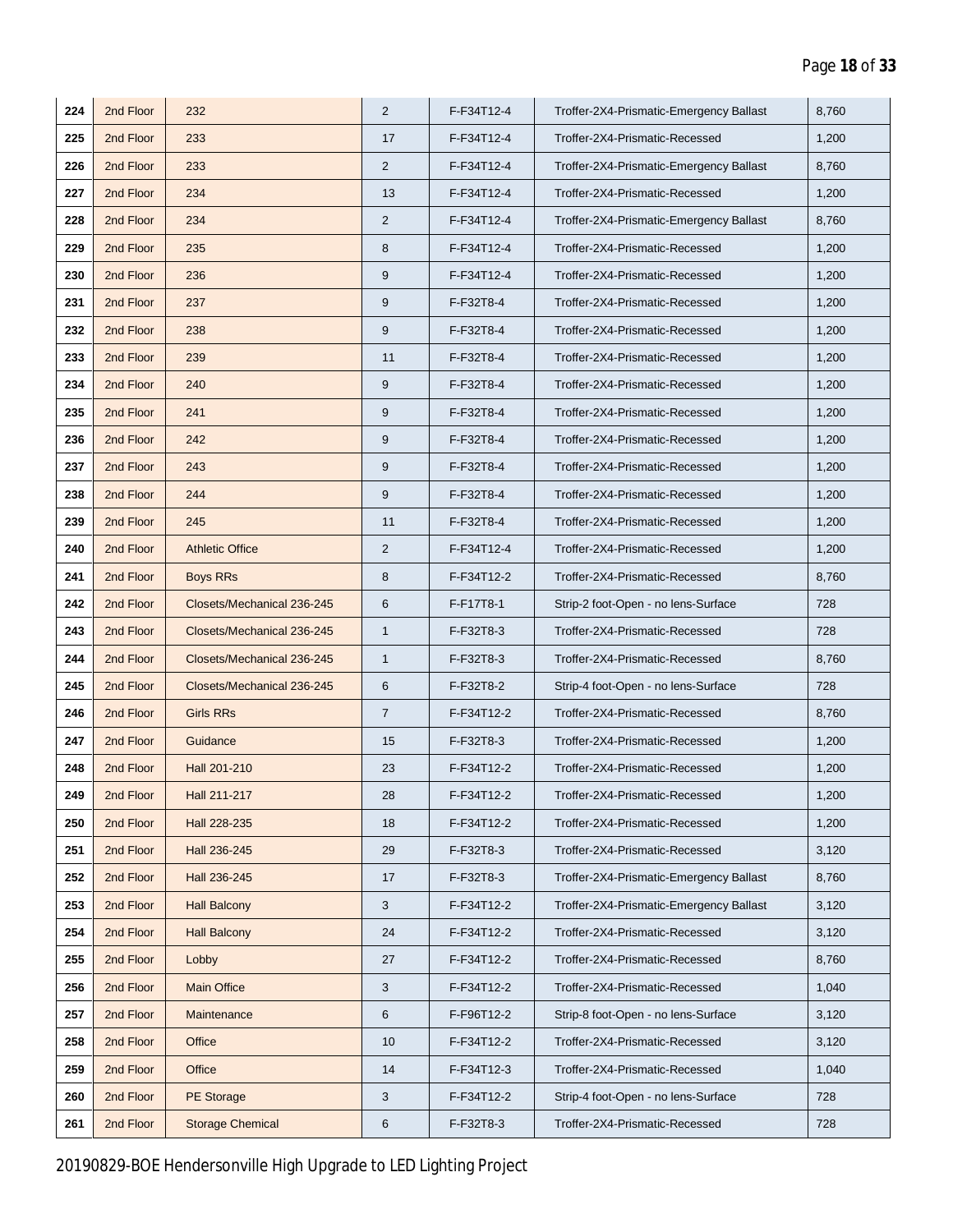| 262 | 2nd Floor         | <b>Storage New Area</b>    | 10               | F-F32T8-3           | Troffer-2X4-Prismatic-Recessed                | 728   |
|-----|-------------------|----------------------------|------------------|---------------------|-----------------------------------------------|-------|
| 263 | 2nd Floor         | <b>Storage Rooms</b>       | $\overline{7}$   | F-F34T12-2          | Strip-4 foot-Open - no lens-Surface           | 728   |
| 264 | 2nd Floor         | Teacher Work Area near 239 | $\mathbf{1}$     | F-F17T8-2           | Strip-2 foot-Open - no lens-Surface           | 1,200 |
| 265 | 2nd Floor         | Teacher Work Area near 239 | 3                | F-F32T8-3           | Troffer-2X4-Prismatic-Emergency Ballast       | 8,760 |
| 266 | 2nd Floor         | Teacher Work Area near 239 | $\mathbf{1}$     | F-F32T8-3           | Troffer-2X4-Prismatic-Recessed                | 728   |
| 267 | 2nd Floor         | Teacher Work Area near 239 | $\overline{4}$   | F-F32T8-3           | Troffer-2X4-Prismatic-Recessed                | 1,200 |
| 268 | 2nd Floor         | <b>TWAs</b>                | 5                | F-F34T12-2          | Troffer-2X4-Prismatic-Recessed                | 1,200 |
| 269 | 2nd Floor         | <b>TWAs</b>                | 3                | F-F34T12-2          | Troffer-2X4-Prismatic-Recessed                | 3,120 |
| 270 | 2nd Floor         | <b>TWAs</b>                | 5                | F-F34T12-4          | Troffer-2X4-Prismatic-Recessed                | 1,040 |
| 271 | 2nd Floor         | 226                        | 9                | F-F34T12-4          | Troffer-2X4-Prismatic-Recessed                | 1,200 |
| 272 | Auditorium        | <b>Backstage</b>           | $\overline{2}$   | CFL-CF13W-1         | Medium                                        | 1,200 |
| 273 | Auditorium        | Backstage                  | $\overline{2}$   | F-F34T12-2          | Strip-4 foot-Open - no lens-Surface           | 1,200 |
| 274 | Auditorium        | <b>Backstage</b>           | $\mathbf{1}$     | F-F96T12-2          | Strip-8 foot-Open - no lens-Surface           | 1,200 |
| 275 | Auditorium        | <b>High Cans</b>           | 58               | <b>INCAN-I100-1</b> | 8-in Can-Medium-Open - no lens-Dimmable       | 1,200 |
| 276 | Auditorium        | Low Cans                   | 27               | LED-L12-1           | 8-in Can-Medium-Open - no lens-Dimmable       | 1,200 |
| 277 | Auditorium        | <b>Control Booth</b>       | 3                | <b>INCAN-I100-1</b> | 8-in Can-Medium-Frosted-Dimmable              | 1,200 |
| 278 | Gym               | 2nd Floor Mechanical Rooms | $\overline{2}$   | F-F34T12-2          | Troffer-2X4-Prismatic-Recessed                | 8,760 |
| 279 | Gym               | 2nd Floor Mechanical Rooms | 8                | F-F34T12-4          | Troffer-2X4-Prismatic-Recessed                | 1,200 |
| 280 | Gym               | Main Gym                   | 12               | F-F32T8-2           | Strip-4 foot-Open - no lens-Surface           | 3,120 |
| 281 | Gym               | Main Gym                   | 49               | F-F54T5HO-4         | Highbay-2X4-Open - no lens-Suspended          | 3,120 |
| 282 | Gym               | <b>Mechanical Room</b>     | 6                | F-F96T12-2          | Strip-8 foot-Open - no lens-Surface           | 3,120 |
| 283 | Gym               | <b>Offices</b>             | $\overline{2}$   | F-F32T8-3           | Troffer-2X4-Prismatic-Recessed                | 3,120 |
| 284 | Gym               | <b>Offices</b>             | 3                | F-F32T8-2           | Strip-4 foot-Open - no lens-Surface           | 3,120 |
| 285 | Gym               | Storage                    | $\mathbf{1}$     | F-F34T12-2          | Strip-4 foot-Open - no lens-Surface           | 1,200 |
| 286 | Gym               | <b>Upstairs Gym</b>        | 20               | F-F54T5HO-4         | Highbay-2X4-Open - no lens-Suspended          | 3,120 |
| 287 | Gym               | <b>Walking Track</b>       | 18               | LED-L25-1           | Wallpack-Clear-Wall                           | 3,120 |
| 288 | <b>Stairwells</b> | <b>Gym Stairs Exit</b>     | $\overline{2}$   | LED-L40-1           | Wallpack-Prismatic-Wall                       | 8,760 |
| 289 | <b>Stairwells</b> | <b>Near 106</b>            | $\overline{2}$   | MH-MH150-1          | 10-in Can-Mogul-Open - no lens-Recessed       | 8,760 |
| 290 | <b>Stairwells</b> | <b>Near 106</b>            | $\overline{2}$   | F-F34T12-2          | Troffer-2X4-Prismatic-Recessed                | 8,760 |
| 291 | <b>Stairwells</b> | Near 106                   | $\overline{2}$   | F-F34T12-4          | Troffer-2X4-Prismatic-Emergency Ballast       | 8,760 |
| 292 | <b>Stairwells</b> | Near 119                   | $\overline{2}$   | MH-MH150-1          | 10-in Can-Mogul-Open - no lens-Recessed       | 8,760 |
| 293 | <b>Stairwells</b> | Near 119                   | $\overline{2}$   | F-F34T12-2          | Troffer-2X4-Prismatic-Recessed                | 8,760 |
| 294 | <b>Stairwells</b> | Near 119                   | $\mathbf{1}$     | F-F32T8-2           | Strip-4 foot-Open - no lens-Emergency Ballast | 8,760 |
| 295 | <b>Stairwells</b> | Near 119                   | $\overline{c}$   | F-F34T12-4          | Troffer-2X4-Prismatic-Emergency Ballast       | 8,760 |
| 296 | <b>Stairwells</b> | Near 147                   | $\overline{7}$   | F-F32T8-3           | Strip-4 foot-Emergency Ballast                | 8,760 |
| 297 | <b>Stairwells</b> | <b>Near 150</b>            | $\overline{7}$   | F-F32T8-3           | Strip-4 foot-Emergency Ballast                | 8,760 |
| 298 | <b>Stairwells</b> | Open Stairwell Near Gym    | $\overline{2}$   | MH-MH150-1          | 10-in Can-Mogul-Open - no lens-Recessed       | 3,120 |
| 299 | <b>Stairwells</b> | <b>Other Stairwells</b>    | $\boldsymbol{9}$ | F-F96T12-2          | Strip-8 foot-Open - no lens-Emergency Ballast | 8,760 |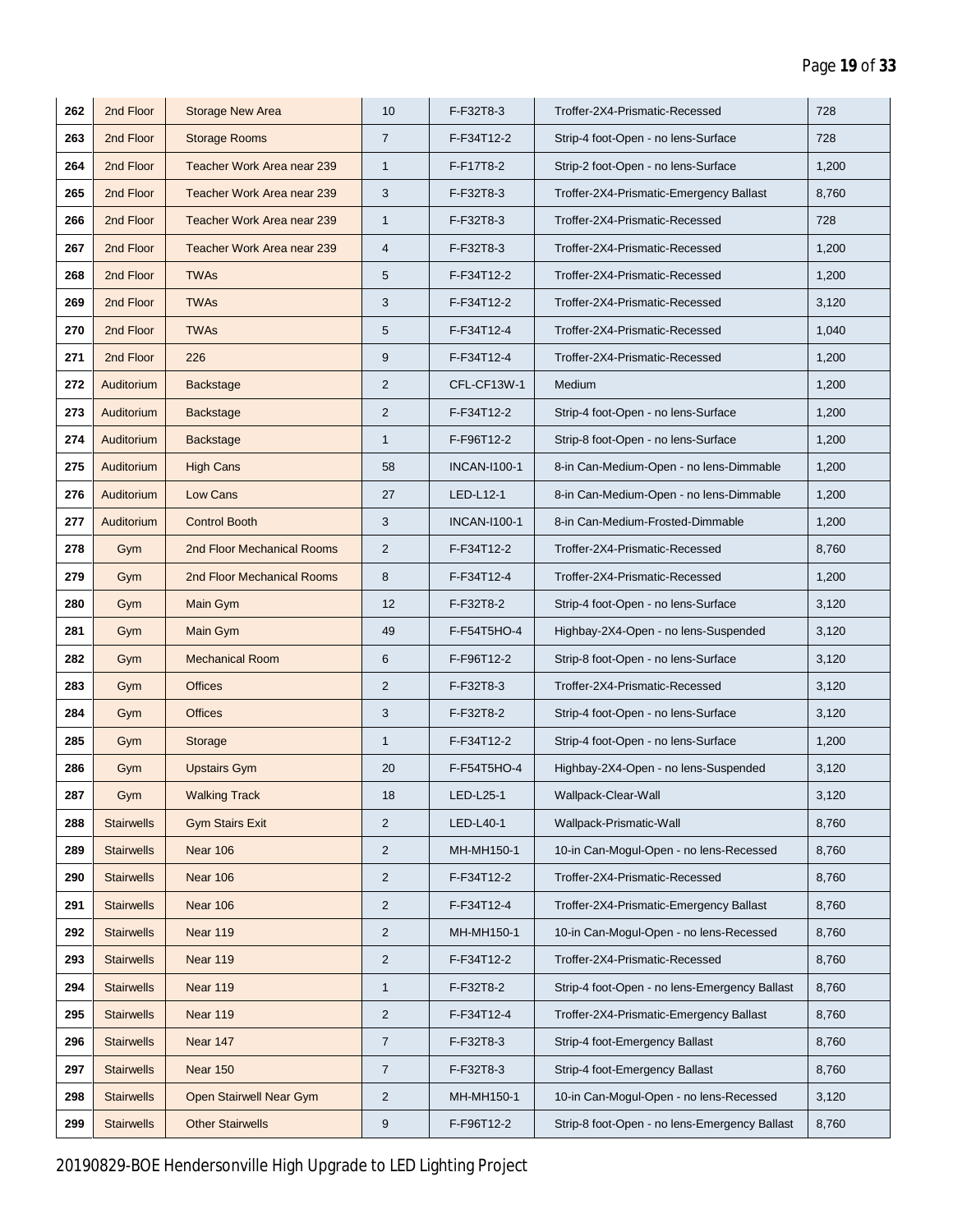| 300 | <b>Stairwells</b> | To Walking Track/New Area | $\mathbf{1}$   | MH-MH150-1                  | 10-in Can-Mogul-Open - no lens-Recessed    | 8,760 |
|-----|-------------------|---------------------------|----------------|-----------------------------|--------------------------------------------|-------|
| 301 | <b>Stairwells</b> | To Walking Track/New Area | $\overline{2}$ | F-F34T12-2                  | Troffer-2X4-Prismatic-Recessed             | 8,760 |
| 302 | <b>Stairwells</b> | To Walking Track/New Area | $\mathbf{1}$   | CFL-CF42W-1                 | 10-in Can-Medium-Open - no lens-Recessed   | 8,760 |
| 303 | <b>Stairwells</b> | <b>Upstairs Gym</b>       | $\mathbf{1}$   | MH-MH150-1                  | Wallpack-Mogul-Wall                        | 8.760 |
| 304 | <b>Stairwells</b> | <b>Upstairs Gym</b>       | $\overline{4}$ | F-F34T12-2                  | Troffer-2X4-Prismatic-Emergency Ballast    | 8,760 |
| 305 | <b>Stairwells</b> | <b>Upstairs Gym</b>       | $\mathbf{1}$   | F-F34T12-4                  | Troffer-2X4-Parabolic-Recessed             | 8,760 |
| 306 | <b>Stairwells</b> | <b>Upstairs Gym</b>       | 2              | CFL-CF42W-1                 | 10-in Can-Mogul                            | 8,760 |
| 307 | Exterior          | <b>Mechanical Rooms</b>   | 10             | F-F34T12-2                  | Strip-4 foot-Open - no lens-Surface        | 728   |
| 308 | <b>Exterior</b>   | <b>Mechanical Rooms</b>   | $\overline{4}$ | F-F34T12-2                  | Strip-4 foot-Open - no lens-Surface        | 1,200 |
| 309 | <b>Exterior</b>   | <b>Parking Lot Poles</b>  | 17             | HPS-HPS400-<br>$\mathbf{1}$ | Shoe Box-Mogul-Clear-Brown                 | 4,380 |
| 310 | <b>Exterior</b>   | <b>Wall Packs</b>         | 9              | HPS-HPS70-1                 | Wallpack-Medium-Prismatic-Photocell        | 4,380 |
| 311 | <b>Exterior</b>   | <b>Wall Packs</b>         | 3              | MH-MH250-1                  | Wallpack-Mogul-Prismatic-Wall              | 4,380 |
| 312 | <b>Exterior</b>   | <b>Wall Packs</b>         | 12             | CFL-CF32W-2                 | Wallpack-Plug-in 4 Pin G24Q-Prismatic-Wall | 4,380 |
| 313 | <b>Exterior</b>   | <b>Wall Packs</b>         | 5              | LED-L40-1                   | Wallpack-Prismatic-Wall                    | 4,380 |
| 314 | <b>Exterior</b>   | <b>Wall Packs</b>         | 3              | MH-MH400-1                  | Wallpack-Mogul-Prismatic-Wall              | 4,380 |
| 315 | <b>Exterior</b>   | <b>Wall Packs</b>         | $\overline{2}$ | MH-MH100-1                  | Wallpack-Medium-Prismatic-Wall             | 4,380 |
| 316 | <b>Exterior</b>   | <b>Wall Packs</b>         | $\mathbf{1}$   | MH-MH400-1                  | Wallpack-Mogul-Prismatic-Photocell         | 4,380 |
| 317 | <b>Exterior</b>   | <b>Wall Packs</b>         | $\overline{2}$ | LED-L40-1                   | Wallpack-Prismatic-Wall                    | 4,380 |
| 318 | Exterior          | <b>Canopy Lights</b>      | 10             | HPS-HPS100-<br>$\mathbf{1}$ | 6-in Can-Medium-Open - no lens-Recessed    | 4,380 |
| 319 | <b>Exterior</b>   | <b>Canopy Lights</b>      | $\mathbf{1}$   | LED-L20-1                   | Canopy -Prismatic-Surface                  | 4,380 |
| 320 | <b>Exterior</b>   | <b>Canopy Lights</b>      | 2              | LED-L30-1                   | 8-in Can-Medium-Open - no lens-Recessed    | 4,380 |
| 321 | <b>Exterior</b>   | <b>Canopy Lights</b>      | $\mathbf{1}$   | F-F34T12-2                  | Vapor Tight-4 foot-Clear-Surface           | 4,380 |
| 322 | <b>Exterior</b>   | <b>Canopy Lights</b>      | $\mathbf{1}$   | LED-L12-1                   | 6-in Can-Medium-Open - no lens-Recessed    | 4,380 |
| 323 | Exterior          | <b>Sign Lights</b>        | $\overline{2}$ | LED-L15-1                   | Flood-Clear-Ground                         | 4,380 |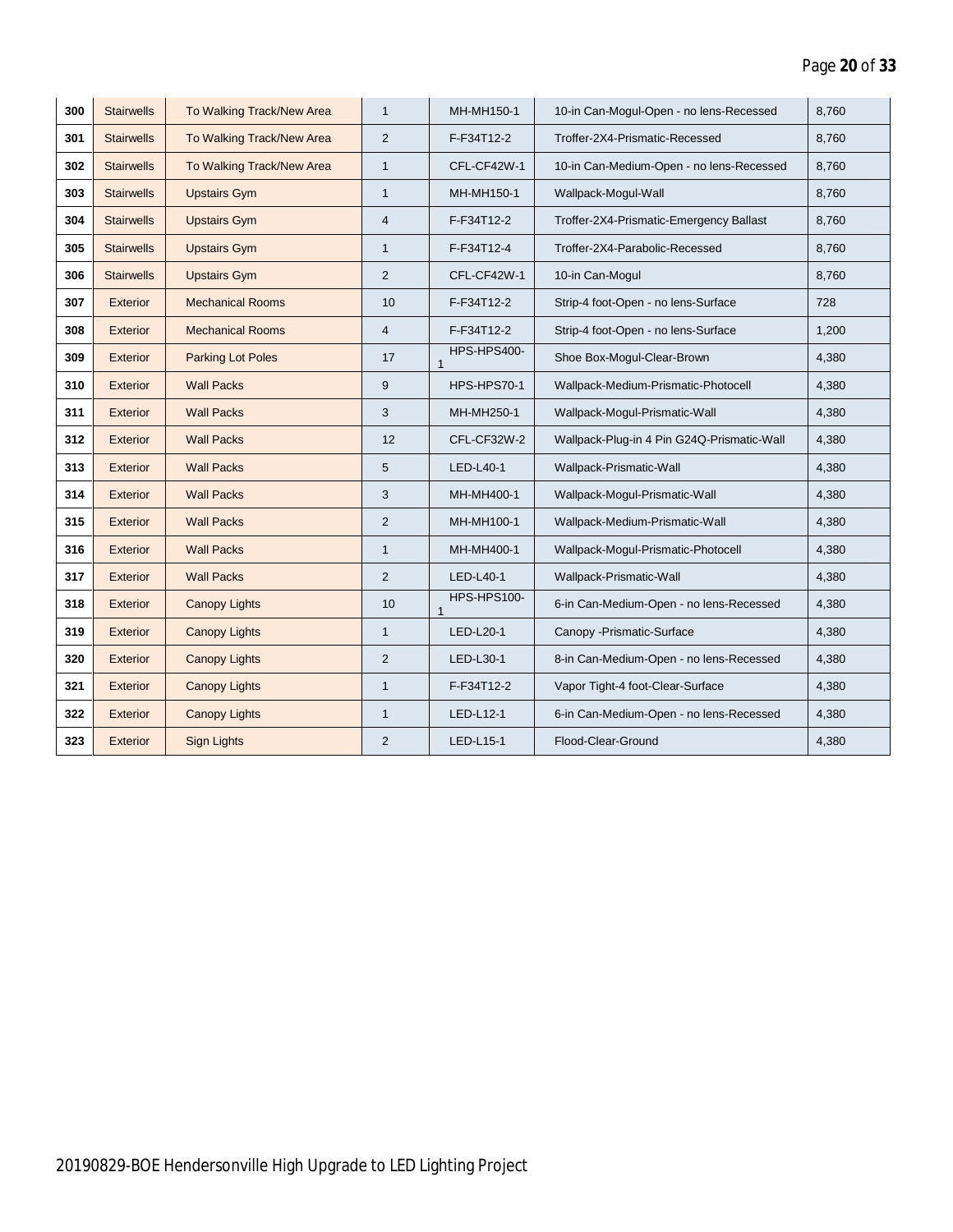### **ATTACHMENT 6.1 - Contact Information**

| Company Legal Name:                        |          |  |  |  |
|--------------------------------------------|----------|--|--|--|
| <b>Company Official Address:</b>           |          |  |  |  |
|                                            |          |  |  |  |
| Company Web Site (URL):                    |          |  |  |  |
|                                            |          |  |  |  |
| Contact Person for project administration: |          |  |  |  |
|                                            |          |  |  |  |
|                                            |          |  |  |  |
|                                            |          |  |  |  |
|                                            | (office) |  |  |  |
|                                            | (mobile) |  |  |  |
|                                            |          |  |  |  |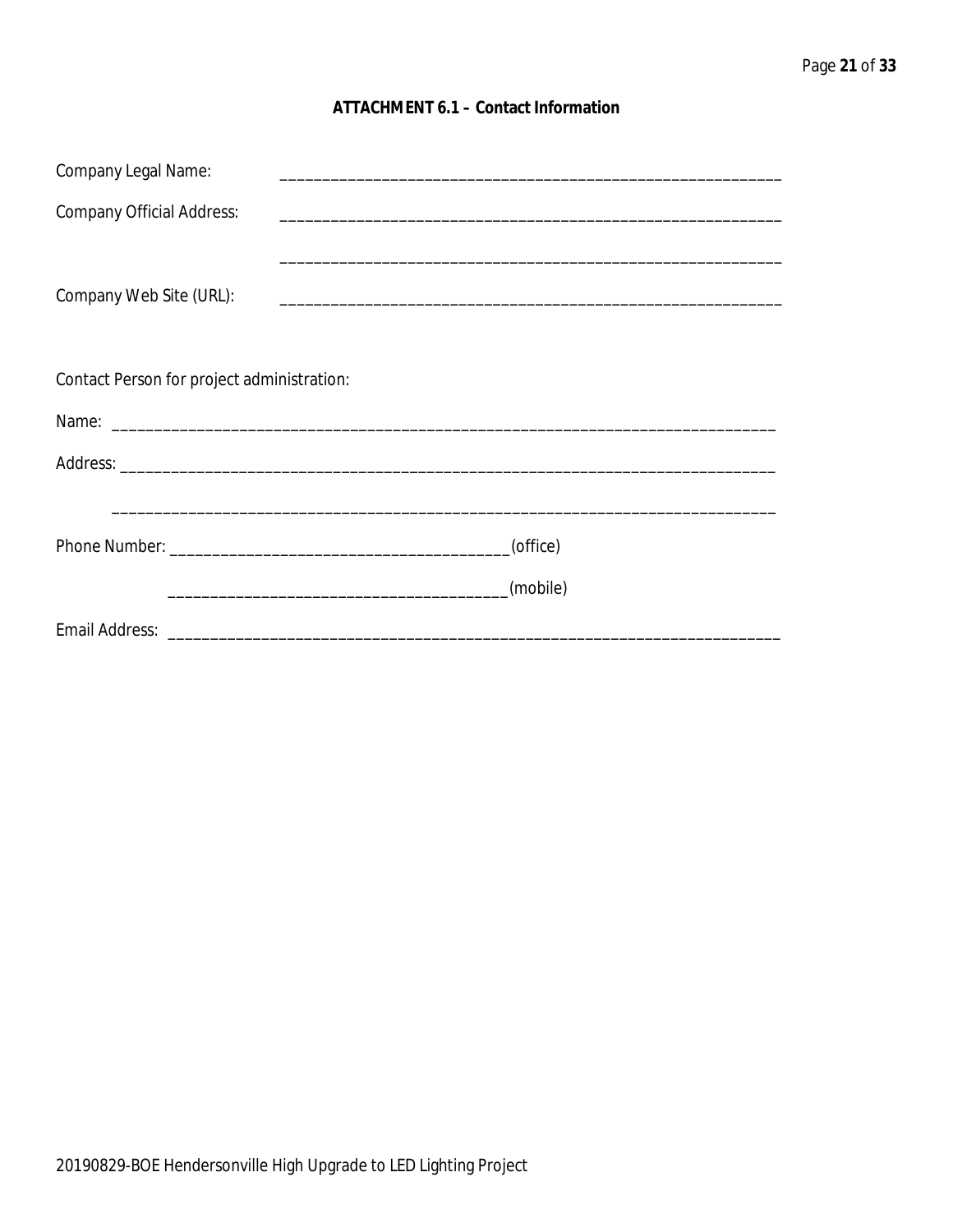

Attn: Purchasing Supervisor 1500 Airport Road Gallatin, TN 37066

**ATTACHMENT 6.2 – Bid Form/Certification 20190829-BOE Hendersonville High Upgrade to LED Lighting Project**

Date \_\_\_\_\_\_\_\_\_\_\_\_\_\_\_\_\_\_\_\_\_\_\_\_\_\_\_\_\_\_\_\_

# **Total Project Cost \$**\_\_\_\_\_\_\_\_\_\_\_\_\_\_\_\_\_\_\_\_\_\_\_\_\_\_\_\_\_\_\_\_\_\_\_\_\_\_\_\_\_\_\_\_\_\_\_\_\_\_\_

| (street) | (city, state, zip) |
|----------|--------------------|

By checking this box, Proposer agrees that SCS reserves the right to extend the terms, conditions, and prices of this contract to other Institutions (such as State, Local and/or Public Agencies) who express an interest in participating in any contract that results from this RFP. Each of the piggyback Institutions will issue their own purchasing documents for the goods/services. Proposer agrees that SCS shall bear no responsibility or liability for any agreements between Proposer and the other Institution(s) who desire to exercise this option.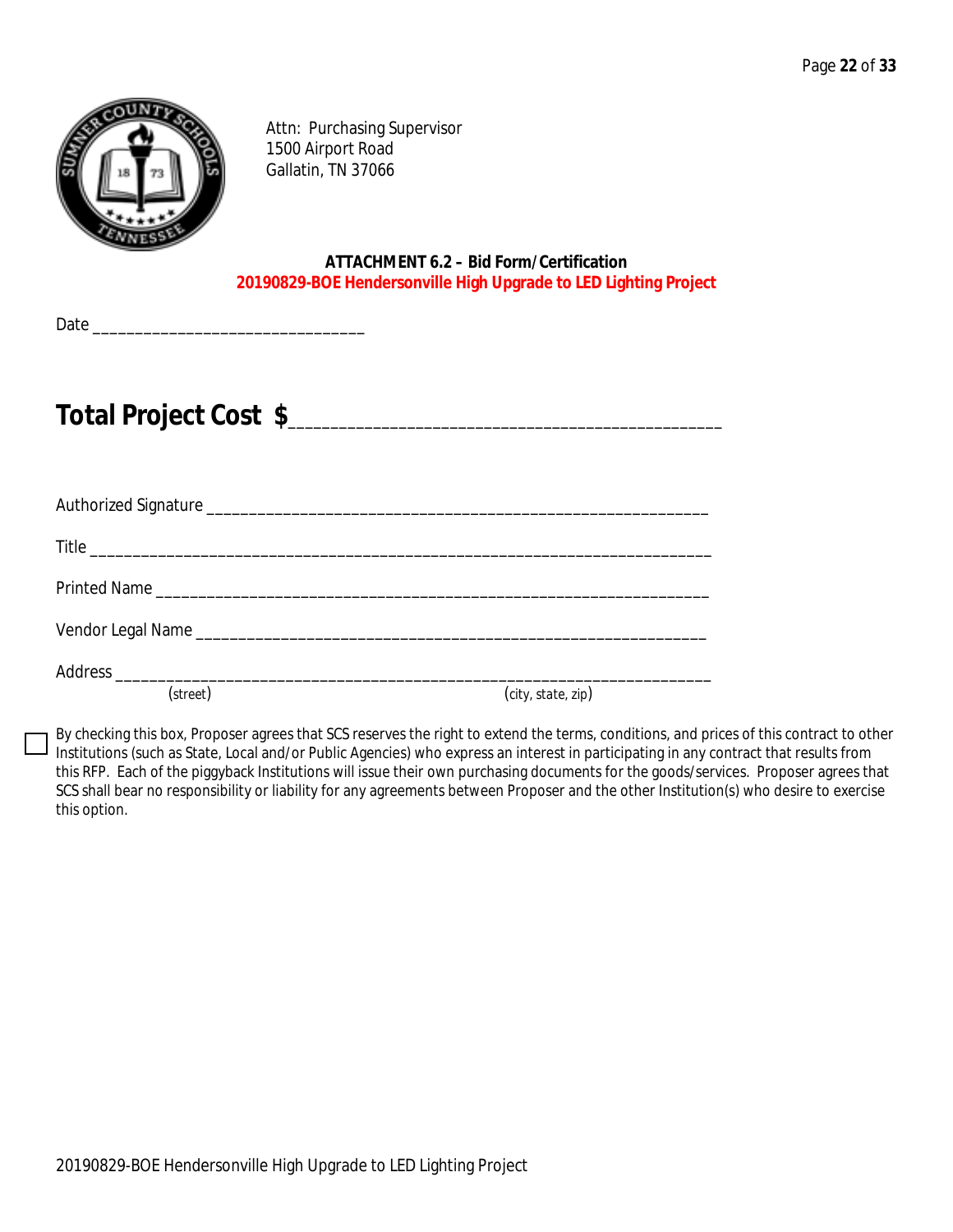### **ATTACHMENT 6.3 - References**

| 1. |                                    |  |
|----|------------------------------------|--|
|    |                                    |  |
|    |                                    |  |
|    |                                    |  |
|    |                                    |  |
|    |                                    |  |
| 2. |                                    |  |
|    |                                    |  |
|    |                                    |  |
|    |                                    |  |
|    |                                    |  |
|    |                                    |  |
| 3. |                                    |  |
|    |                                    |  |
|    |                                    |  |
|    |                                    |  |
|    |                                    |  |
|    |                                    |  |
|    | 4. Project Name/Location: ________ |  |
|    |                                    |  |
|    |                                    |  |
|    |                                    |  |
|    |                                    |  |
|    |                                    |  |

\*Proposers may copy this page and submit additional references.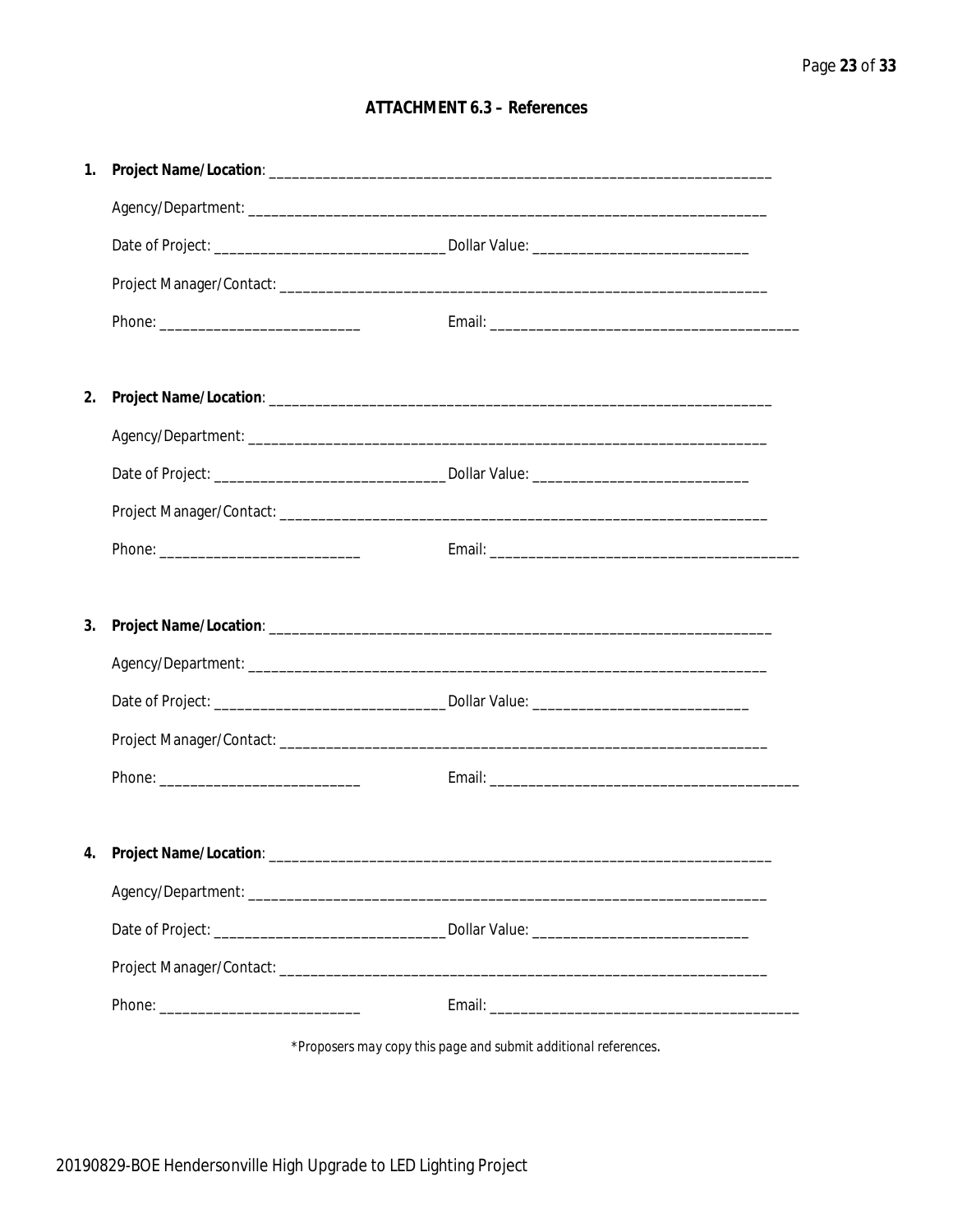### **ATTACHMENT 6.4 – Certification Regarding Debarment or Suspension**

The prospective participant certifies, to the best of its knowledge and belief, that it and its principals:

- $\mathcal{L}^{\text{max}}$ Are not presently debarred, suspended, proposed for debarment, declared ineligible or voluntarily excluded from participation in transactions under federal non-procurement programs by any federal department or agency;
- $\mathcal{L}^{\text{max}}$ Have not, within the three-year period preceding the proposal, had one or more public transactions (federal, state or local) terminated for cause or default; and
- $\mathcal{L}^{\text{max}}$ Are not presently indicated or otherwise criminally or civilly charged by a government entity (federal, state or local) and have not, within the three-year period preceding the bid, been convicted or had a civil judgement rendered against it:
	- o For the commission of fraud or a criminal offense in connection with obtaining, attempting to obtain or performing a public transaction (federal, state or local) or a procurement contract under such a public transaction;
	- o For the violation of federal or state antitrust statutes, including those proscribing price fixing between competitors, the allocation of customers between competitors, or bid rigging; or
	- o For the commission of embezzlement, theft, forgery, bribery, falsification or destruction of records, making false statements, or receiving stolen property.

\_\_\_\_\_\_\_\_\_\_\_\_\_\_\_\_\_\_\_\_\_\_\_\_\_\_\_\_\_\_\_\_\_\_\_\_\_\_\_\_\_\_\_\_\_\_\_\_\_\_\_\_

I understand that a false statement on this certification may be grounds for the rejection of this proposal or the termination of the award. In addition, under 18 U.S.C. 1001, a false statement may result in a fine of up to \$10,000 or imprisonment for up to five years, or both.

Name of Participating Agency: \_\_\_\_\_\_\_\_\_\_\_\_\_\_\_\_\_\_\_\_\_\_\_\_\_\_\_\_\_\_\_\_\_\_\_\_\_\_\_\_\_\_\_\_\_\_\_\_\_\_\_\_\_\_\_\_\_\_\_\_

Name and Title of Authorized Representative: \_\_\_\_\_\_\_\_\_\_\_\_\_\_\_\_\_\_\_\_\_\_\_\_\_\_\_\_\_\_\_\_\_\_\_

Signature of Authorized Representative: \_\_\_\_\_\_\_\_\_\_\_\_\_\_\_\_\_\_\_\_\_\_\_\_\_\_\_\_\_\_\_\_\_\_\_\_\_\_\_\_\_\_\_\_\_\_\_\_\_\_\_\_

Date: \_\_\_\_\_\_\_\_\_\_\_\_\_\_\_\_\_\_\_\_\_\_\_\_\_\_\_\_

**\_\_\_\_** I am unable to certify to the above statement. Attached is my explanation.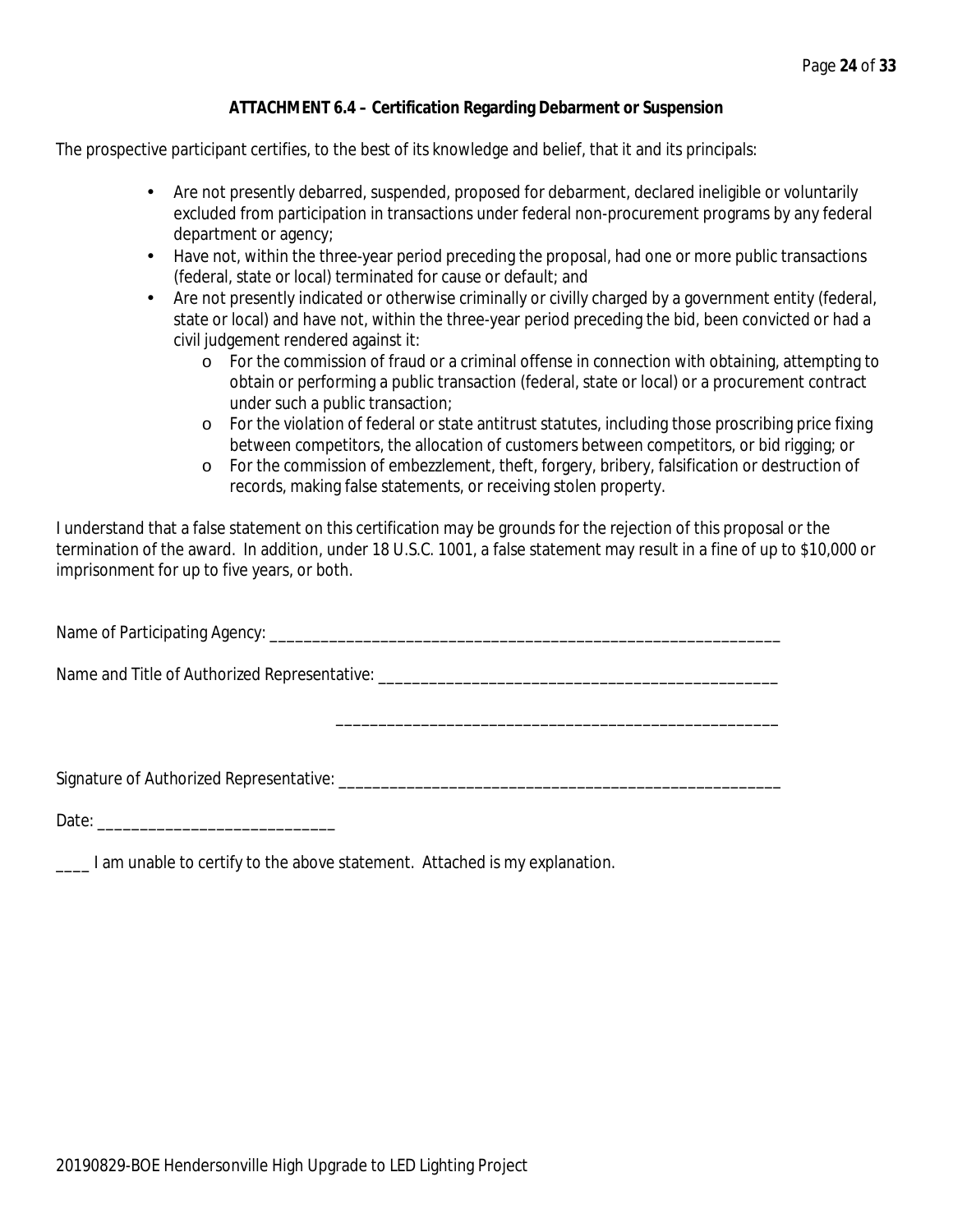### **ATTACHMENT 6.5 – Condition of Submitting Proposal**

The undersigned Proposer has carefully examined all instructions, requirements, specifications, terms and conditions of the RFP and certifies:

- $\mathbf{r}$ It is a reputable company regularly engaged in providing goods and/or services necessary to meet the requirements, specifications, terms and conditions of the RFP.
- All statements, information and representations prepared and submitted in response to the RFP are current, complete, true and accurate. Proposer acknowledges that the Sumner County Board of Education (SCS) will rely on such statements, information and representations in selecting the successful proposer(s).
- That the prices quoted shall be SCSs pricing for the products and/or service. t.
- It shall be bound by all statements, representations, warranties and guarantees made in its proposal.
- Proposer acknowledges that the contract may be canceled if any conflict of interest or appearance of a conflict of interest is discovered by SCS, in its sole discretion.
- All purchase orders must be duly authorized and executed by SCS and subject to the terms and conditions of the RFP.

| <b>ADDRESS:</b> |          |  |  |  |  |  |
|-----------------|----------|--|--|--|--|--|
|                 |          |  |  |  |  |  |
| PHONE:          | (office) |  |  |  |  |  |
|                 | (mobile) |  |  |  |  |  |
|                 |          |  |  |  |  |  |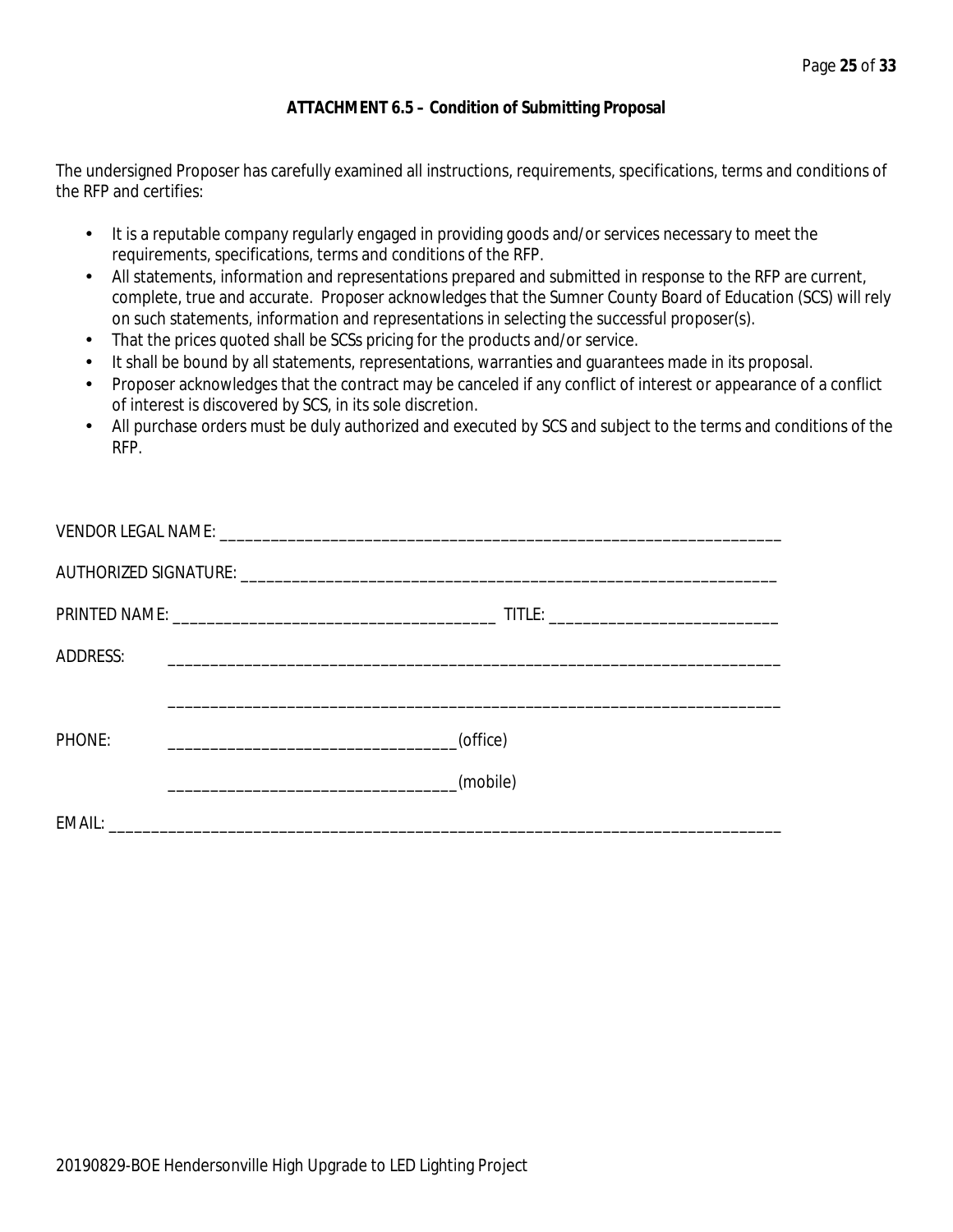### **ATTACHMENT 6.6 – Statement of Non-Collusion**

The undersigned affirms that they are duly authorized to execute this contract, that this company, corporation, firm, partnership or individual has not prepared this proposal in collusion with any other respondent, and that the contents of this proposal as to prices, terms or conditions of said proposal have not been communicated by the undersigned nor by any employee or agent to any other person engaged in this type of business prior to the official opening of this proposal.

| Address: |          |  |  |  |
|----------|----------|--|--|--|
|          | (office) |  |  |  |
|          | (mobile) |  |  |  |
|          |          |  |  |  |
|          |          |  |  |  |
|          |          |  |  |  |
|          |          |  |  |  |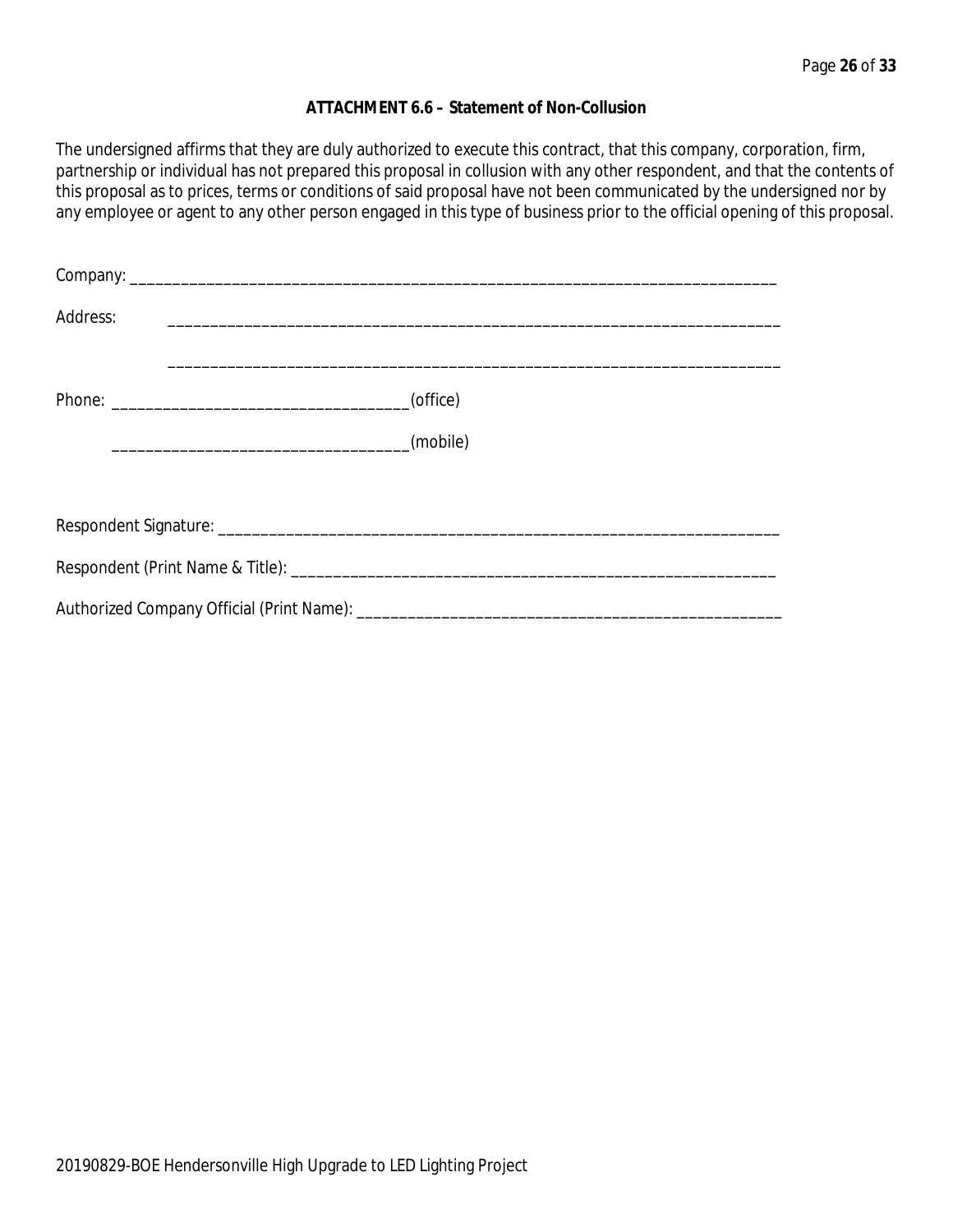### **ATTACHMENT 6.7 – Attestation Re Personnel**

### **ATTESTATION RE PERSONNEL USED IN CONTRACT PERFORMANCE**

| CONTRACTOR LEGAL ENTITY NAME:                                          |  |
|------------------------------------------------------------------------|--|
| FEDERAL EMPLOYER IDENTIFICATION NUMBER:<br>(or Social Security Number) |  |

**The Contractor, identified above, does hereby attest, certify, warrant and assure that the Contractor shall not knowingly utilize the services of an illegal immigrant in the performance of this Contract and shall not knowingly utilize the services of any subcontractor who will utilize the services of an illegal immigrant in the performance of this Contract, T.C.A. § 12-3-309.**

SIGNATURE & DATE:

*NOTICE: This attestation MUST be signed by an individual empowered to contractually bind the Contractor.*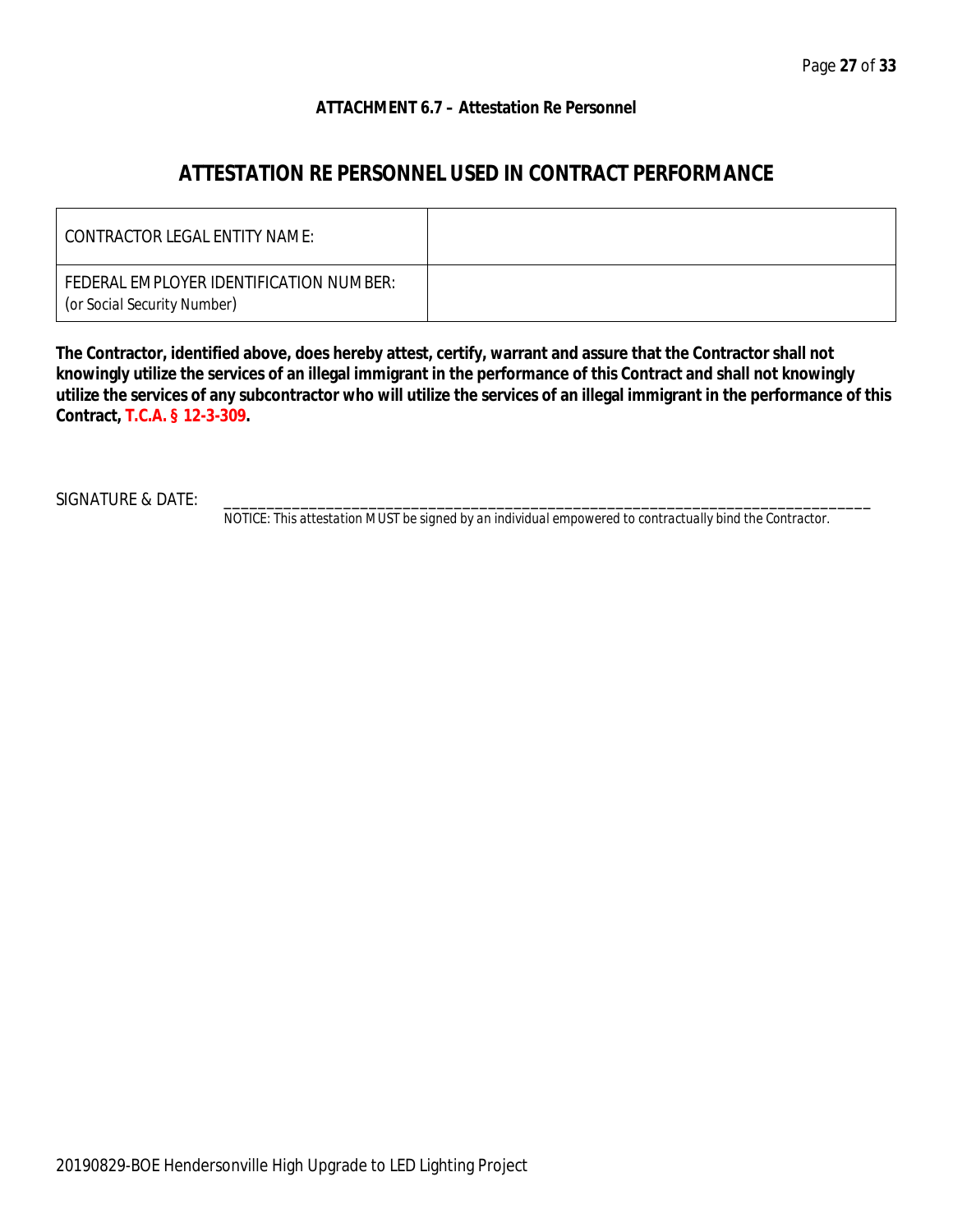### **ATTACHMENT 6.8 – Drug Free Workplace Affidavit**

The Sumner County Board of Education is committed to maintaining a safe and productive work environment for its employees and to providing high quality service to its citizens. The goal of this policy is for Sumner County Board of Education employees and contractors to remain, or become and remain, drug-free. Abuse and dependency on alcohol and/or drugs can seriously affect the health of employees, contractors and citizens, jeopardize personal safety, impact the safety of others and impair job performance.

STATE OF

**COUNTY OF** \_\_\_\_\_\_\_\_\_\_\_\_\_\_\_\_\_\_\_\_\_\_\_\_\_\_\_\_\_\_\_\_\_

The undersigned, principal officer of

an employer of five (5) or more employees contracting with Sumner County Board of Education to provide goods or services, hereby states under oath as follows:

- 1. The undersigned is a principal officer of (hereinafter referred to as the "Company") and is duly authorized to execute this Affidavit on behalf of the Company.
- 2. The Company submits this Affidavit pursuant to T.C.A. § 50-9-113, which requires each employer with no less than five (5) employees receiving pay who contracts with the state and any local government to provide contracted services to submit an affidavit stating that such employer has a drug-free workplace program that complies with Title 50, Chapter 9 of the *Tennessee Code Annotated*.
- 3. The Company is in compliance with T.C.A. § 50-9-113 and all applicable Federal Laws, Rules and Regulations requiring a drug-free workplace program.

Further affiant saith not.

| <b>Principal Officer:</b> |  |
|---------------------------|--|
|                           |  |

STATE OF

**COUNTY OF** \_\_\_\_\_\_\_\_\_\_\_\_\_\_\_\_\_\_\_\_\_\_\_\_\_\_\_\_\_\_\_\_\_\_

Before me personally appeared \_\_\_\_\_\_\_\_\_\_\_\_\_\_\_\_\_\_\_\_\_\_\_\_\_\_\_\_\_\_\_\_\_\_\_\_\_\_\_\_\_\_\_\_\_\_\_\_\_\_\_\_\_\_\_\_\_\_\_\_\_\_, with whom I am personally acquainted (or proved to me on the basis of satisfactory evidence) and who acknowledged that such person executed the foregoing affidavit for the purposes therein contained.

Witness my hand and seal at office this \_\_\_\_\_\_\_\_\_\_\_\_\_ day of \_\_\_\_\_\_\_\_\_\_\_\_\_\_\_\_\_\_\_\_, 20\_\_\_\_.

\_\_\_\_\_\_\_\_\_\_\_\_\_\_\_\_\_\_\_\_\_\_\_\_\_\_\_\_\_\_\_\_\_\_\_\_\_\_\_\_\_\_\_\_\_\_\_\_ Notary Public

My commission expires: \_\_\_\_\_\_\_\_\_\_\_\_\_\_\_\_\_\_\_\_\_\_\_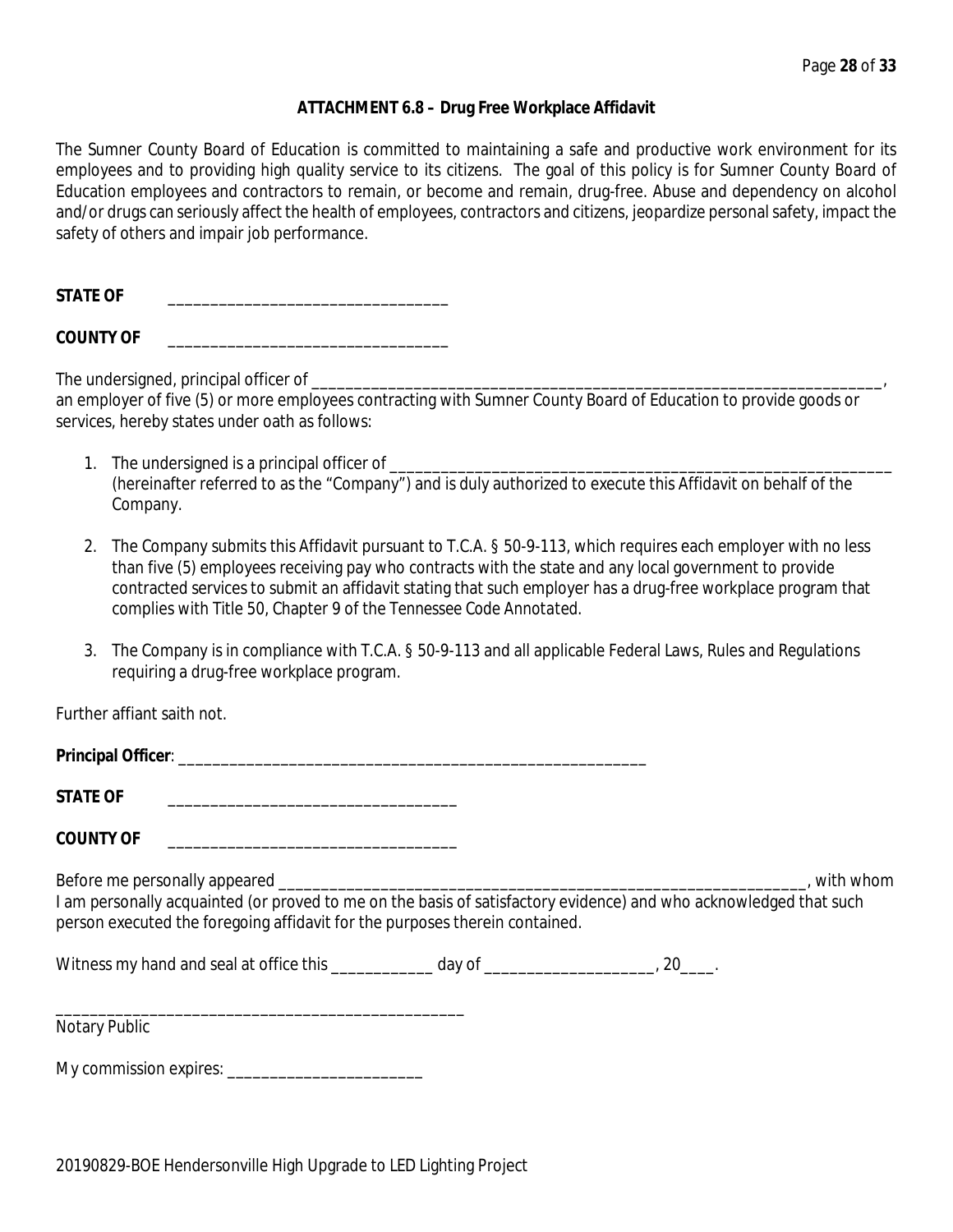### **ATTACHMENT 6.9 – W9**

| (Rev. December 2014)<br>Department of the Treasury<br>Internal Revenue Service                                                                                                                                                                                                                                                                                                                                                                                                                                                                                                                                                                                            |                                                                                                                                                                                                                                                                                                                                                                              | <b>Request for Taxpayer</b><br><b>Identification Number and Certification</b><br>1 Name (as shown on your income tax return). Name is required on this line; do not leave this line blank.<br>2 Business name/disregarded entity name, if different from above                                                                                                                                                                                                                                                                                                                                                                                                                                                                                                                                                                                                                                                                                                                                                                                                                                                                                                                                                                                                                                                                      |                                                                                                                                                                                                                                                                                                                                                                                                                                                                                                                                                                                                                                                                                                                                                                                                                                                                                                                                                                                                                                                                                                                                                                                                                                     |        |  |  |                                                                                                                                                                                                                              | Give Form to the<br>requester. Do not<br>send to the IRS. |  |                         |  |
|---------------------------------------------------------------------------------------------------------------------------------------------------------------------------------------------------------------------------------------------------------------------------------------------------------------------------------------------------------------------------------------------------------------------------------------------------------------------------------------------------------------------------------------------------------------------------------------------------------------------------------------------------------------------------|------------------------------------------------------------------------------------------------------------------------------------------------------------------------------------------------------------------------------------------------------------------------------------------------------------------------------------------------------------------------------|-------------------------------------------------------------------------------------------------------------------------------------------------------------------------------------------------------------------------------------------------------------------------------------------------------------------------------------------------------------------------------------------------------------------------------------------------------------------------------------------------------------------------------------------------------------------------------------------------------------------------------------------------------------------------------------------------------------------------------------------------------------------------------------------------------------------------------------------------------------------------------------------------------------------------------------------------------------------------------------------------------------------------------------------------------------------------------------------------------------------------------------------------------------------------------------------------------------------------------------------------------------------------------------------------------------------------------------|-------------------------------------------------------------------------------------------------------------------------------------------------------------------------------------------------------------------------------------------------------------------------------------------------------------------------------------------------------------------------------------------------------------------------------------------------------------------------------------------------------------------------------------------------------------------------------------------------------------------------------------------------------------------------------------------------------------------------------------------------------------------------------------------------------------------------------------------------------------------------------------------------------------------------------------------------------------------------------------------------------------------------------------------------------------------------------------------------------------------------------------------------------------------------------------------------------------------------------------|--------|--|--|------------------------------------------------------------------------------------------------------------------------------------------------------------------------------------------------------------------------------|-----------------------------------------------------------|--|-------------------------|--|
| $\sim$<br>page<br>Specific Instructions on<br>Print or type<br><b>See</b>                                                                                                                                                                                                                                                                                                                                                                                                                                                                                                                                                                                                 | 3 Check appropriate box for federal tax classification; check only one of the following seven boxes:<br>Individual/sole proprietor or<br>single-member LLC<br>the tax classification of the single-member owner.<br>Other (see instructions)<br>5 Address (number, street, and apt. or suite no.)<br>6 City, state, and ZIP code<br>7 List account number(s) here (optional) | S Corporation Partnership<br>Trust/estate<br>Limited liability company. Enter the tax classification (C=C corporation, S=S corporation, P=partnership) ▶<br>Note. For a single-member LLC that is disregarded, do not check LLC; check the appropriate box in the line above for<br>code (if any)<br>Requester's name and address (optional)                                                                                                                                                                                                                                                                                                                                                                                                                                                                                                                                                                                                                                                                                                                                                                                                                                                                                                                                                                                        |                                                                                                                                                                                                                                                                                                                                                                                                                                                                                                                                                                                                                                                                                                                                                                                                                                                                                                                                                                                                                                                                                                                                                                                                                                     |        |  |  | 4 Exemptions (codes apply only to<br>certain entities, not individuals; see<br>instructions on page 3):<br>Exempt payee code (if any)<br>Exemption from FATCA reporting<br>(Applies to accounts maintained outside the U.S.) |                                                           |  |                         |  |
| Part I<br><b>Taxpayer Identification Number (TIN)</b><br>Enter your TIN in the appropriate box. The TIN provided must match the name given on line 1 to avoid<br>backup withholding. For individuals, this is generally your social security number (SSN). However, for a<br>resident alien, sole proprietor, or disregarded entity, see the Part I instructions on page 3. For other<br>entities, it is your employer identification number (EIN). If you do not have a number, see How to get a<br>TIN on page 3.<br>Note. If the account is in more than one name, see the instructions for line 1 and the chart on page 4 for<br>quidelines on whose number to enter. |                                                                                                                                                                                                                                                                                                                                                                              |                                                                                                                                                                                                                                                                                                                                                                                                                                                                                                                                                                                                                                                                                                                                                                                                                                                                                                                                                                                                                                                                                                                                                                                                                                                                                                                                     | Social security number<br>or<br><b>Employer identification number</b>                                                                                                                                                                                                                                                                                                                                                                                                                                                                                                                                                                                                                                                                                                                                                                                                                                                                                                                                                                                                                                                                                                                                                               |        |  |  |                                                                                                                                                                                                                              |                                                           |  |                         |  |
| Part II                                                                                                                                                                                                                                                                                                                                                                                                                                                                                                                                                                                                                                                                   | <b>Certification</b><br>Under penalties of perjury, I certify that:<br>instructions on page 3.                                                                                                                                                                                                                                                                               | 1. The number shown on this form is my correct taxpayer identification number (or I am waiting for a number to be issued to me); and<br>2. I am not subject to backup withholding because: (a) I am exempt from backup withholding, or (b) I have not been notified by the Internal Revenue<br>Service (IRS) that I am subject to backup withholding as a result of a failure to report all interest or dividends, or (c) the IRS has notified me that I am<br>no longer subject to backup withholding; and<br>3. I am a U.S. citizen or other U.S. person (defined below); and<br>4. The FATCA code(s) entered on this form (if any) indicating that I am exempt from FATCA reporting is correct.<br>Certification instructions. You must cross out item 2 above if you have been notified by the IRS that you are currently subject to backup withholding<br>because you have failed to report all interest and dividends on your tax return. For real estate transactions, item 2 does not apply. For mortgage<br>interest paid, acquisition or abandonment of secured property, cancellation of debt, contributions to an individual retirement arrangement (IRA), and<br>generally, payments other than interest and dividends, you are not required to sign the certification, but you must provide your correct TIN. See the |                                                                                                                                                                                                                                                                                                                                                                                                                                                                                                                                                                                                                                                                                                                                                                                                                                                                                                                                                                                                                                                                                                                                                                                                                                     |        |  |  |                                                                                                                                                                                                                              |                                                           |  |                         |  |
| Sign<br>Here                                                                                                                                                                                                                                                                                                                                                                                                                                                                                                                                                                                                                                                              | Signature of<br>U.S. person ▶                                                                                                                                                                                                                                                                                                                                                |                                                                                                                                                                                                                                                                                                                                                                                                                                                                                                                                                                                                                                                                                                                                                                                                                                                                                                                                                                                                                                                                                                                                                                                                                                                                                                                                     |                                                                                                                                                                                                                                                                                                                                                                                                                                                                                                                                                                                                                                                                                                                                                                                                                                                                                                                                                                                                                                                                                                                                                                                                                                     | Date P |  |  |                                                                                                                                                                                                                              |                                                           |  |                         |  |
| brokers)                                                                                                                                                                                                                                                                                                                                                                                                                                                                                                                                                                                                                                                                  | <b>General Instructions</b><br><b>Purpose of Form</b><br>· Form 1099-INT (interest earned or paid)                                                                                                                                                                                                                                                                           | Section references are to the Internal Revenue Code unless otherwise noted.<br>Future developments. Information about developments affecting Form W-9 (such<br>as legislation enacted after we release it) is at www.irs.gov/fw9.<br>An individual or entity (Form W-9 requester) who is required to file an information<br>return with the IRS must obtain your correct taxpayer identification number (TIN)<br>which may be your social security number (SSN), individual taxpayer identification<br>number (ITIN), adoption taxpayer identification number (ATIN), or employer<br>identification number (EIN), to report on an information return the amount paid to<br>you, or other amount reportable on an information return. Examples of information<br>returns include, but are not limited to, the following:<br>. Form 1099-DIV (dividends, including those from stocks or mutual funds)<br>. Form 1099-MISC (various types of income, prizes, awards, or gross proceeds)<br>. Form 1099-B (stock or mutual fund sales and certain other transactions by<br>· Form 1099-S (proceeds from real estate transactions)<br>. Form 1099-K (merchant card and third party network transactions)                                                                                                                                 | ● Form 1098 (home mortgage interest), 1098-E (student Ioan interest), 1098-T<br>(tuition)<br>· Form 1099-C (canceled debt)<br>. Form 1099-A (acquisition or abandonment of secured property)<br>Use Form W-9 only if you are a U.S. person (including a resident alien), to<br>provide your correct TIN.<br>If you do not return Form W-9 to the requester with a TIN, you might be subject<br>to backup withholding. See What is backup withholding? on page 2.<br>By signing the filled-out form, you:<br>1. Certify that the TIN you are giving is correct (or you are waiting for a number<br>to be issued).<br>2. Certify that you are not subject to backup withholding, or<br>3. Claim exemption from backup withholding if you are a U.S. exempt payee. If<br>applicable, you are also certifying that as a U.S. person, your allocable share of<br>any partnership income from a U.S. trade or business is not subject to the<br>withholding tax on foreign partners' share of effectively connected income, and<br>4. Certify that FATCA code(s) entered on this form (if any) indicating that you are<br>exempt from the FATCA reporting, is correct. See What is FATCA reporting? on<br>page 2 for further information. |        |  |  |                                                                                                                                                                                                                              |                                                           |  |                         |  |
|                                                                                                                                                                                                                                                                                                                                                                                                                                                                                                                                                                                                                                                                           |                                                                                                                                                                                                                                                                                                                                                                              | Cat. No. 10231X                                                                                                                                                                                                                                                                                                                                                                                                                                                                                                                                                                                                                                                                                                                                                                                                                                                                                                                                                                                                                                                                                                                                                                                                                                                                                                                     |                                                                                                                                                                                                                                                                                                                                                                                                                                                                                                                                                                                                                                                                                                                                                                                                                                                                                                                                                                                                                                                                                                                                                                                                                                     |        |  |  |                                                                                                                                                                                                                              |                                                           |  | Form W-9 (Rev. 12-2014) |  |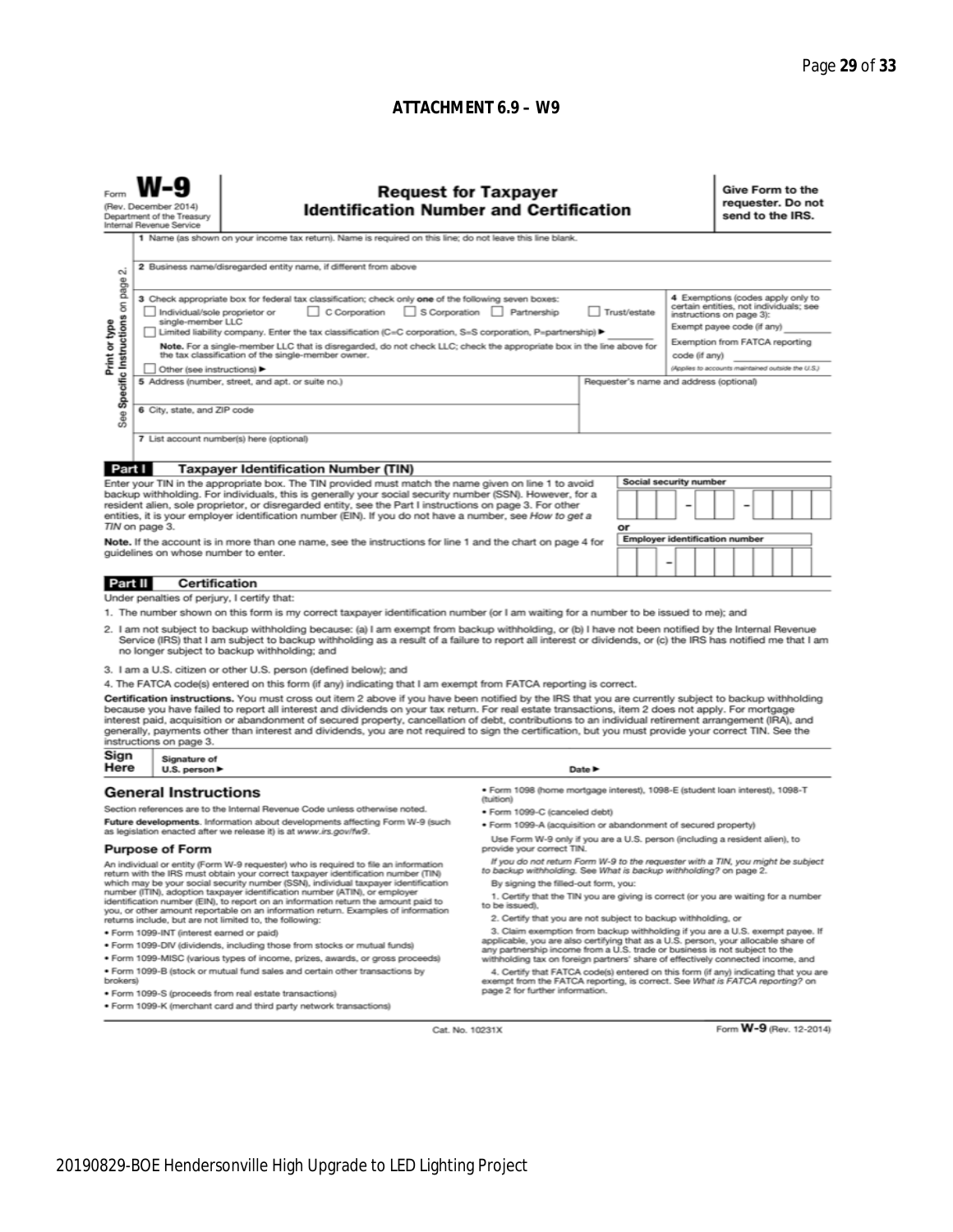### **ATTACHMENT 6.10 – Standard Terms & Conditions SUMNER COUNTY BOARD OF EDUCATION (SCS)**

#### **1. PREPARATION AND SUBMISSION OF BID.**

- **a.** Failure to examine any drawings**,** specifications, or instructions will be at the proposer's risk. Any deviation from the stated terms, conditions and specifications must be coordinated with and approved in writing by the SCS Purchasing Supervisor.
- **b.** RFP SUBMITTAL / SIGNATURE: Proposal shall give the full name and business address of the bidder. If the proposer is a corporation, the name shall be stated as it is in the corporate charter. Proposals must be signed in ink by the proposer's authorized agent. Unsigned proposals will be rejected. Proposals are to be sealed and the outside of the envelope is to reference the RFP number. The person signing the proposal must show their title, and if requested by the institution, must furnish satisfactory proof of his or her authority to bind his or her company in contract. Proposer understands that by submitting a proposal with an authorized signature, it shall constitute an offer to SCS. Proposals must be typewritten or in ink; otherwise they may not be considered. Purchase orders will be issued to the firm name appearing on the W9. Electronic submissions via email, fax, etc. shall not be accepted.
- **c.** SCS is not responsible for any costs incurred by any vendor pursuant to the RFP. The vendor shall be responsible for all costs incurred in connection with the preparation and submission of its proposal.
- **d.** All proposers must be in compliance with T.C.A. § 62-6-119 at the time of proposal submission and provide evidence of compliance with the applicable provisions of the chapter before such proposal may be considered.
- **e.** Proposals are to be received in the location designated in the RFP no later than the specified date and time. Late submissions will NOT be opened or considered.
- **f.** No erasures permitted. Errors may be crossed out and corrections printed in ink or typewritten adjacent to error and must be initialed in ink by person signing the proposal.
- **g.** Specifications: Reference to available specifications shall be sufficient to make the terms of the specifications binding on the proposer. The use of the name of a manufacturer, or any special brand or make in describing an item does not restrict the proposer to that manufacturer or specific article, unless specifically stated. Comparable products of other manufacturers will be considered if proof of compatibility is contained in the proposal. Proposers are required to notify SCSs Purchasing Supervisor whenever specifications/procedures are not perceived to be fair and open. The articles on which the proposal is submitted must be equal or superior to that specified. Informative and Descriptive Literature: The proposer must show brand or trade names of the articles proposed, when applicable. It shall be the responsibility of the proposer, including proposer's whose product is referenced, to furnish with the proposer such specifications, catalog pages, brochures or other data as will provide an adequate basis for determining the quality and functional capabilities of the product offered. Failure to provide this data may be considered valid justification for rejection of proposer.
- **h.** Samples: Samples of items when called for, must be furnished free of expense, and if not destroyed will, upon proposer's request within ten (10) days of RFP opening, be returned at the proposer's expense. Each sample must be labeled with the proposer's name, manufacturer's brand name and number, RFP number and item reference.
- **i.** Time of Performance: The number of calendar days in which delivery is to be made after receipt of order shall be stated in the RFP and may be a factor in making an award, price notwithstanding. If no delivery time is stated in the bid, bidder agrees that delivery is to be made within two weeks (10 business days) of order.
- **j.** Transportation and delivery charges should be included in the price and be fully prepaid by the vendor to the destination specified in the RFP. Proposal prices shall include delivery of all items F.O.B. destination.
- **k.** New materials and supplies must be delivered unless otherwise specifically stated in the RFP.
- **l.** Alternate/multiple bids will not be considered unless specifically called for in the RFP.
- **m.** Only proposals submitted on RFP forms furnished by SCS will be considered.
- n. By signing this RFP where indicated, the proposer agrees to strictly abide by all local, state and federal statutes and regulations. The proposer further certifies that this proposer is made without collusion or fraud.
- **o.** Error in Proposal. In case of error in the extension of prices in the proposal, the unit price will govern. Late submissions will NOT be opened or considered. Proposers are cautioned to verify their proposals before submission, as amendments received after the ITB deadline will not be considered. No proposals shall be altered, amended or withdrawn after opening. After proposal opening, a proposer may withdraw a proposal only when there is obvious clerical error such as a misplaced decimal point, or when enforcement of the proposal would impose unconscionable hardship due to an error in the proposal resulting in a quotation substantially below the other proposals received. Proposal withdrawals will be considered only upon written request of the proposer.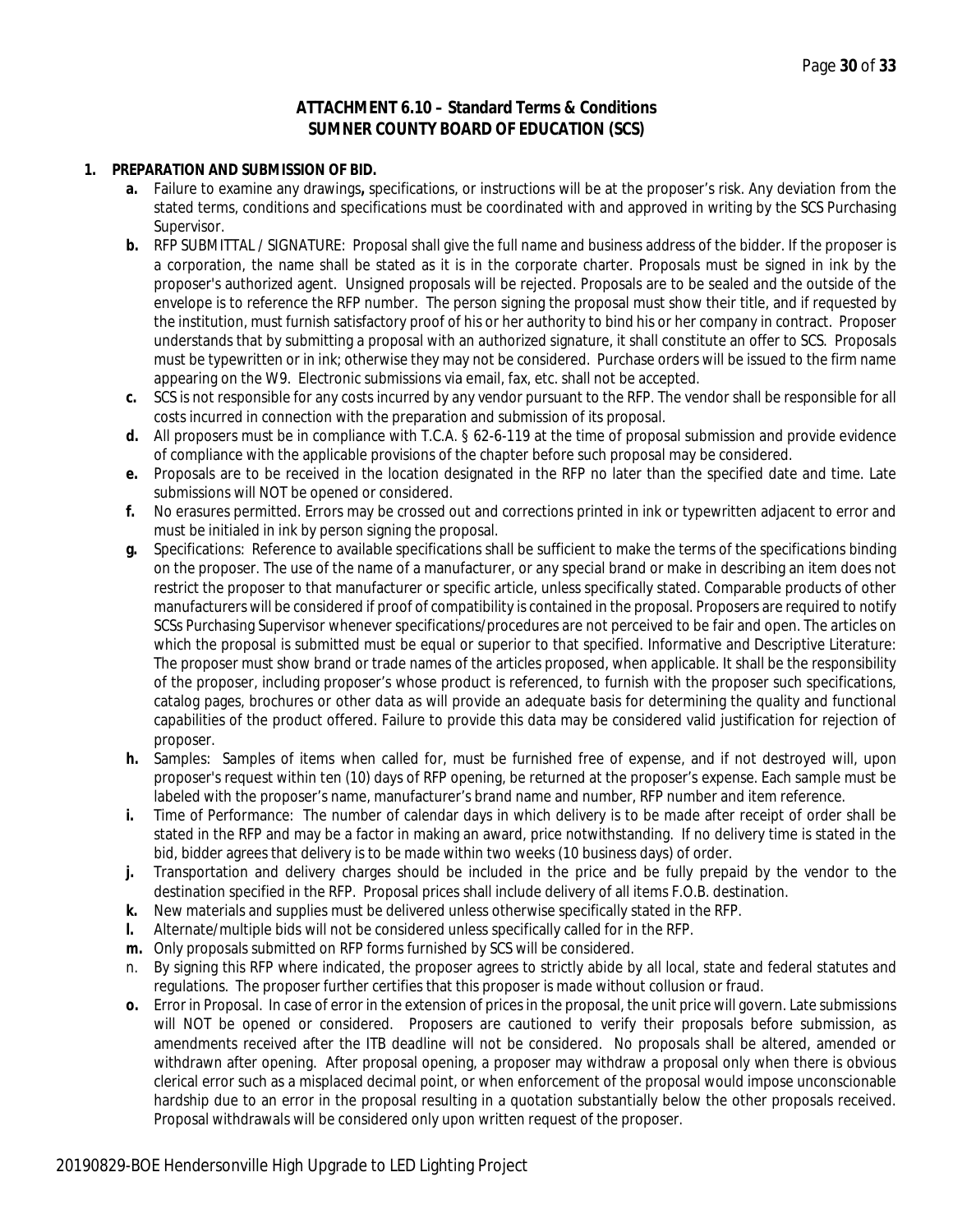- **2. OPEN RECORDS.** In order to comply with the provisions of the Tennessee Open Records Act, all proposals will be publicly opened and are subject to public inspection after the award upon written request. Proposers may be present at ITB opening. Summary information will be posted the SCS website, www.sumnerschools.org under the Invitation to Bid link.
- **3. ACCEPTANCE AND AWARD.** SCS reserves the right to reject any and all proposals and to waive any informality in proposals and, unless otherwise specified by the proposer to accept any item in the proposal. Action to reject all proposals shall be taken for unreasonably high prices, errors in the proposal documents, cessation of need, unavailability of funds, or any other reason approved by SCS.
	- a. Contracts and purchases will be made with the lowest, responsive, responsible, qualified proposer. The quality of the articles to be supplied, their conformity with the specifications, their suitability to the requirements of the Institution, cash discount offered, and the delivery terms will be taken into consideration.
	- b. Any deviation from these stated terms, specifications and conditions must be coordinated with and approved in writing by the Purchasing Supervisor.
	- c. Prices quoted on the response (if any) are to be considered firm and binding until the said equipment, supplies or services are in the possession of SCS.
	- d. SCS reserves the right to order more or less than the quantity listed in the proposal.
	- e. If a proposer fails to state a time within which a proposal must be accepted, it is understood and agreed that SCS shall have ninety (90) days to accept.
	- f. No purchase or contract is authorized or valid until the issuance of a SCS purchase order in accordance with SCS policy. No SCS employee is authorized to purchase equipment, supplies or services prior to the issuance of such a purchase order.
	- g. The contract may not be assigned without written SCS consent.
	- h. If the appropriate space is marked on the ITB, other Institutions (such as State, Local and/or Public Agencies) may purchase off the contract during the same period as SCS.
	- i. The awarded proposer will be required to post a performance and payment bond in the amount of 25% of the contract price if it exceeds \$100,000 as stated by T.C.A. §12-4-201.
	- j. If the project cost is in excess of \$25,000 a performance bond must be secured by the requesting part in an amount equal to the market improvement value.
- **4. PAYMENT**. Payment terms must be specified in the proposal, including any discounts for early payment. Partial payments will not be approved unless justification for such payment can be shown. Terms will be NET 30 days. Payment will not be made until the conditions and specifications of the RFP are inspected and approved as conforming by persons appointed by SCS.
- **5. DEFAULT OF SELECTED VENDOR.** In case of vendor default, SCS may procure the articles or services from other sources and hold the defaulting vendor responsible for any resulting cost. If the awarded vendor violates any terms of their response, the contract, SCS policy or any law, they may be disqualified from proposing for a period of two years for minor violations or longer for major violations. Proposals from disqualified proposers will not be accepted during the period of disqualification.
- **6. INSPECTION OF PURCHASES.** Articles received which are not equivalent will not be accepted and will be picked up by the vendor or returned to vendor, shipping charges collect. SCS shall have a reasonable period in which to inspect and accept or reject materials without liability. If necessity requires SCS to use nonconforming materials, an appropriate reduction in payment may be made.
- **7. TAXES.** SCS is tax exempt; do not include taxes in quotation. Vendors making improvements or additions to or performing repair work on real property for SCS are liable for any applicable sales or use tax on tangible personal property used in connection with the contract or furnished to vendors by the state for use under the contract.
- **8. NONDISCRIMINATION.** SCS is an equal opportunity employer. SCS and bidder agree to comply with Titles VI and VII of the Civil Rights Act of 1964, Title IX of the Education Amendments of 1972, Section 504 of the Rehabilitation Act of 1973, Executive Order 11,246, the Americans with Disabilities Act of 1990 and the related regulations to each. Each party assures that it will not discriminate against any individual including, but not limited to employees or applicants for employment and/or students, because of race, religion, creed, color, sex, age, disability, veteran status or national origin. In the event that any claims should arise with regards to violations of any such local, state or federal law, statues, rule or regulations, the vendor will indemnify and hold SCS harmless for any damages, including court costs or attorney fees, which might be incurred.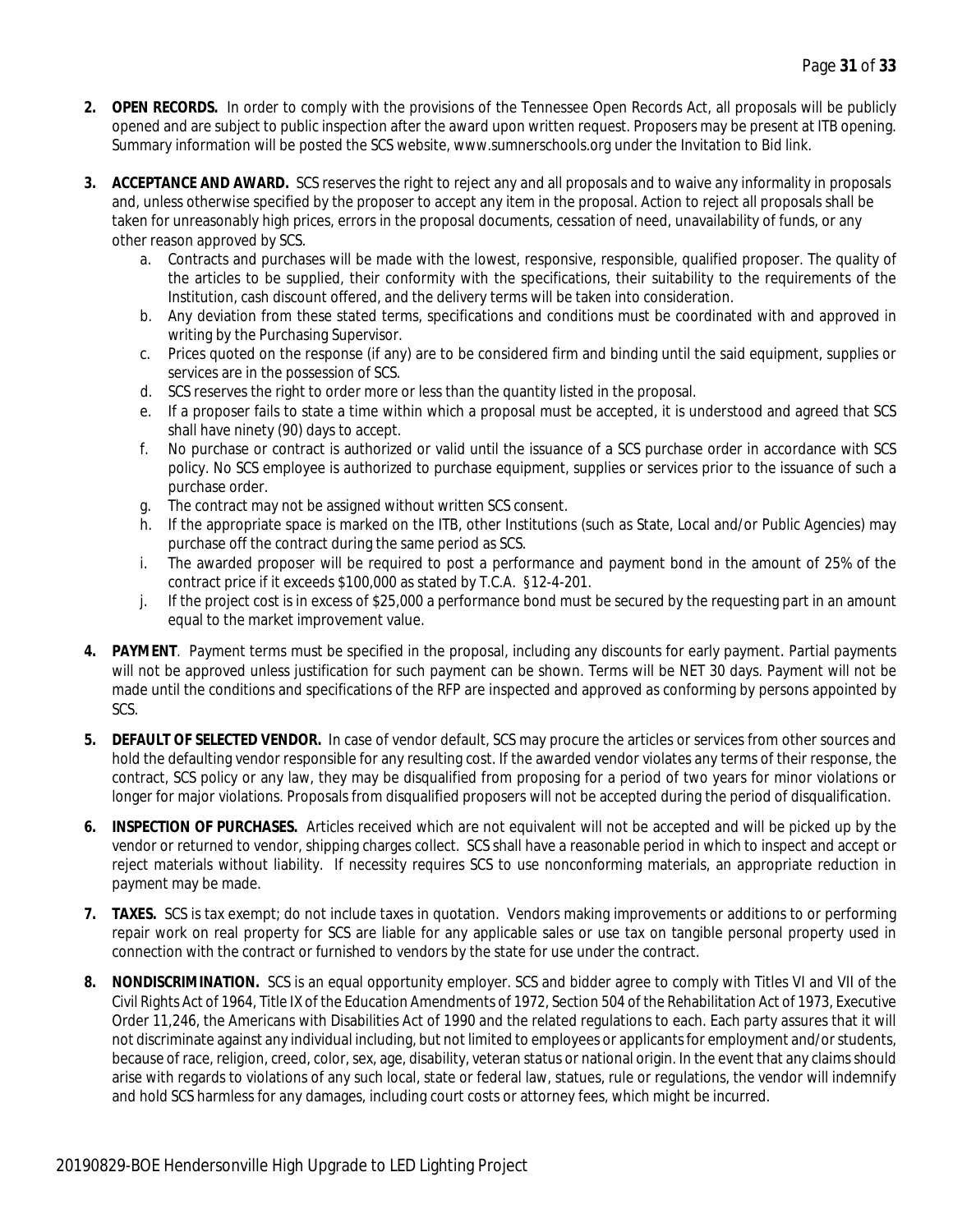- **9. PROHIBITIONS/NO VENDOR CONTRACT FORM.** Acceptance of gifts from vendors is prohibited. T.C.A. §12-4-106. The contract documents for purchase under this RFP shall consist of the successful proposer's bid and SCSs purchase order. **The proposer may request exceptions to terms and conditions and/or request SCS to accept other terms and conditions by means of subsequent documents such as invoices, warranty agreements, license agreements, etc. All subsequent document shall be open to revision for impermissible language. SCS reserves the right to render the proposal unresponsive and subject the proposal to rejection if successful terms cannot be negotiated.**
- **10. PROHIBITION ON HIRING ILLEGAL IMMIGRANTS.** Tennessee Public Chapter No. 878 of 2006, T.C.A. §12-3-309, requires that Contractor attest in writing that Contractor will not knowingly utilize the services of illegal immigrants in the performance of this Contract and will not knowingly utilize the services of any subcontractor, if permitted under this Contract, who will utilize the services of illegal immigrants in the performance of this Contract. The attestation shall be made on the form, Attestation re Personnel Used in Contract Performance ("the Attestation"), which is attached and hereby incorporated by this reference.
- **11. SALES AND USE TAX.** Before the Purchase Order/Contract resulting from this RFP/RFQ is signed, the apparent successful proposer must be registered with the Department of Revenue for the collection of Tennessee sales and use tax as required by T.C.A. §12-3-306.
- **12. ASSIGNMENT.** Neither the vendor nor SCS may assign this agreement without prior written consent of the other party.
- **13. LIABILITIES.** The vendor shall indemnify SCS against liability for any suits, actions or claims of any character arising from or relating to the performance under this agreement by the vendor or its subcontractors. SCS has no obligation for the payment of any judgement or the settlement of any claim made against the vendor or its subcontractors as a result of obligations under this contract.
- **14. APPLICABLE LAW.** Any contract shall be interpreted under the laws and statutes of the State of Tennessee. SCS does not enter into contracts which provide for mediation or arbitration. Any action arising from any contract made from this RFP shall be brought in the state courts in Sumner County, TN or in the United States Federal District Court for the Middle District of Tennessee.

Additionally, it is a violation of state statutes to purchase materials, supplies, services or any other item from a vendor that is a commissioner, official, employee or board member that has any financial or beneficial interest in such transaction, T.C.A. §12-4-101.

- **15. FUNDS**. The Proposer understands and accepts the non-appropriation of funds provision of SCS.
- **16. DATA PRIVACY AND SECURITY**. Personal Information (PI) includes but is not limited to that information protected by HIPAA, the HITECH Act, FERPA, or Gramm-Leach-Bliley) or such information which would allow a third party to gain access to the personal, medical or financial records of any of any party. Vendor represents and warrants that its collection, access, use, storage, disposal and disclosure of PI complies with all applicable federal and state privacy and data protection laws. Vendor represents and warrants that Vendor will maintain compliance with the SSAE 16 standard, and shall undertake any audits and risk assessments Vendor deems necessary to maintain compliance with SSAE16. If PI provided by SCS to Vendor is subject to FERPA. Vendor agrees that in its handling of FERPA data it will perform as a school official as that term is defined by FERPA regulations. Vendor acknowledges that its improper disclosure or re-disclosure of PI covered by FERPA may, under certain circumstances, result in Vendor's exclusion from eligibility to contract with SCS for at least five (5) years. Vendor shall provide SCS with the name and contact information for an employee of Vendor who shall serve as SCS's primary security contact and shall be available to assist Customer twenty-four (24) hours per day, seven (7) days per week as a contact in resolving obligations associated with any security incident in which it is reasonably suspected that there has been a breach of information security. Vendor shall immediately mitigate or resolve any Security Incident, at Vendor's expense and in accordance with applicable privacy rights, laws, regulations and standards. Vendor shall reimburse SCS for actual costs incurred by SCS in responding to, and mitigating damages caused by, any Security Incident, including all costs of notice and/or remediation incurred under applicable law as a result of the Security Incident.
- **17. IRAN DIVESTMENT ACT.** By submission of this proposal, each proposer and each person signing on behalf of any proposer certified, and in the case of a joint proposal, each party thereto certifies as to its own organization, under penalty of perjury, that to the best of its knowledge and belief that each proposer is not on the list created pursuant to T.C.A. §12-12- 106.